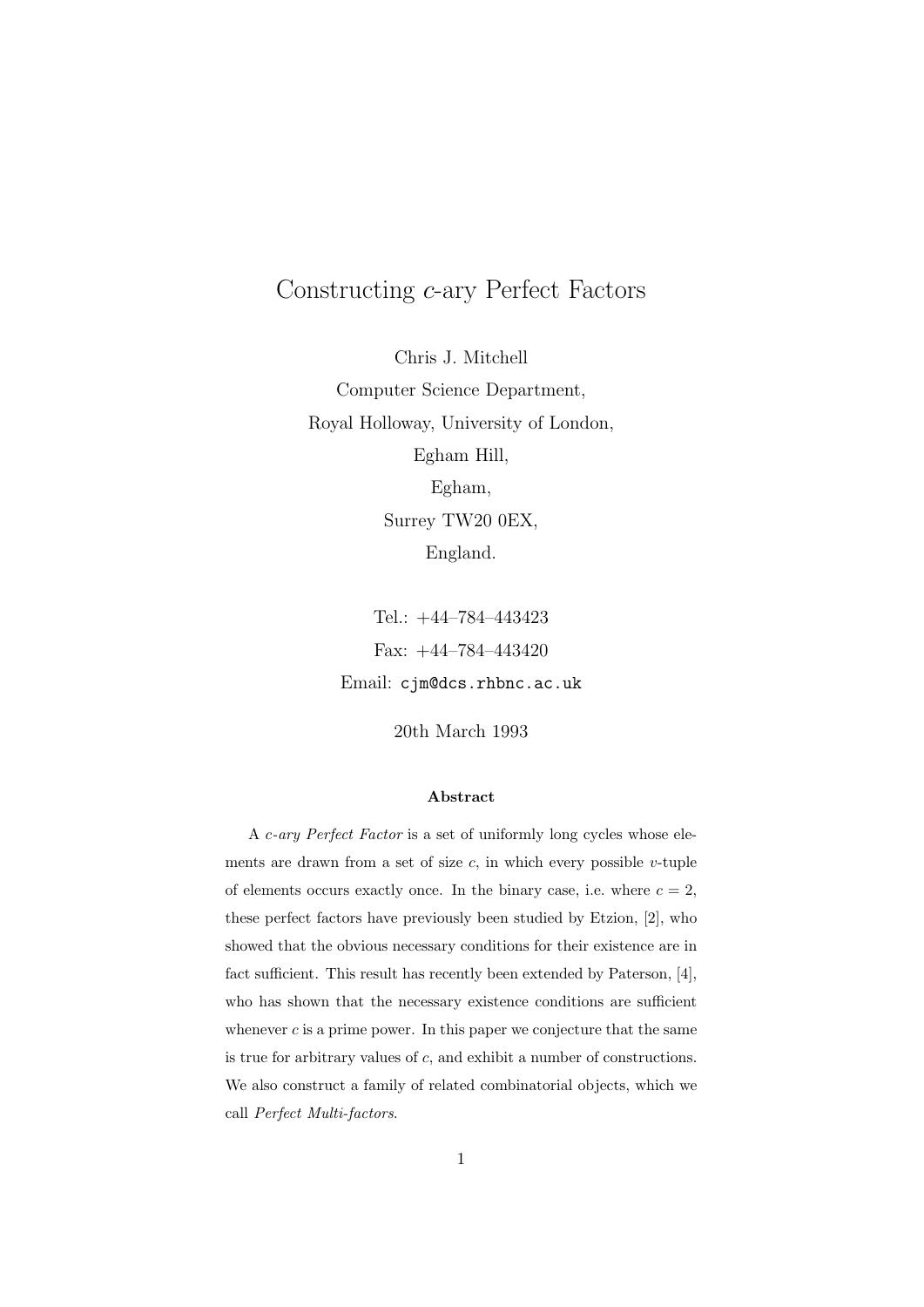**Index Terms:** de Bruijn graph, de Bruijn sequence, window sequence.

# **1 Introduction**

Perfect factors were introduced, in the binary case, by Etzion, [2], who used them to construct a certain class of (binary) Perfect Maps. In doing so Etzion succeeded in showing that all the possible binary Perfect Factors exist. In this paper we are concerned with Perfect Factors over arbitrary finite alphabets. The motive for constructing these objects is two-fold.

Firstly, they can be used in an obvious generalisation of Etzion's construction to construct non-binary Perfect Maps; for further details see [4]. Perfect Maps, both binary and non-binary, have possible application in the field of automatic position sensing, see, for example, [1].

Secondly, they are of interest in their own right as natural generalisations of the classical de Bruijn sequences, about which much has been written. As described in [4], they also have applications in other areas, including the construction of de Bruijn sequences with minimal linear complexity.

#### **1.1 Preliminary remarks and notation**

We are concerned here with *c*-ary periodic sequences, where by the term *c*ary we mean sequences whose elements are drawn from the set  $\{0, 1, \ldots, c -$ 1*}*. We refer throughout to *c*-ary cycles of period *n*, by which we mean cyclic sequences  $(s_0, s_1, \ldots, s_{n-1})$  where  $s_i \in \{0, 1, \ldots, c-1\}$  for every *i*,  $(0 \leq i < n).$ 

If **t** =  $(t_0, t_1, \ldots, t_{v-1})$  is a *c*-ary *v*-tuple (i.e.  $t_i \in \{0, 1, \ldots, c-1\}$  for every *i*,  $(0 \leq i < v)$ , and  $\mathbf{s} = (s_0, s_1, \ldots, s_{n-1})$  is a *c*-ary cycle of period *n*  $(n \geq v)$ ,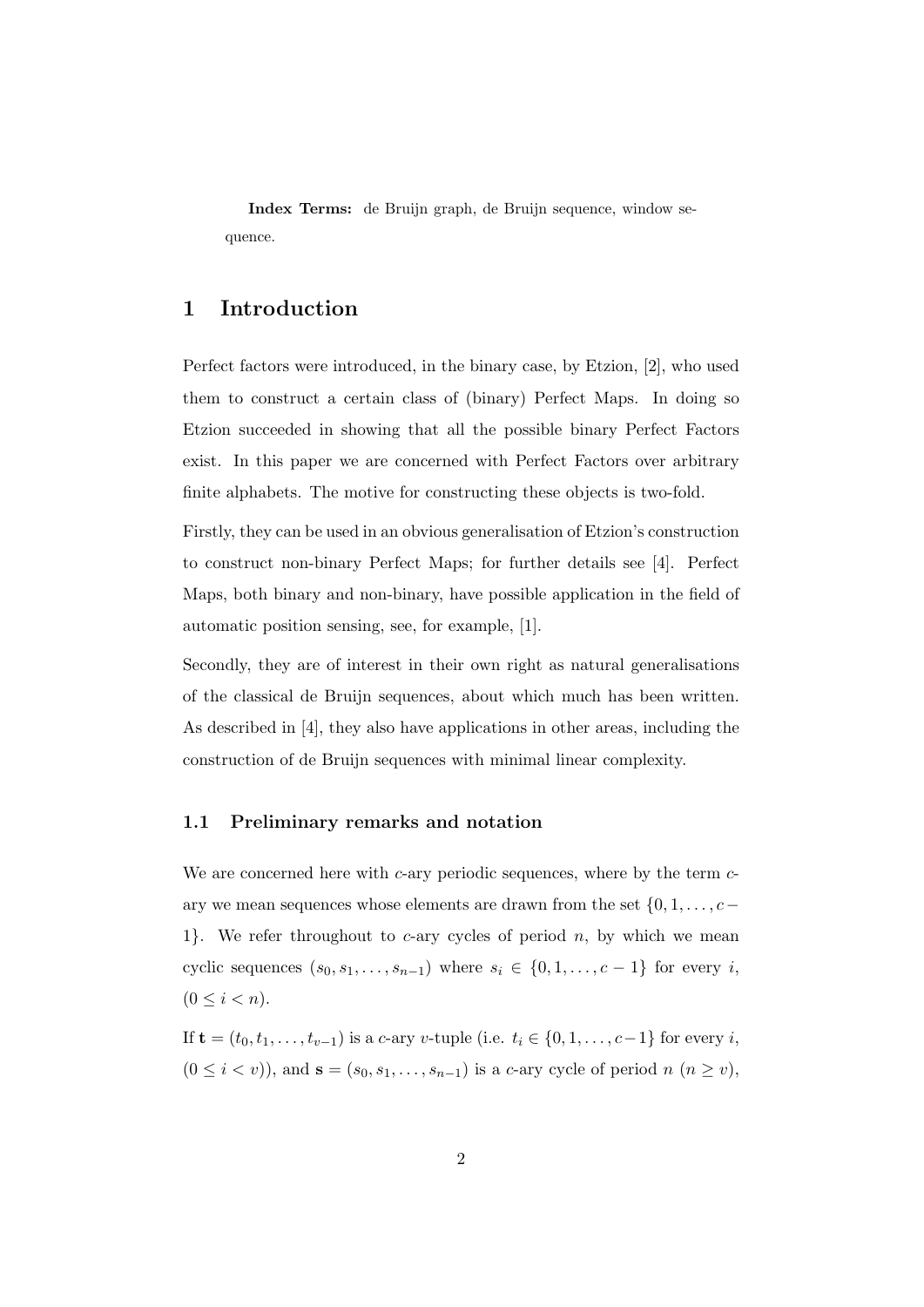then we say that **t** *occurs in* **s** *at position j* if and only if

$$
t_i = s_{i+j}
$$

for every *i*,  $(0 \le i < v)$ , where  $i + j$  is computed modulo *n*.

If **s** and **s**' are two *v*-tuples, then we write  $\mathbf{s} + \mathbf{s}'$  for the *v*-tuple obtained by element-wise adding together the two tuples. Similarly, if *k* is any integer, we write *k***s** for the tuple obtained by element-wise multiplying the tuple **s** by *k*. Again, if we write  $t = s \mod k$ , then **t** is the tuple obtained by reducing every element in **s** modulo *k*. An exactly analogous interpretation should be used for arithmetic operations on cycles.

Given a cycle  $\mathbf{s} = (s_i)$ ,  $(0 \leq i < n)$ , and any integer *k*, we define  $\mathbf{T}_k(\mathbf{s})$  to be the *cyclic shift* of **s** by *k* places. I.e. if we write  $\mathbf{s}' = (s_i') = \mathbf{T}_k(\mathbf{s})$  then

$$
s_{i+k}' = s_i, \quad (0 \le i < n)
$$

where  $i + k$  is calculated modulo *n*.

Suppose  $\mathbf{u} = (u_0, u_1, \dots, u_{n-1})$  and  $\mathbf{u}' = (u'_0, u'_1, \dots, u'_{n'-1})$  are *c*-ary cycles of periods *n* and *n ′* respectively. Then define the *concatenation* of **u** and **u** *′* , written

**u***||***u** *′*

to be a *c*-ary cycle of period  $n + n'$ 

$$
\mathbf{s}=(s_0,s_1,\ldots,s_{n+n'-1})=\mathbf{u}||\mathbf{u}',
$$

where

$$
s_i = \begin{cases} u_i & \text{if } 0 \le i < n \\ u'_{i-n} & \text{if } n \le i < n+n' \end{cases}
$$

We also need some notation linking sets of *c*-ary cycles with matrices. Suppose that  $A = {\mathbf{a}_0, \mathbf{a}_1, \dots, \mathbf{a}_{c^v-1}}$  is a set of  $c^v$  c-ary cycles of period *n*. Then let  $\mathcal{X}^A$  be the  $c^v \times n$  matrix with row *i* equal to  $a_i$ ,  $(0 \leq$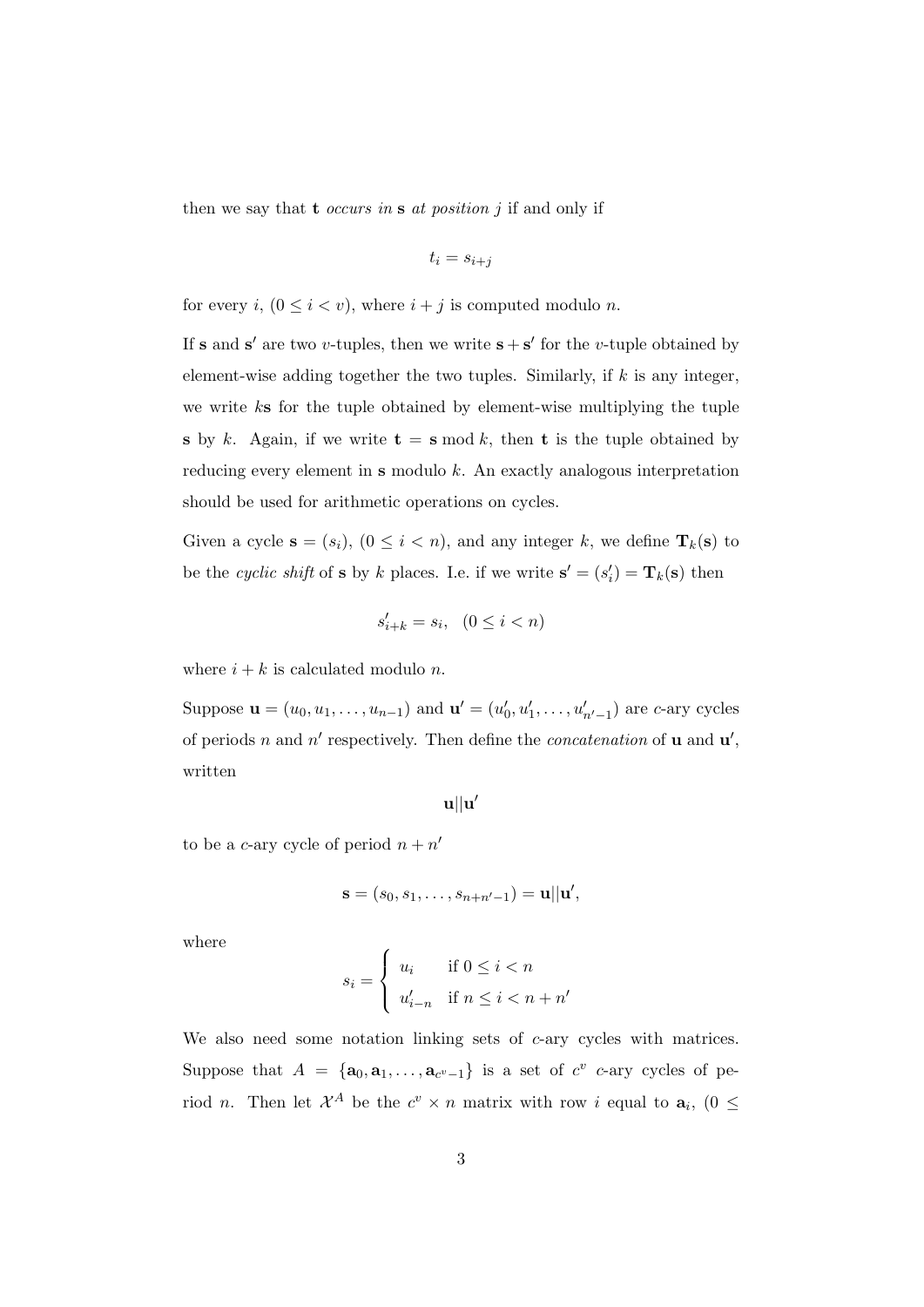$i \leq c^v - 1$ . Conversely, suppose that *X* is a  $c^v \times n$  matrix. Then let  $A^{\mathcal{X}} = {\mathbf{a}_0^{\mathcal{X}}, \mathbf{a}_1^{\mathcal{X}}, \dots, \mathbf{a}_{c^v-1}^{\mathcal{X}}\}$  be the set of *c*-ary cycles (of length *n*) defined so that  $\mathbf{a}_i^{\mathcal{X}}$  is equal to row *i* of  $\mathcal{X}$  ( $0 \le i \le c^v - 1$ ).

We use the following matrix notation. Suppose  $\mathcal X$  and  $\mathcal Y$  are matrices of dimensions  $s \times t$  and  $s \times u$  respectively. Then  $\mathcal{Z} = (\mathcal{X} | \mathcal{Y})$  denotes the  $s \times t + u$  matrix whose first *t* columns are the columns of  $\mathcal{X}$  and whose last *u* columns are the columns of *Y*. For any matrix *X*, the transpose of *X* is denoted by  $\mathcal{X}^T$ .

Finally note that, throughout this paper, the notation (*m, n*) represents the *Greatest Common Divisor* of *m* and *n* (given that *m, n* are a pair of positive integers).

#### **1.2 Fundamentals**

We can now define the combinatorial objects which are the main focus of this paper.

**Definition 1.1** *Suppose n, c and v are positive integers (where we also assume that*  $c \geq 2$ *). An*  $(n, c, v)$ –*Perfect Factor, or simply a*  $(n, c, v)$ –*PF, is then a set of*  $c^v/n$  *c-ary cycles of period n with the property that every c-ary v-tuple occurs in one of these cycles.*

Note that, because we insist that a Perfect Factor contains exactly  $c^{\nu}/n$ cycles, and because there are clearly  $c^v$  different *c*-ary *v*-tuples, each *v*-tuple will actually occur exactly once somewhere in the set of cycles. Also observe that a  $(c^v, c, v)$ –PF is simply a *c*-ary span *v* de Bruijn sequence.

**Example 1.2** *The following three cycles form a* (3*,* 3*,* 2)*–PF.*

$$
\left(\begin{array}{cccccc}0 & 0 & 1\end{array}\right), \left(\begin{array}{cccccc}1 & 1 & 2\end{array}\right), \left(\begin{array}{cccccc}2 & 2 & 0\end{array}\right).
$$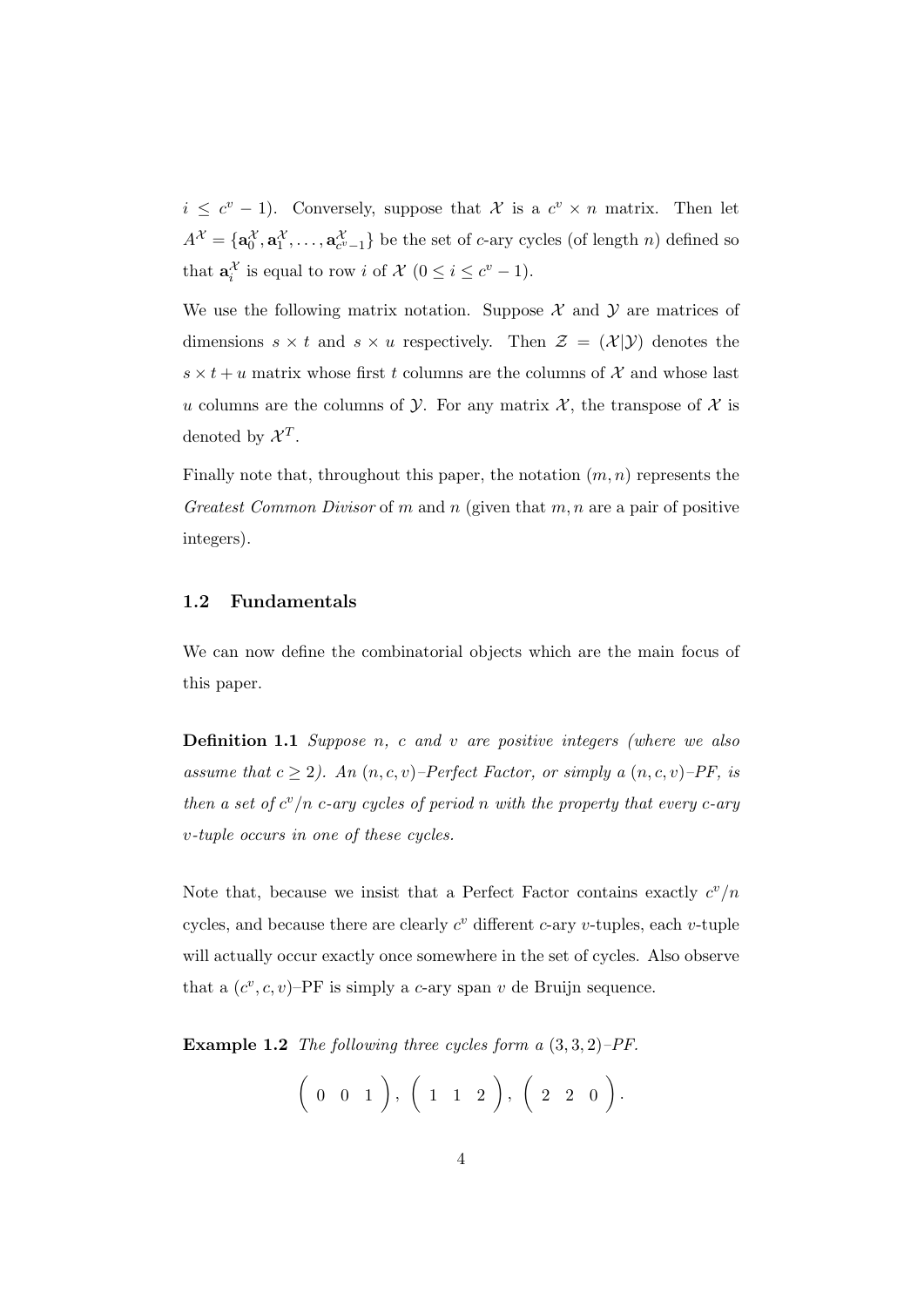The following necessary conditions for the existence of a Perfect Factor are trivial to establish.

**Lemma 1.3** *Suppose A is a*  $(n, c, v)$ –*PF. Then* 

- 1.  $n|c^v$ , and
- 2.  $v < n \leq c^v$ .

We now state our main conjecture regarding the existence of Perfect Factors.

**Conjecture 1.4** *The necessary conditions specified in Lemma 1.3 are sufficient for the existence of a Perfect Factor.*

Etzion,  $[2]$ , showed that Conjecture 1.4 is true in the binary case, i.e.  $c = 2$ . Paterson, [4], has recently shown that Conjecture 1.4 is true whenever  $c = p^{\alpha}$ for  $p$  any prime and  $\alpha$  a positive integer. In this paper, as an effort towards establishing this conjecture, we demonstrate some constructions for *c*-ary Perfect Factors for general *c*.

# **2 Perfect Multi-factors**

Before giving our first method of construction for Perfect Factors, we define a related set of combinatorial objects which will be of some use in their construction.

**Definition 2.1** *Suppose*  $m$ *,*  $n$ *,*  $c$  *and*  $v$  *are positive integers satisfying*  $m|c^v$ *and*  $c \geq 2$ *. An*  $(m, n, c, v)$ –*Perfect Multi-factor, or simply a*  $(m, n, c, v)$ – *PMF, is a set of c <sup>v</sup>/m c-ary cycles of period mn with the property that for every c*-ary *v*-tuple **t** and for every integer *j* in the range  $0 \leq j \leq n$ , **t** *occurs at a position*  $p \equiv j \pmod{n}$  *in one of these cycles.*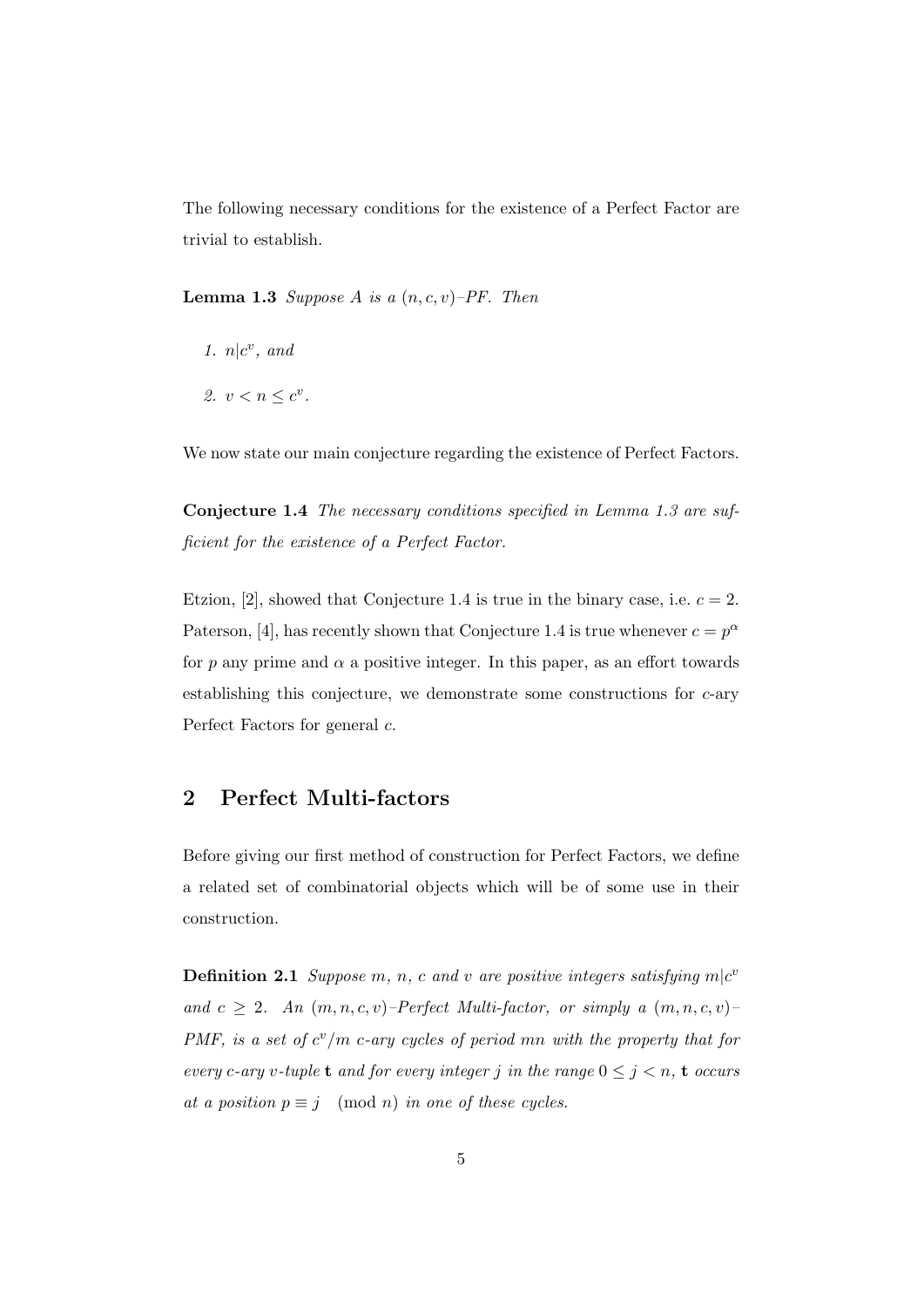Note that, because we insist that a PMF contains exactly  $c^v/m$  cycles (each of length *mn* and hence 'containing' *mn v*-tuples), and because there are clearly  $c^v$  different  $c$ -ary  $v$ -tuples, each  $v$ -tuple will actually occur exactly  $n$ times in the set of cycles, once in each of the possible position congruency classes (mod *n*).

**Remark 2.2** *It should be clear that an* (*m,* 1*, c, v*)*–PMF is precisely equivalent to an* (*m, c, v*)*–PF.*

We next give a simple example of a PMF which is not a PF.

**Example 2.3** *The following two cycles form a* (2*,* 3*,* 2*,* 2)*–PMF.*

$$
(0 \ 0 \ 0 \ 0 \ 1 \ 1), (1 \ 0 \ 1 \ 1 \ 1 \ 0).
$$

The following necessary conditions for the existence of a Perfect Multi-factor are trivial to establish.

**Lemma 2.4** *Suppose A is an* (*m, n, c, v*)*–PMF. Then*

- $(i)$   $m|c^v$ , and
- *(ii) (a)*  $m = 1$  *and*  $v \leq mn$ *, or* 
	- *(b)*  $m > 1$  *and*  $v < mn$ *.*

This leads to our second existence conjecture.

**Conjecture 2.5** *The necessary conditions specified in Lemma 2.4 for the existence of an* (*m, n, c, v*)*–PMF are sufficient.*

**Remark 2.6** *By Remark 2.2 above, it should be clear that Conjecture 2.5 implies Conjecture 1.4.*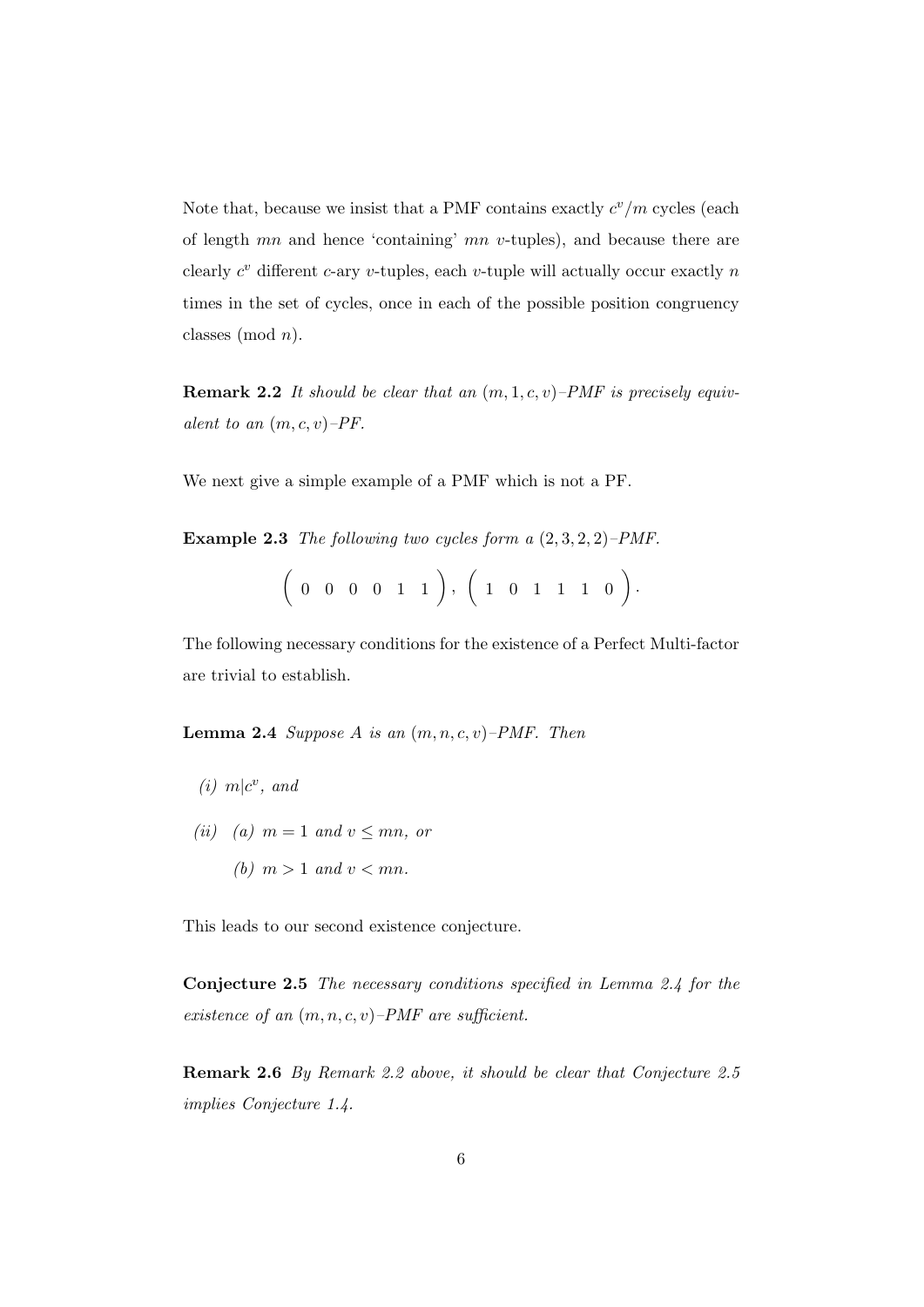# **3 Constructing Perfect Multi-factors with** *m* = 1

In this section we consider the construction of Perfect Multi-factors for the special case  $m = 1$ . Because of the importance of this special case we repeat some of the above discussion in a simpler form.

**Definition 3.1** *Suppose n, c and v are positive integers (where we also assume that*  $c \geq 2$ . A  $(1, n, c, v)$ –*Perfect Multi-factor, or simply a*  $(1, n, c, v)$ – *PMF, is a set of*  $c^v$  *c*-ary cycles of period *n* with the property that for every *c*-ary *v*-tuple **t** and for every integer *j* in the range  $0 \leq j \leq n$ , **t** occurs at *position j in one of these cycles.*

Note that, because we insist that a Perfect Multi-factor with  $m = 1$  contains exactly  $c^v$  cycles, and because there are clearly  $c^v$  different *c*-ary *v*-tuples, each *v*-tuple will actually occur exactly *n* times in the set of cycles, once in each of the possible positions.

**Example 3.2** *The following four cycles form a* (1*,* 3*,* 2*,* 2)*–PMF.*

$$
\left(\begin{array}{cccccc}0 & 0 & 0\end{array}\right), \left(\begin{array}{cccccc}0 & 1 & 1\end{array}\right), \left(\begin{array}{cccccc}1 & 0 & 1\end{array}\right), \left(\begin{array}{cccccc}1 & 1 & 0\end{array}\right).
$$

**Example 3.3** *The following nine cycles form a* (1*,* 3*,* 3*,* 2)*–PMF.*

|  |  | $(0\ 0\ 1), (1\ 0\ 0), (0\ 1\ 0),$                                                                                                                                                     |  |  |
|--|--|----------------------------------------------------------------------------------------------------------------------------------------------------------------------------------------|--|--|
|  |  | $(1\ 1\ 2), (2\ 1\ 1), (1\ 2\ 1),$                                                                                                                                                     |  |  |
|  |  | $\left( \begin{array}{cccc} 2 & 2 & 0 \end{array} \right)$ , $\left( \begin{array}{cccc} 0 & 2 & 2 \end{array} \right)$ , $\left( \begin{array}{cccc} 2 & 0 & 2 \end{array} \right)$ . |  |  |

The following necessary condition for the existence of a Perfect Multi-factor in the case  $m = 1$  is a trivial consequence of Lemma 2.4.

**Lemma 3.4** *Suppose A is a*  $(1, n, c, v)$ *–PMF. Then* 

$$
v\leq n.
$$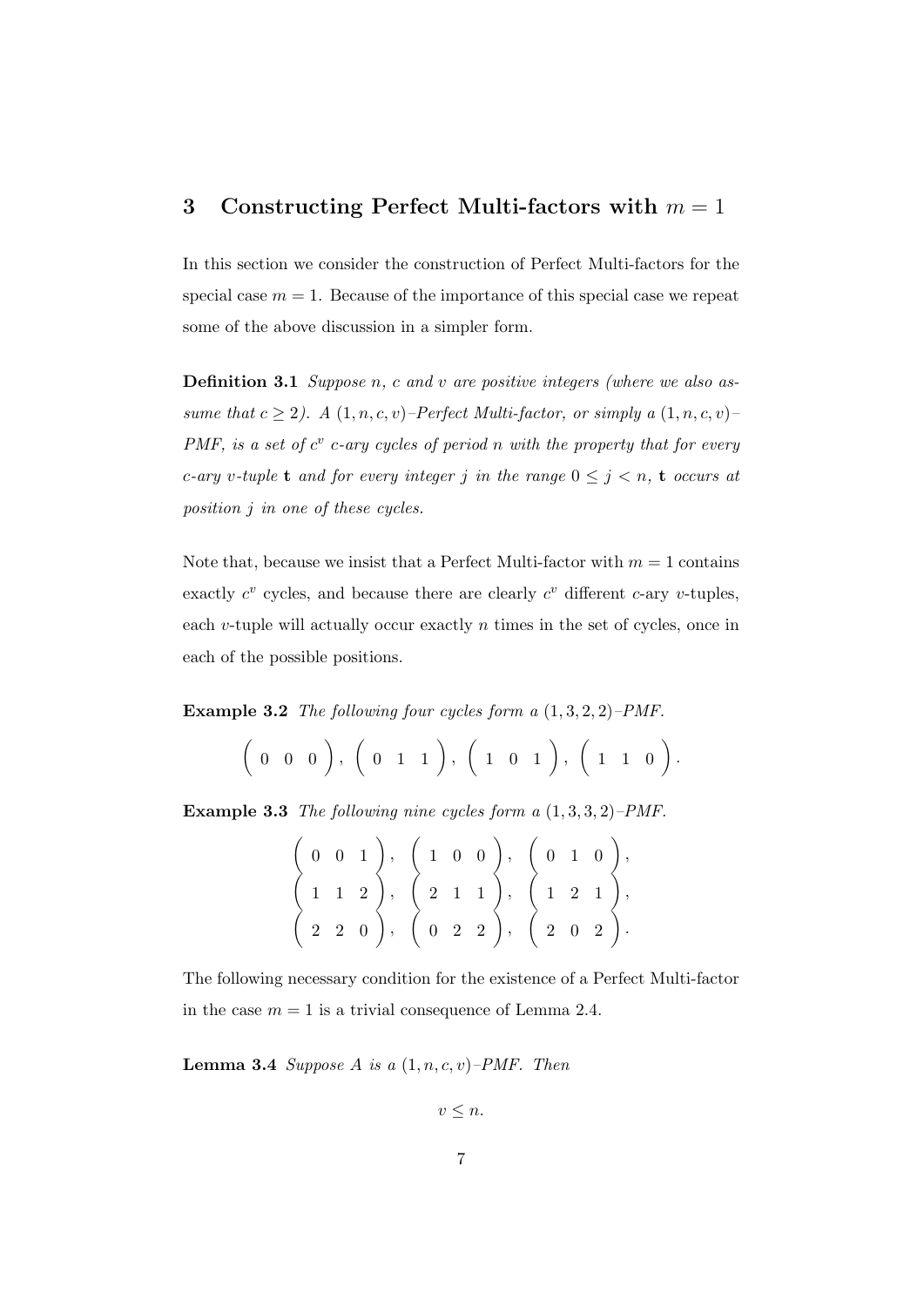As we show below, this necessary condition is also sufficient for the existence of a PMF with  $m = 1$ . We first give an elementary construction for Perfect Multi-factors. In essence, it consists of taking as cycles every possible *v*tuple.

**Construction 3.5** *Suppose c* and *v* are positive integers satisfying  $c \geq 2$ . *Suppose also that*  $T = {\mathbf{t}_i : 0 \le i < c^v}$  *is the set of all c-ary v-tuples. Then let*  $B = \{s_i : 0 \leq i < c^v\}$  *be the set of c-ary cycles of period v with the property that*  $\mathbf{t}_i$  *occurs in*  $\mathbf{s}_i$  *at position 0 for every i,*  $(0 \leq i < c^v)$ *.* 

**Theorem 3.6** *Suppose*  $B$  *is a set of*  $c^v$  *cycles constructed using Construction 3.5. Then B is an*  $(1, v, c, v)$ –*PMF.* 

**Proof** Consider any *c*-ary *v*-tuple  $\mathbf{u} = (u_0, u_1, \dots, u_{v-1})$ , and any position *j* (0 ≤ *j* < *v*). Let **u**<sup> $′$ </sup> =  $T$ <sub>−*j*</sub>(**u**). Then **u**<sup> $′$ </sup> is a *c*-ary *v*-tuple and hence must 'equal' one cycle in *B*,  $\mathbf{s}_k$  say. If we let  $\mathbf{s}_k = (a_0, a_1, \dots, a_{v-1})$  then

$$
a_i=u_{i-j}
$$

for every  $i$  ( $0 \leq i < v$ ), where  $i - j$  is calculated modulo *v*. Hence

$$
a_{i+j} = u_i
$$

for every  $i$  ( $0 \leq i < v$ ), where  $i + j$  is calculated modulo *v*, i.e. **u** occurs at position *j* in  $\mathbf{s}_k$ , and the result follows.  $\Box$ 

**Example 3.7** *The following set of cycles B, constructed using Construction 3.5, is a* (1*,* 2*,* 3*,* 2)*–PMF.*

$$
\Big(\begin{array}{cc}0 & 0\end{array}\Big),\Big(\begin{array}{cc}0 & 1\end{array}\Big),\Big(\begin{array}{cc}0 & 2\end{array}\Big),\Big(\begin{array}{cc}1 & 0\end{array}\Big),\Big(\begin{array}{cc}1 & 1\end{array}\Big),\Big(\begin{array}{cc}1 & 2\end{array}\Big),\Big(\begin{array}{cc}2 & 0\end{array}\Big),\Big(\begin{array}{cc}2 & 1\end{array}\Big),\Big(\begin{array}{cc}2 & 2\end{array}\Big).
$$

We now give the main results of this section.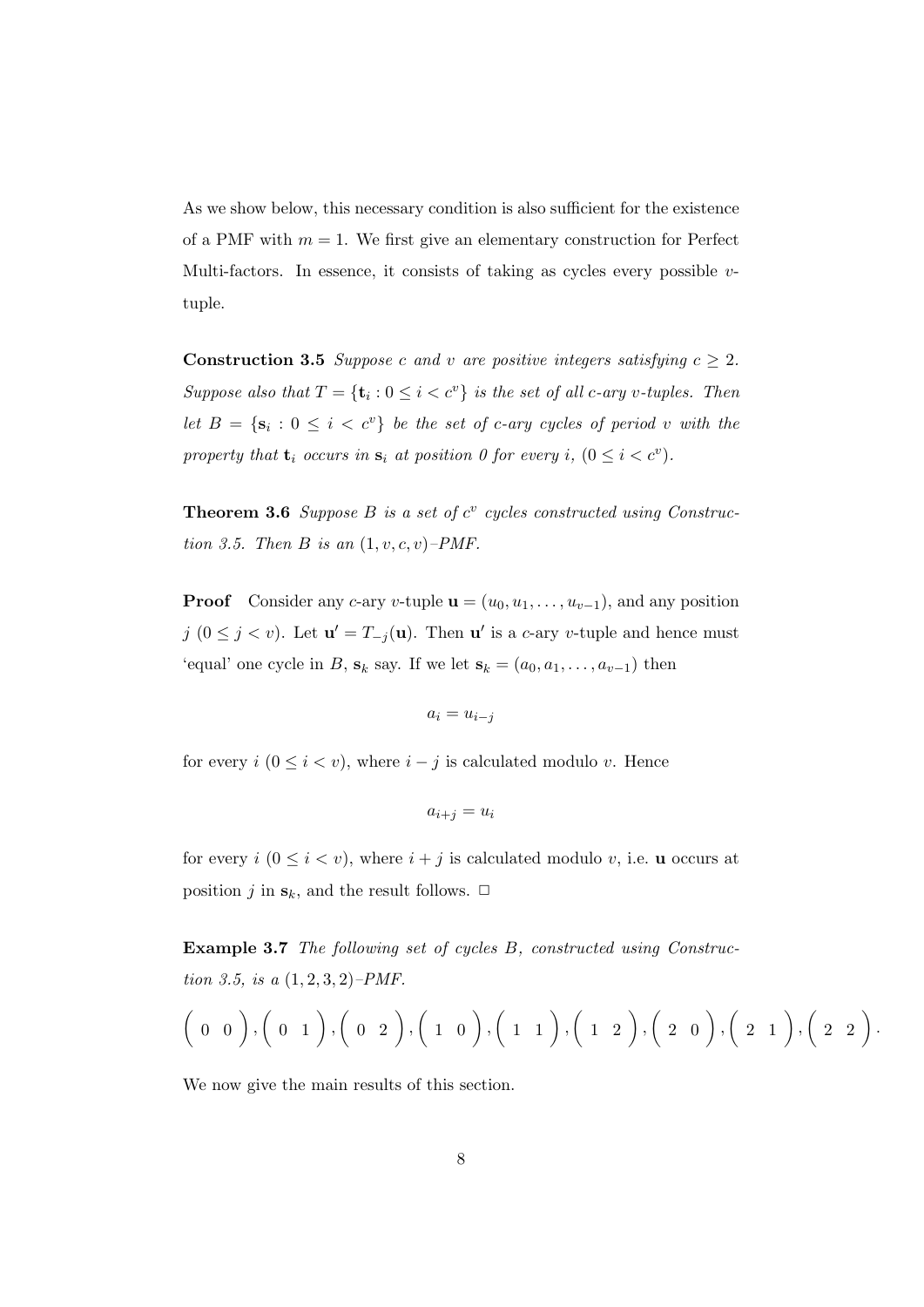**Lemma 3.8** *Suppose B is an*  $(1, v, c, v)$ –*PMF for some positive integers*  $v, c$ *(where c ≥* 2*). Let*

$$
\mathbf{x}_0^T, \mathbf{x}_1^T, \dots, \mathbf{x}_{v-1}^T
$$

*be the column vectors of*  $\mathcal{X}^B$ *. Suppose also that*  $t \geq 1$ *, and let*  $\mathcal{Y}$  *be a c-ary matrix of dimensions*  $c^v \times t$  *having column vectors*  $\mathbf{x}_{v+j}^T$ ,  $(0 \leq j \leq t-1)$ *. Hence*  $\mathbf{x}_i$  *is a c-ary vector of length*  $c^v$  *for every*  $i$ ,  $(0 \le i \le v + t - 1)$ *).* 

*Then, if for every j* and *s*,  $(0 \leq j \leq v-1, 0 \leq s \leq v+t-1)$ , there exist *integers*  $e_{ij}^{(s)}$ ,  $(0 \le i \le v-1)$ *, such that* 

$$
\mathbf{x}_j = \sum_{i=0}^{v-1} e_{ij}^{(s)} \mathbf{x}_{s+i} \bmod c
$$

*where the subscript*  $s + i$  *is computed modulo*  $v + t$ *, then*  $A^{(\mathcal{X}^B|\mathcal{Y})}$  *is a*  $(1, v +$ *t, c, v*)*–PMF.*

**Proof** Let

$$
\mathbf{x}_i = (x_{i,0}, x_{i,1}, \ldots, x_{i,c^v-1})
$$

for every *i*,  $(0 \le i \le v + t - 1)$ .

Now choose any  $s, (0 \le s \le v + t - 1)$ , and suppose that

$$
(x_{s,p}, x_{s+1,p}, \ldots, x_{s+v-1,p}) = (x_{s,q}, x_{s+1,q}, \ldots, x_{s+v-1,q})
$$

for some  $p, q \in \{0, 1, \ldots, c^v - 1\}$ , and where the subscripts  $s + i$  are computed modulo  $v + t$ . We need to show that  $p = q$ , and hence that at any position *s*, no two of the *c*-ary *v*-tuples in  $A^{(\mathcal{X}^B|\mathcal{Y})}$  are the same—the result will then follow from Definition 3.1.

By the assumption, if *j* satisfies  $0 \leq j \leq v-1$ , then there exist  $e_{ij}^{(s)}$  such that

$$
\mathbf{x}_j = \sum_{i=0}^{v-1} e_{ij}^{(s)} \mathbf{x}_{s+i}.
$$

Hence

$$
x_{j,p} = \sum_{i=0}^{v-1} e_{ij}^{(s)} x_{s+i,p} = \sum_{i=0}^{v-1} e_{ij}^{(s)} x_{s+i,q} = x_{j,q}.
$$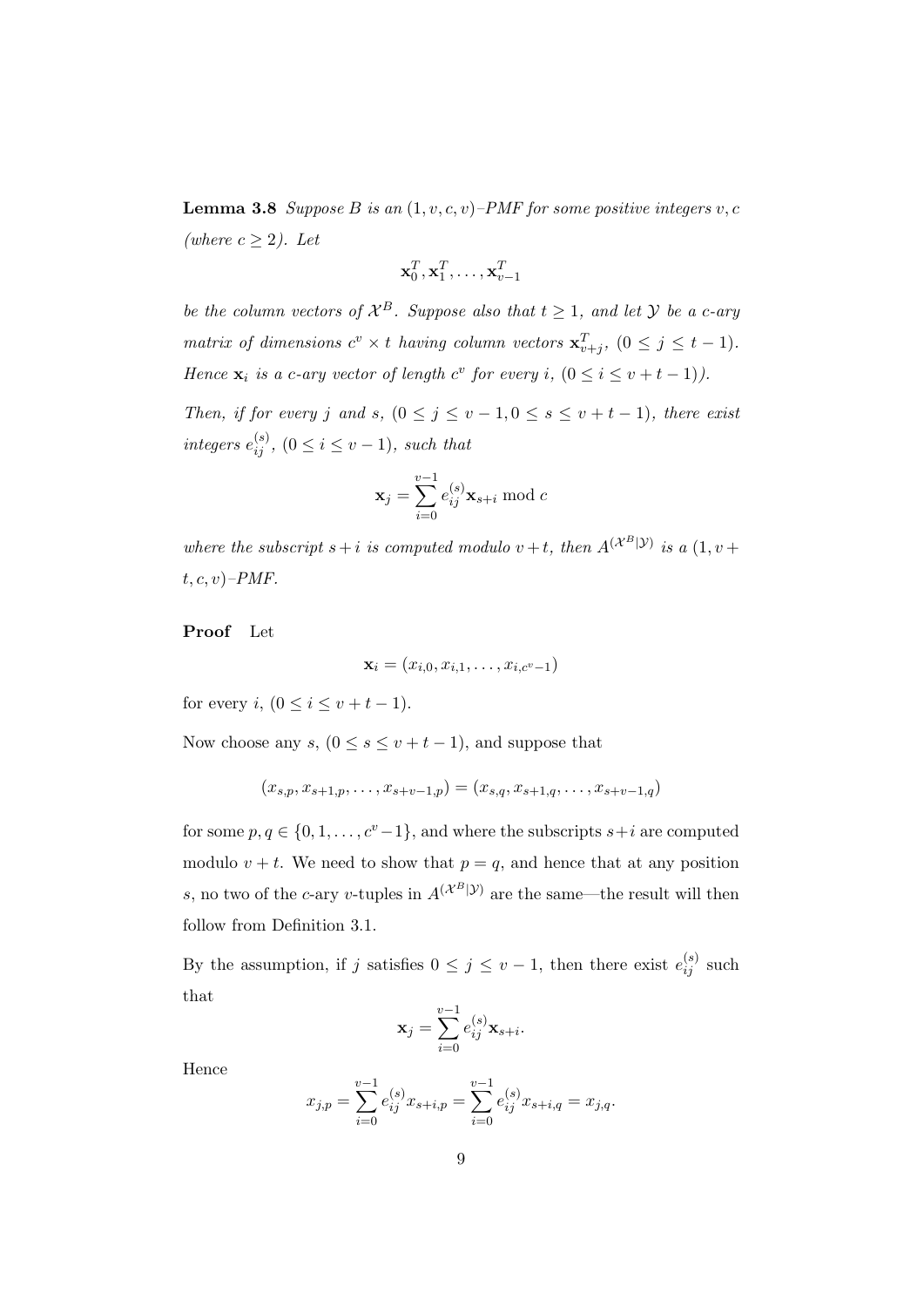Hence

$$
(x_{0,p}, x_{1,p}, \ldots, x_{v-1,p}) = (x_{0,q}, x_{1,q}, \ldots, x_{v-1,q}).
$$

But, since *B* is an  $(1, v, c, v)$ –PMF, we must have  $p = q$ , and the result follows.  $\Box$ 

**Lemma 3.9** *Suppose*  $v, c, t$  *are positive integers (* $c \geq 2$ *). Further suppose that*  $X$  *is a c-ary matrix of dimensions*  $c^v \times v$  *having column vectors* 

$$
\mathbf{x}_0^T, \mathbf{x}_1^T, \dots, \mathbf{x}_{v-1}^T
$$

*whose first v rows are equal to*  $I_v$ *, and that*  $Y$  *is a c-ary matrix of dimensions*  $c^v \times t$  *having column vectors* 

$$
\mathbf{x}_v^T, \mathbf{x}_{v+1}^T, \ldots, \mathbf{x}_{v+t-1}^T
$$

*where*

$$
\mathcal{Y} = \mathcal{X}\mathcal{D} \bmod c \tag{1}
$$

*and*  $D = (d_{ij})$  (0 ≤ *i* ≤ *v* − 1*,* 0 ≤ *j* ≤ *t* − 1)*, is a c-ary matrix of dimensions*  $v \times t$ .

*Then, for every j* and *s*,  $(0 \leq j \leq v-1, 0 \leq s \leq v+t-1)$ , there exist *integers*  $e_{ij}^{(s)}$ ,  $(0 \le i \le v-1)$ *, such that* 

$$
\mathbf{x}_j = \sum_{i=0}^{v-1} e_{ij}^{(s)} \mathbf{x}_{s+i} \bmod c
$$

*where the subscript*  $s + i$  *is computed modulo*  $v + t$ *, if and only if every*  $v \times v$ *sub-matrix of*  $(\mathcal{I}_v | \mathcal{D} | \mathcal{I}_v)$  *is invertible over the ring of*  $v \times v$  *matrices modulo c* (where  $\mathcal{I}_v$  *is the*  $v \times v$  *identity matrix).* 

**Proof** If *s* satisfies  $0 \leq s \leq v + t - 1$ , then let  $\mathcal{X}_s$  be the  $v \times v$  matrix consisting of columns  $s, s+1, \ldots, s+v-1$  of the matrix  $(\mathcal{X}|\mathcal{Y}|\mathcal{X})$ , where the columns of this latter matrix are numbered from 0 up to  $2v + t - 1$  inclusive.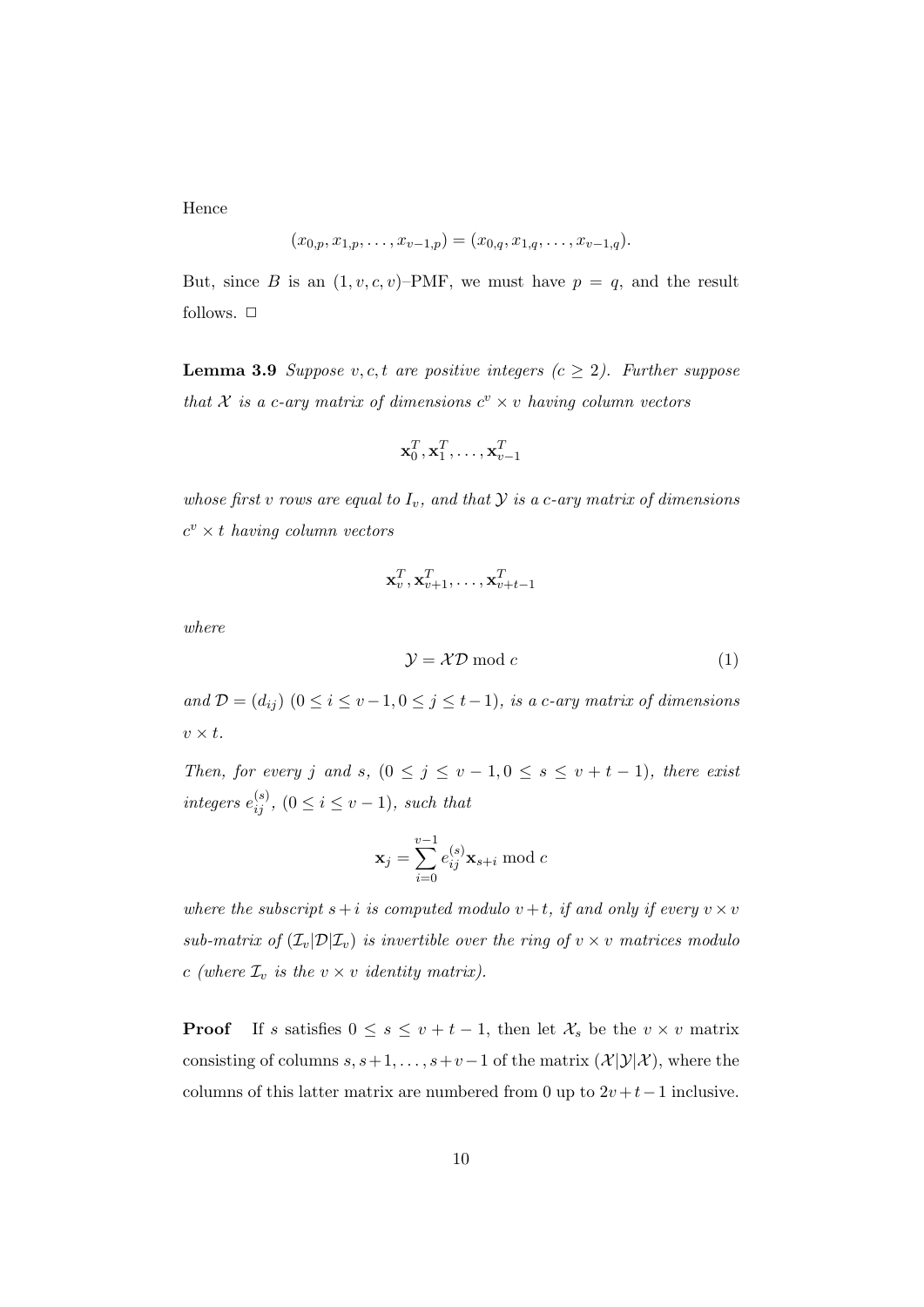It is immediate to see that, for any *s* satisfying  $0 \leq s \leq v + t - 1$ , there exists integers  $e_{ij}^{(s)}$ ,  $(0 \le i \le v-1)$ , such that

$$
\mathbf{x}_j = \sum_{i=0}^{v-1} e_{ij}^{(s)} \mathbf{x}_{s+i} \bmod c
$$

where the subscript  $s + i$  is computed modulo  $v + t$ , if and only if there exists a *c*-ary  $v \times v$  matrix  $\mathcal{E}_s = (e_{ij}^{(s)})$  such that

$$
\mathcal{X} = \mathcal{X}_s \mathcal{E}_s \bmod c.
$$

Now, if *s* satisfies  $0 \le s \le v + t$ , then let  $\mathcal{F}_s$  be the  $v \times v$  matrix consisting of columns  $s, s + 1, \ldots, s + v - 1$  of  $(\mathcal{I}_v | \mathcal{D} | \mathcal{I}_v)$ , where the columns of this latter matrix are numbered from 0 up to  $2v + t - 1$  inclusive. Then it is straightforward to see that

$$
\{\mathcal{F}_s: 0 \le s \le v+t\}
$$

is the set of all  $v \times v$  sub-matrices of  $(\mathcal{I}_v|\mathcal{D}|\mathcal{I}_v)$ .

It should be clear that, by equation (1),

$$
\mathcal{X}(\mathcal{I}_{v}|\mathcal{D}|\mathcal{I}_{v}) = (\mathcal{X}|\mathcal{Y}|\mathcal{X}) \bmod c
$$

and hence

$$
\mathcal{X}\mathcal{F}_s = \mathcal{X}_s \bmod c \tag{2}
$$

for every *s* satisfying  $0 \leq s \leq v + t - 1$ .

Next observe that  $\mathcal{F}_{v+t} = \mathcal{I}_v$  and hence is trivially invertible. We now show that, if *s* is any integer satisfying  $0 \leq s \leq v + t - 1$ , then  $\mathcal{F}_s$  is invertible if and only if there exists a *c*-ary  $v \times v$  matrix  $\mathcal{E}_s$  such that

$$
\mathcal{X} = \mathcal{X}_s \mathcal{E}_s \bmod c,
$$

and the desired result follows.

Choose *s* such that  $0 \leq s \leq v + t - 1$ .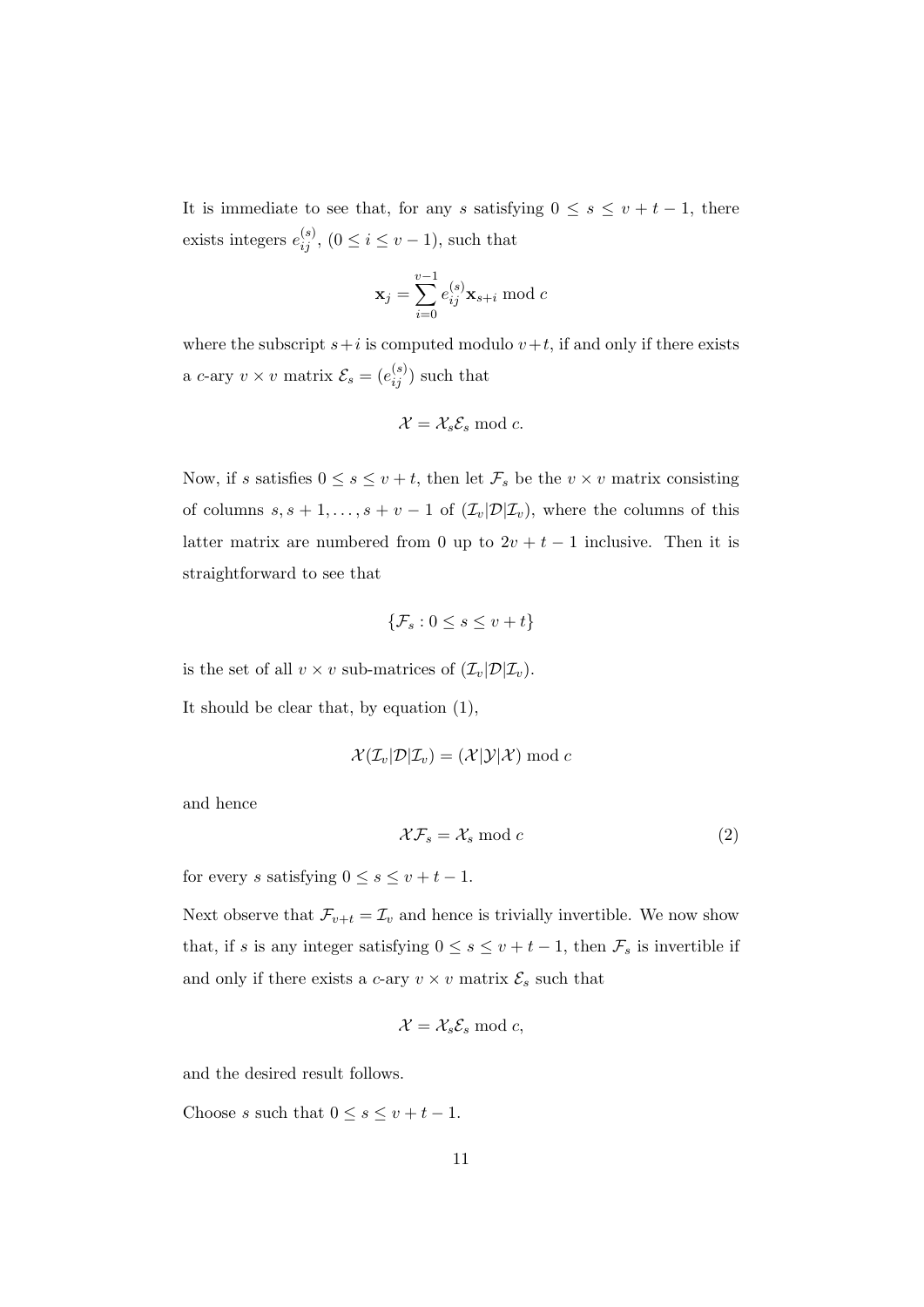First suppose  $\mathcal{F}_s$  is invertible, i.e. suppose that there exists a *c*-ary  $v \times v$ matrix  $\mathcal{G}_s$  such that

$$
\mathcal{F}_s \mathcal{G}_s = \mathcal{I}_v \bmod c.
$$

Hence, by equation (2),

$$
\mathcal{X} = \mathcal{X}_s \mathcal{G}_s \bmod c
$$

as required.

Second suppose that there exists a *c*-ary  $v \times v$  matrix  $\mathcal{E}_s$  such that

$$
\mathcal{X} = \mathcal{X}_s \mathcal{E}_s \bmod c.
$$

Then, by equation (2)

$$
\mathcal{X} = \mathcal{X}\mathcal{F}_s\mathcal{E}_s \bmod c.
$$

But, by assumption, the first *v* rows of X are equal to  $\mathcal{I}_v$  and hence we have

$$
\mathcal{I}_v = \mathcal{F}_s \mathcal{E}_s \bmod c
$$

and hence  $\mathcal{F}_s$  is invertible.

The result follows.  $\Box$ 

**Lemma 3.10** *Suppose*  $c \geq 2$ *, v and t are positive integers, and suppose X is a c-ary*  $v \times t$  *matrix. Then every*  $v \times v$  *sub-matrix of*  $(\mathcal{I}_v | \mathcal{X} | \mathcal{I}_v)$  *is invertible in the ring of*  $v \times v$  *matrices modulo c if and only if every*  $t \times t$  *sub-matrix* of  $(\mathcal{I}_t | \mathcal{X}^T | \mathcal{I}_t)$  *is invertible in the ring of*  $t \times t$  *matrices modulo c.* 

**Proof** We assume every  $t \times t$  sub-matrix of  $(\mathcal{I}_t | \mathcal{X}^T | \mathcal{I}_t)$  is invertible.

If *s* satisfies  $0 \le s \le v + t$ , let  $C_s$  be the  $v \times v$  matrix consisting of columns  $s, s+1, \ldots, s+v-1$  of the matrix  $(\mathcal{I}_v | \mathcal{X} | \mathcal{I}_v)$ , where the columns of this latter matrix are numbered from 0 up to  $2v + t - 1$  inclusive. It is straightforward to see that

$$
\{\mathcal{C}_s: 0 \le s \le v + t\}
$$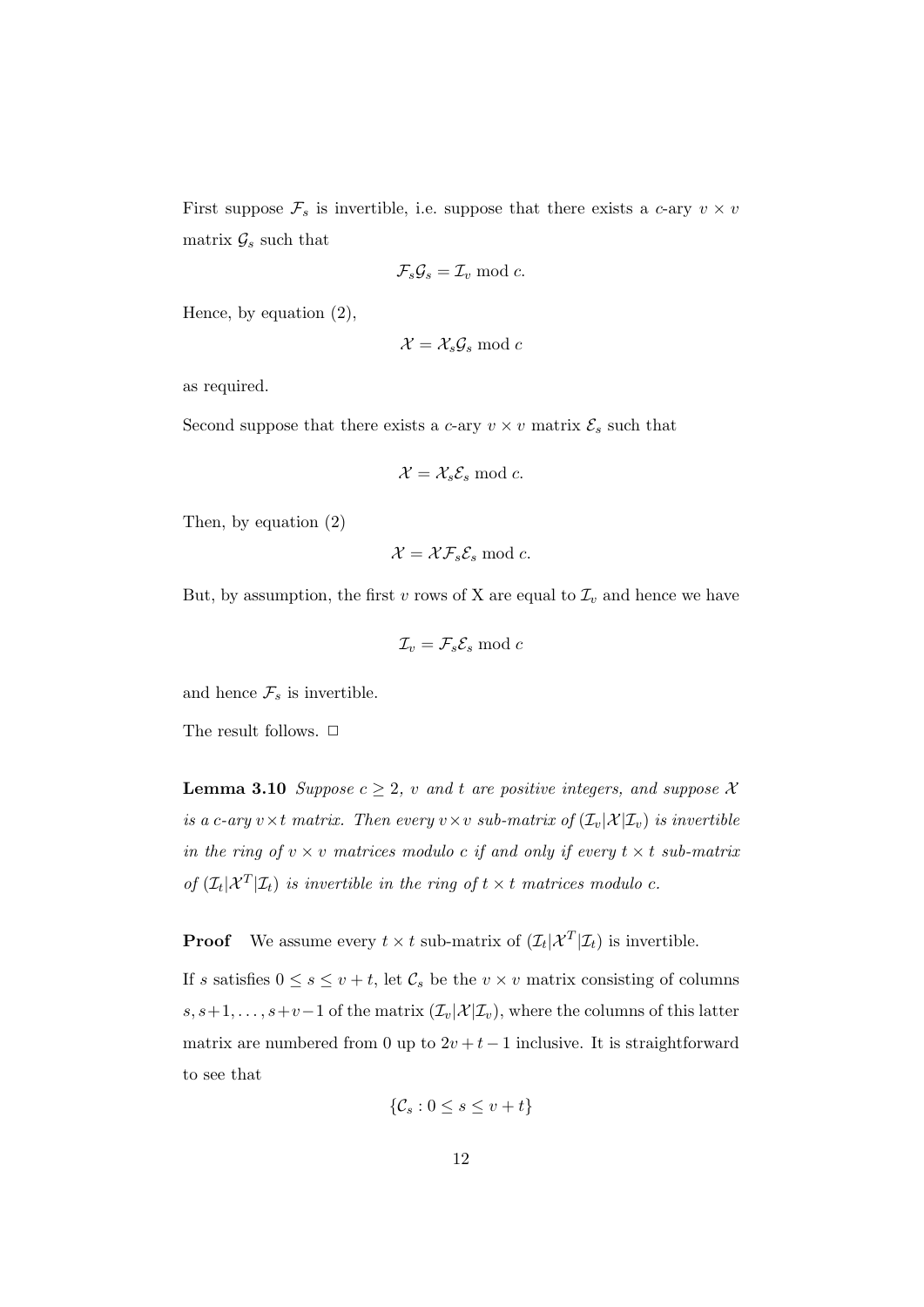is the set of all  $v \times v$  sub-matrices of  $(\mathcal{I}_v | \mathcal{X} | \mathcal{I}_v)$ . We need to show that  $\mathcal{A}_s$ is invertible for every  $s$  ( $0 \leq s \leq v + t$ ), and the result will follow.

Without loss of generality suppose that *s* satisfies  $0 \leq s \leq v$ . We need to consider two cases.

- $s \leq t$ . By our assumption, the  $t \times t$  matrix consisting of columns  $s, s + 1, \ldots, s + t - 1$  of  $(\mathcal{I}_t | \mathcal{X}^T | \mathcal{I}_t)$  is invertible. This matrix contains the last  $t - s$  columns of  $\mathcal{I}_t$  and the first *s* columns of  $\mathcal{X}^T$ . Hence the  $s \times s$  matrix consisting of the first *s* rows and columns of  $\mathcal{X}^T$  is invertible, and thus the  $s \times s$  matrix consisting of the first *s* rows and columns of  $\mathcal X$  is invertible. Since  $\mathcal A_s$  is nothing more than the last *v* − *s* columns of  $\mathcal{I}_v$  and the first *s* columns of  $\mathcal{X}$  it follows that  $\mathcal{A}_s$  is invertible.
- $s > t$ . Again by our assumption, the  $t \times t$  matrix consisting of columns  $s, s + 1, \ldots, s + t - 1$  of  $(\mathcal{I}_t | \mathcal{X}^T | \mathcal{I}_t)$  is invertible. Since  $t < s \leq v$ , this consists of columns  $s - t$ ,  $s - t + 1$ , ...,  $s - 1$  of  $\mathcal{X}^T$ , and hence this  $t \times t$  sub-matrix of  $\mathcal{X}^T$  is invertible. This implies that the  $t \times t$  matrix containing rows  $s - t$ ,  $s - t + 1$ , ...,  $s - 1$  of  $X$  is invertible. Now  $A_s$  is the concatenation of the last *v* − *s* columns of  $\mathcal{I}_v$ , all *t* columns of  $\mathcal{X}$ and the first  $s - t$  columns of  $\mathcal{I}_v$ , and hence  $\mathcal{A}_s$  is invertible.

The result follows by substituting *v* for *t* (and vice versa) in the above argument.  $\Box$ 

**Definition 3.11** If the  $v \times t$  matrix X has the property that every  $v \times v$ *sub-matrix of*  $(\mathcal{I}_v|\mathcal{X}|\mathcal{I}_v)$  *is invertible in the ring of*  $v \times v$  *matrices modulo c*, *we say that X has* Property X*.*

**Lemma 3.12** *Suppose*  $c \geq 2$ *, v and t are positive integers. Then there exists a c-ary*  $v \times t$  *matrix*  $D$  *with Property* X*.*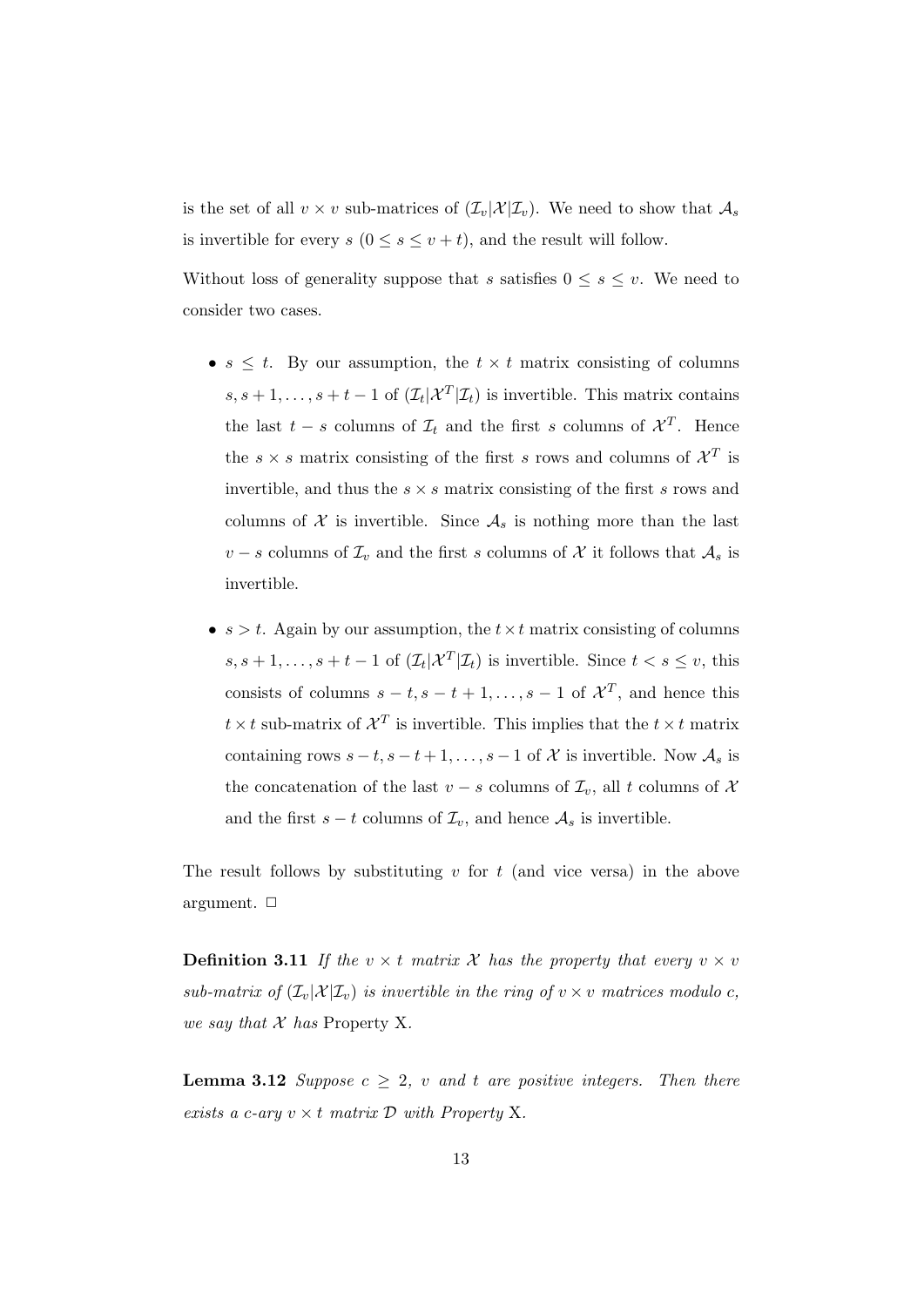**Proof** We prove this by induction on  $\max\{v, t\}$ . If  $v = t = 1$  then  $D = (1)$ trivially has Property *X*. Now suppose a matrix with Property *X* exists for every *v*, *t* satisfying  $\max\{v, t\} < L$  for some positive integer  $L > 1$ . We now show that a matrix with Property *X* exists if  $L = \max\{v, t\}$ .

First note that if  $L = v = t$  then  $\mathcal{D} = \mathcal{I}_L$  clearly has Property *X*.

Next suppose  $L = t > v$ . Let  $t = cv + d$ , where  $c > 0$  and  $0 \leq d < v$ . There are two cases to consider.

• If  $d = 0$  let  $\mathcal{D}$  equal  $\mathcal{I}_v$  concatenated with itself *c* times, i.e.

$$
\mathcal{D}=(\mathcal{I}_v|\mathcal{I}_v|\cdots|\mathcal{I}_v)
$$

and *D* has Property *X*.

• If  $d > 0$  then, by the inductive hypothesis, there exists a *c*-ary  $v \times d$ matrix *Y* such that every  $v \times v$  sub-matrix of  $(\mathcal{I}_v | \mathcal{Y} | \mathcal{I}_v)$  is invertible. Let  $\mathcal D$  equal  $\mathcal I_v$  concatenated with itself *c* times, concatenated with  $\mathcal Y$ , i.e.

$$
\mathcal{D} = (\mathcal{I}_v | \mathcal{I}_v | \cdots | \mathcal{I}_v | \mathcal{Y})
$$

and *D* has Property *X*.

Finally suppose  $t < v = L$ . By the above argument there exists an  $t \times v$ matrix  $\mathcal E$  with Property *X*. But, by Lemma 3.10 this means that the  $v \times t$ matrix  $\mathcal{D} = \mathcal{E}^T$  also has Property *X* and the result follows.  $\Box$ 

We can now state the main result of this section, showing that the necessary conditions of Lemma 3.4 are sufficient for the existence of a Perfect Multifactor in the special case  $m = 1$ .

**Theorem 3.13** *Suppose n, c, v are positive integers*  $(c \geq 2$  *and*  $n \geq v)$ *. Then there exists a* (1*, n, c, v*)*–PMF.*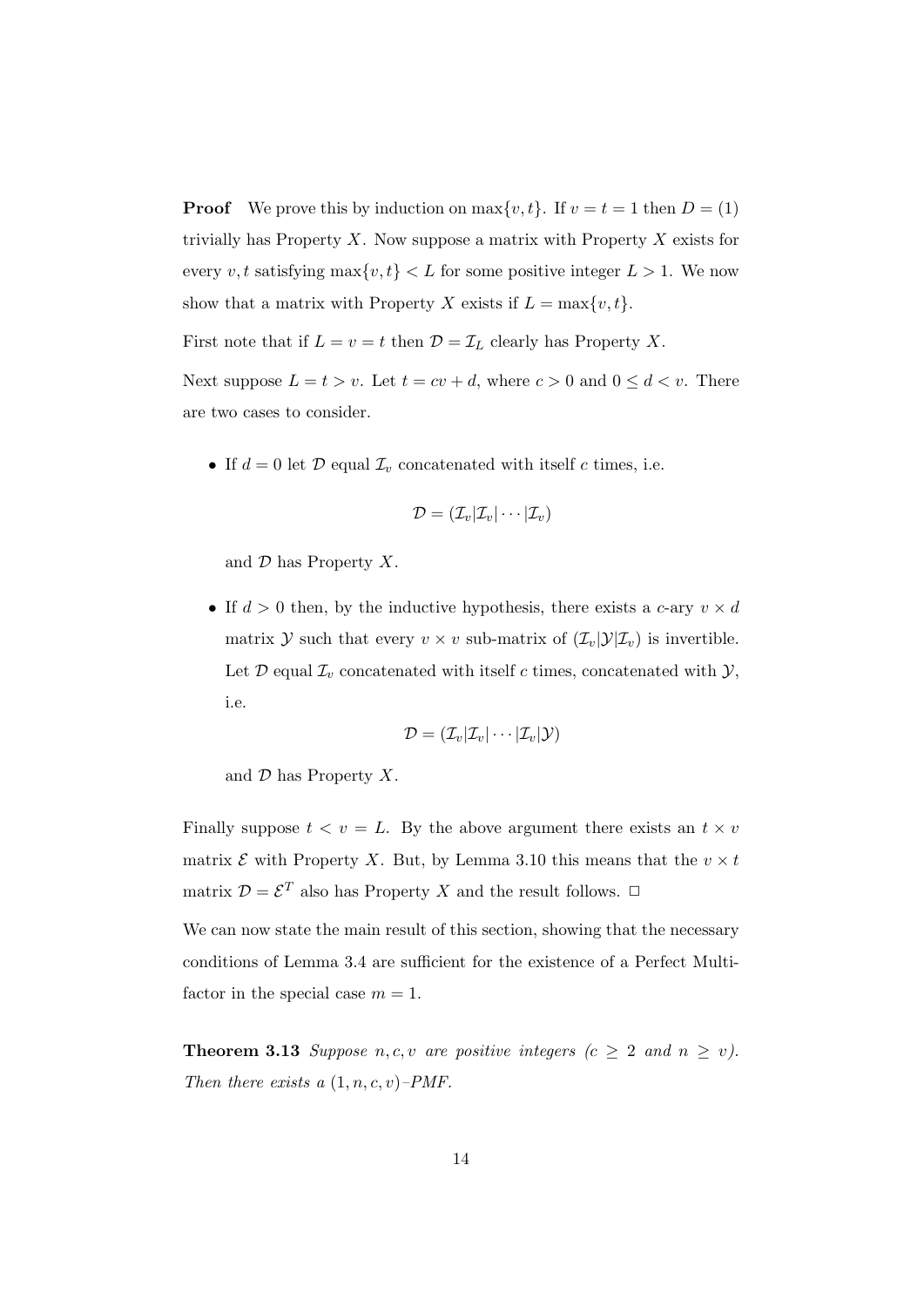**Proof** First let  $n = v + t$ . If  $t = 0$  (i.e. if  $n = v$ ) then the theorem follows immediately from Theorem 3.6. Hence suppose that  $t \geq 1$ .

By Lemma 3.12 there exists a *c*-ary  $v \times t$  matrix,  $\mathcal{D}$  say, with Property *X*. By Theorem 3.6 there exists an  $(1, v, c, v)$ –PMF, *B* say. By appropriate reordering of the elements of  $B$  (if necessary), we can ensure that the first  $v$ rows of  $\mathcal{X}^B$  are equal to  $I_v$ . Now let

$$
\mathcal{Y} = \mathcal{X}^B \mathcal{D} \bmod c,
$$

and by Lemma 3.9 there exist integers  $e_{ij}^{(s)}$ ,  $(0 \le i \le v-1)$ , such that

$$
\mathbf{x}_j = \sum_{i=0}^{v-1} e_{ij}^{(s)} \mathbf{x}_{s+i} \bmod c
$$

where the subscript  $s + i$  is computed modulo  $v + t$ . Hence, by Lemma 3.8,  $A^{(\mathcal{X}^B|\mathcal{Y})}$  is an  $(1, v+t, c, v)$ –PMF, as required.  $\Box$ 

**Remark 3.14** *It should be clear that the above proof is actually constructive, i.e. it provides a simple recipe for the construction of a PMF with any desired parameters (given m = 1).* 

**Example 3.15** *Consider the case*  $v = 3$ ,  $t = 2$  *and*  $c = 2$ *. Following the proof of Theorem 3.13, we first need a 2-ary*  $3 \times 2$  *matrix*  $D$  *with property X. Using the proof of Lemma 3.12 we obtain:*

$$
\mathcal{D} = \left(\begin{array}{cc} 1 & 0 \\ 0 & 1 \\ 1 & 1 \end{array}\right).
$$

*Using Construction 3.5 we obtain the following set of 8 cycles constituting a* (1*,* 3*,* 2*,* 3)*–PMF, B say:*

$$
\left(\begin{array}{cccc}0 & 0 & 0\\1 & 0 & 0\end{array}\right), \left(\begin{array}{cccc}0 & 0 & 1\\1 & 0 & 1\end{array}\right), \left(\begin{array}{cccc}0 & 1 & 0\\1 & 1 & 0\end{array}\right), \left(\begin{array}{cccc}0 & 1 & 1\\1 & 1 & 0\end{array}\right), \left(\begin{array}{cccc}1 & 1 & 1\end{array}\right), \left(\begin{array}{cccc}1 & 1 & 1\\1 & 1 & 1\end{array}\right).
$$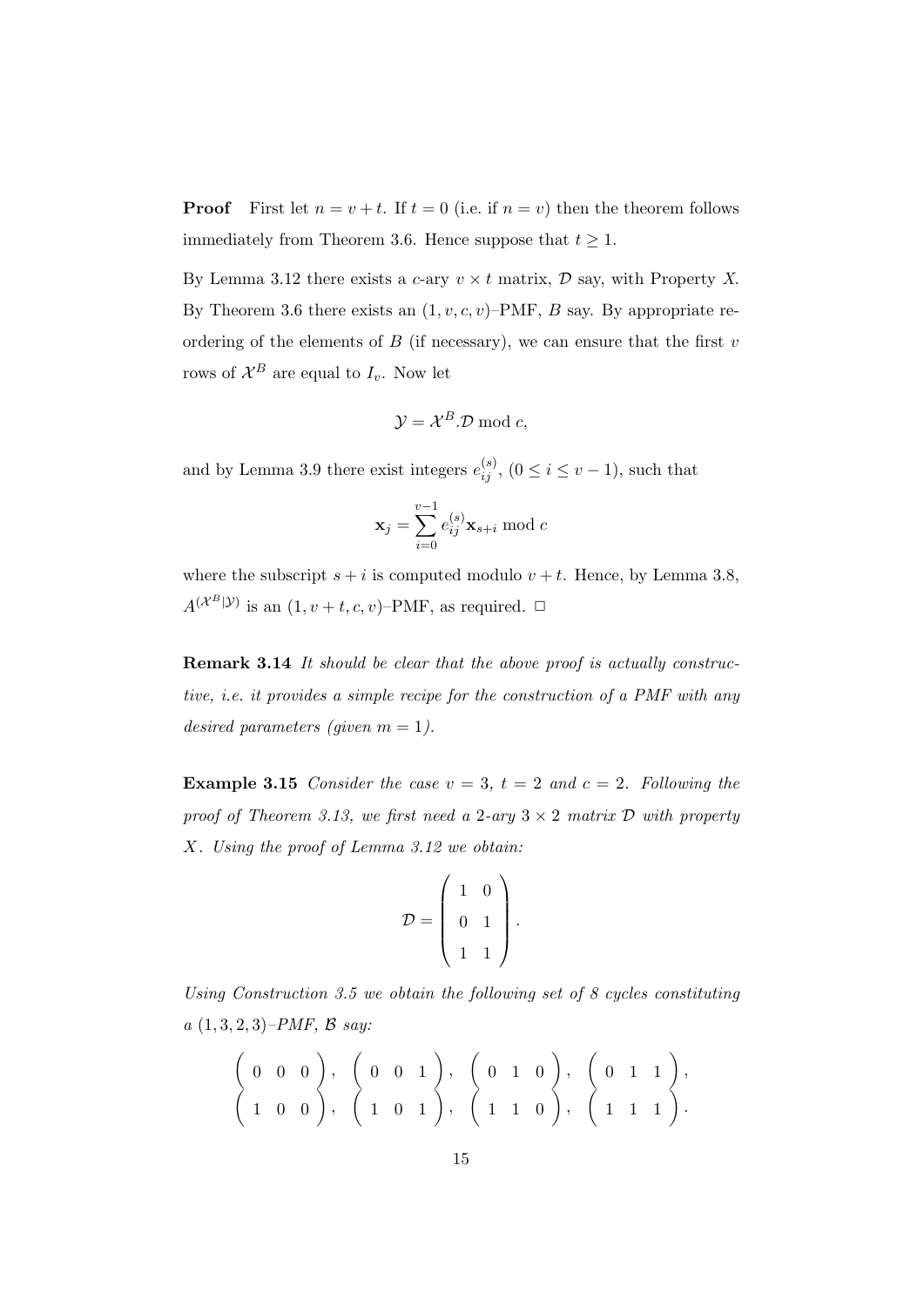*and*

$$
Thus
$$

$$
(\mathcal{X}^B|\mathcal{Y}) = \left(\begin{array}{cccccc} 0 & 0 & 0 & 0 & 0 \\ 0 & 0 & 1 & 1 & 1 \\ 0 & 1 & 0 & 0 & 1 \\ 0 & 1 & 1 & 1 & 0 \\ 1 & 0 & 0 & 1 & 0 \\ 1 & 0 & 1 & 0 & 1 \\ 1 & 1 & 0 & 1 & 1 \\ 1 & 1 & 1 & 0 & 0 \end{array}\right)
$$

*and the following eight binary cycles form a* (1*,* 5*,* 2*,* 3)*–PMF:*

$$
\begin{pmatrix} 0 & 0 & 0 & 0 & 0 \\ 1 & 0 & 0 & 1 & 0 \end{pmatrix}, \begin{pmatrix} 0 & 0 & 1 & 1 & 1 \\ 1 & 0 & 1 & 0 & 1 \end{pmatrix}, \begin{pmatrix} 0 & 1 & 0 & 0 & 1 \\ 1 & 1 & 0 & 1 & 1 \end{pmatrix}, \begin{pmatrix} 0 & 1 & 1 & 1 & 0 \\ 1 & 1 & 0 & 1 & 1 \end{pmatrix}, \begin{pmatrix} 0 & 1 & 1 & 1 & 0 \\ 1 & 1 & 1 & 0 & 0 \end{pmatrix}.
$$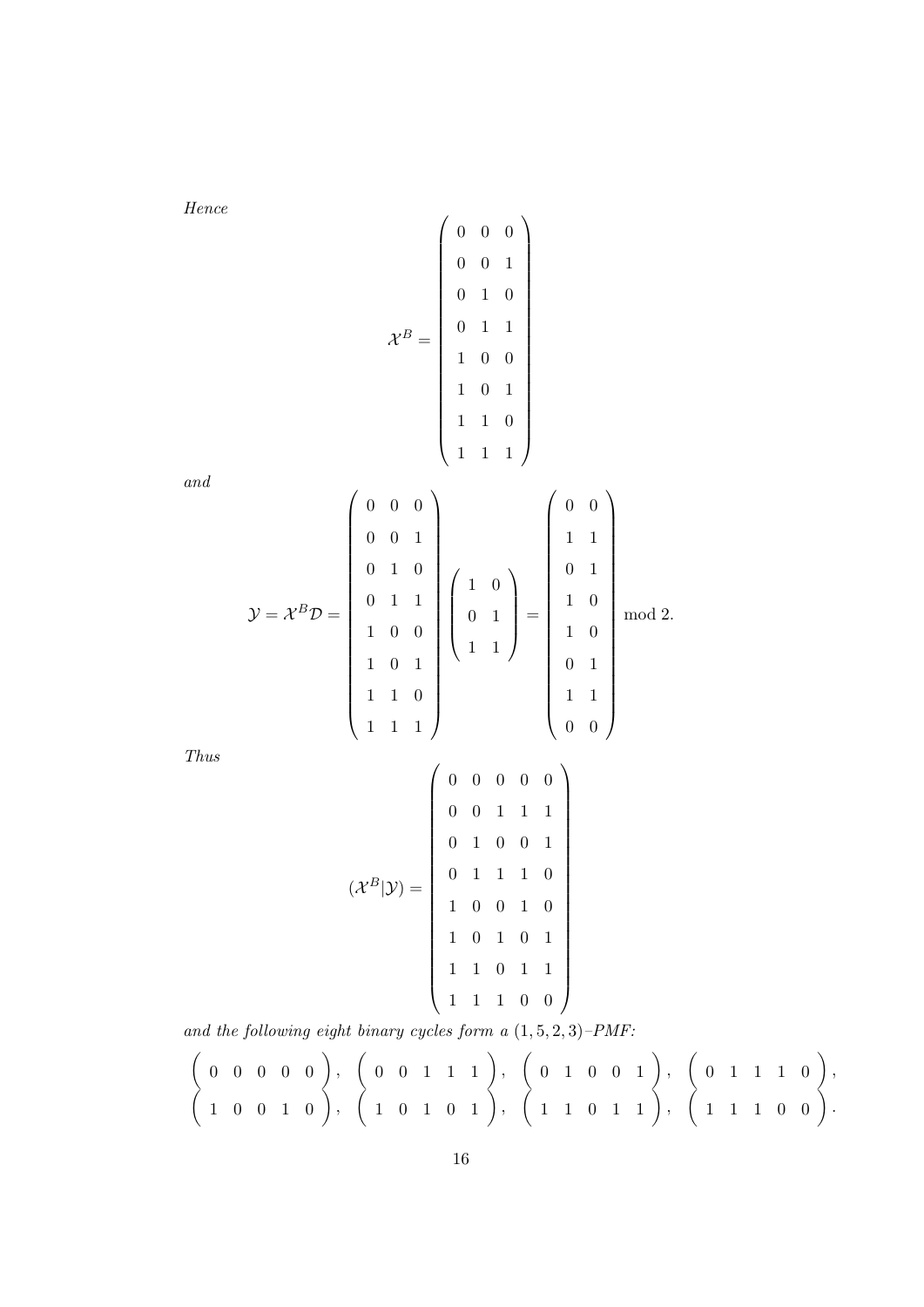### **4 Constructing Perfect Multi-factors for every** *m*

We now demonstrate some constructions for Perfect Multi-factors for general *m*.

#### **4.1 Some elementary constructions**

We start by giving two elementary construction techniques.

**Construction 4.1** *Suppose*  $A = \{a_0, a_1, \ldots, a_{c^v/n-1}\}$  *is an*  $(n, c, v)$ –*PF*, and let *m* be any positive integer satisfying  $m|n$ . Then define B to be the  $following set containing c<sup>v</sup>/m cycles:$ 

$$
B = \{ \mathbf{T}_k(\mathbf{a}_i) \mid 0 \le k < n/m, \ 0 \le i < c^v/n \}.
$$

**Theorem 4.2** *Suppose B is a set of cycles constructed from A (an* (*n, c, v*)*– PF) using Construction 4.1. Then B is an* (*m, n/m, c, v*)*–PMF.*

**Proof** Consider any *c*-ary *v*-tuple  $\mathbf{t} = (t_0, t_1, \ldots, t_{v-1})$ , and any integer *j*  $(0 \leq j < n/m)$ . Now, since *A* is a Perfect Factor, **t** must occur in a cycle of *A*; without loss of generality suppose **t** occurs at position *h* in cycle  $a_k$ . If we let  $\mathbf{a}_k = (a_0, a_1, \dots, a_{n-1})$ , then, by definition,

$$
t_i = a_{i+h}, \quad (0 \le i < v)
$$

where  $i + h$  is calculated modulo *n*.

Now let  $q = j - h \mod (n/m)$  (i.e.  $0 \le q < n/m$ ) and also let  $p = q + h$ . Consider  $\mathbf{T}_q(\mathbf{a}_k)$ , which, by definition, is a member of *B*. By definition, if we let  $\mathbf{T}_q(\mathbf{a}_k) = (a'_0, a'_1, \dots, a'_{n-1}),$  then

$$
a'_{i+q} = a_i
$$

for every  $i \ (0 \leq i < n)$ , where  $i + q$  is calculated modulo *n*. Hence, since  $q = p - h$ ,

$$
a'_{i+p} = a_{i+h} = t_i
$$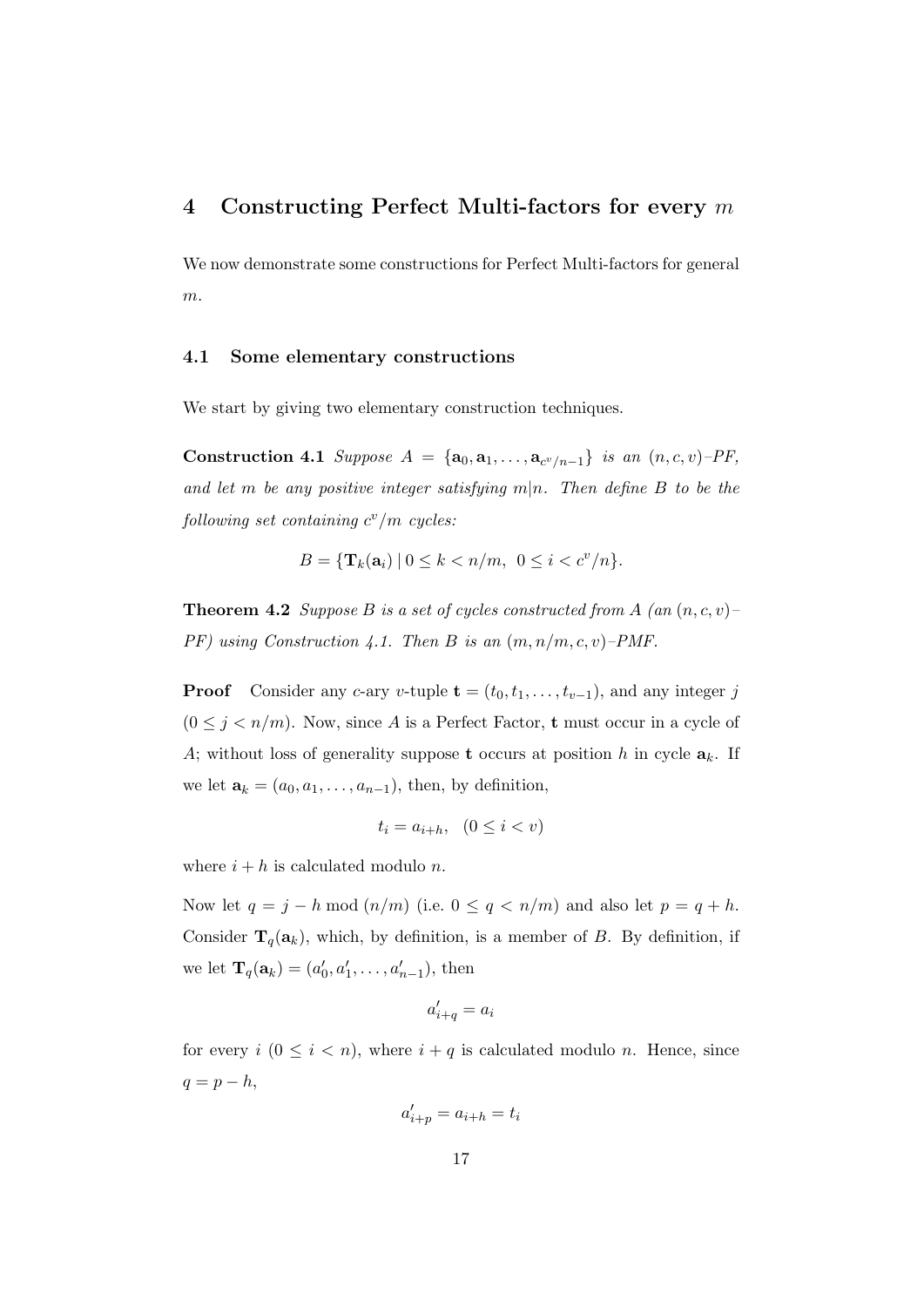for every  $i$  ( $0 \leq i < v$ ), where  $i + p$  and  $i + h$  are calculated modulo *n*. Hence, by definition, **t** occurs at position *p* of  $\mathbf{T}_q(\mathbf{a}_k)$ . But

$$
p = q + h \equiv (j - h) + h = j \pmod{n/m},
$$

and the result follows.  $\Box$ 

**Example 4.3** *Suppose A is the following* (4*,* 2*,* 3)*–PF.*

$$
\left(\begin{array}{cccc}0&0&0&1\end{array}\right),\ \left(\begin{array}{cccc}1&1&1&0\end{array}\right).
$$

*Let*  $m = 2$ *. Then*  $B$ *, constructed using Construction 4.1, is a*  $(2, 2, 2, 3)$ *– PMF and is as follows.*

$$
\left(\begin{array}{cccccc}0 & 0 & 0 & 1\end{array}\right), \left(\begin{array}{cccccc}1 & 0 & 0 & 0\end{array}\right), \left(\begin{array}{cccccc}1 & 1 & 1 & 0\end{array}\right), \left(\begin{array}{cccccc}0 & 1 & 1 & 1\end{array}\right).
$$

We next have:

**Construction 4.4** *Suppose that*

$$
A = \{ \mathbf{u}_i : 0 \le i < c^v / m \}
$$

*is an*  $(m, n, c, v)$ *–PMF and that*  $\beta$  *is a positive integer satisfying*  $(\beta, m) = 1$ *, i.e. β is co-prime to m. Then let*

$$
B = \{ \mathbf{s}_i : 0 \le i < c^v / m \}
$$

*be a set of c-ary cycles of period*  $m\beta n$  *defined so that*  $s_i$  *is equal to*  $u_i$ *concatenated with itself β times.*

**Theorem 4.5** *Suppose B is constructed from an* (*m, n, c, v*)*–PMF A using Construction 4.4 (with some value of β co-prime to m). Then B is an* (*m, βn, c, v*)*–PMF.*

**Proof** Consider any *c*-ary *v*-tuple  $\mathbf{t} = (t_0, t_1, \ldots, t_{v-1})$ , and any integer *j*  $(0 \leq j < \beta n)$ . Suppose  $j' = j \mod n$ .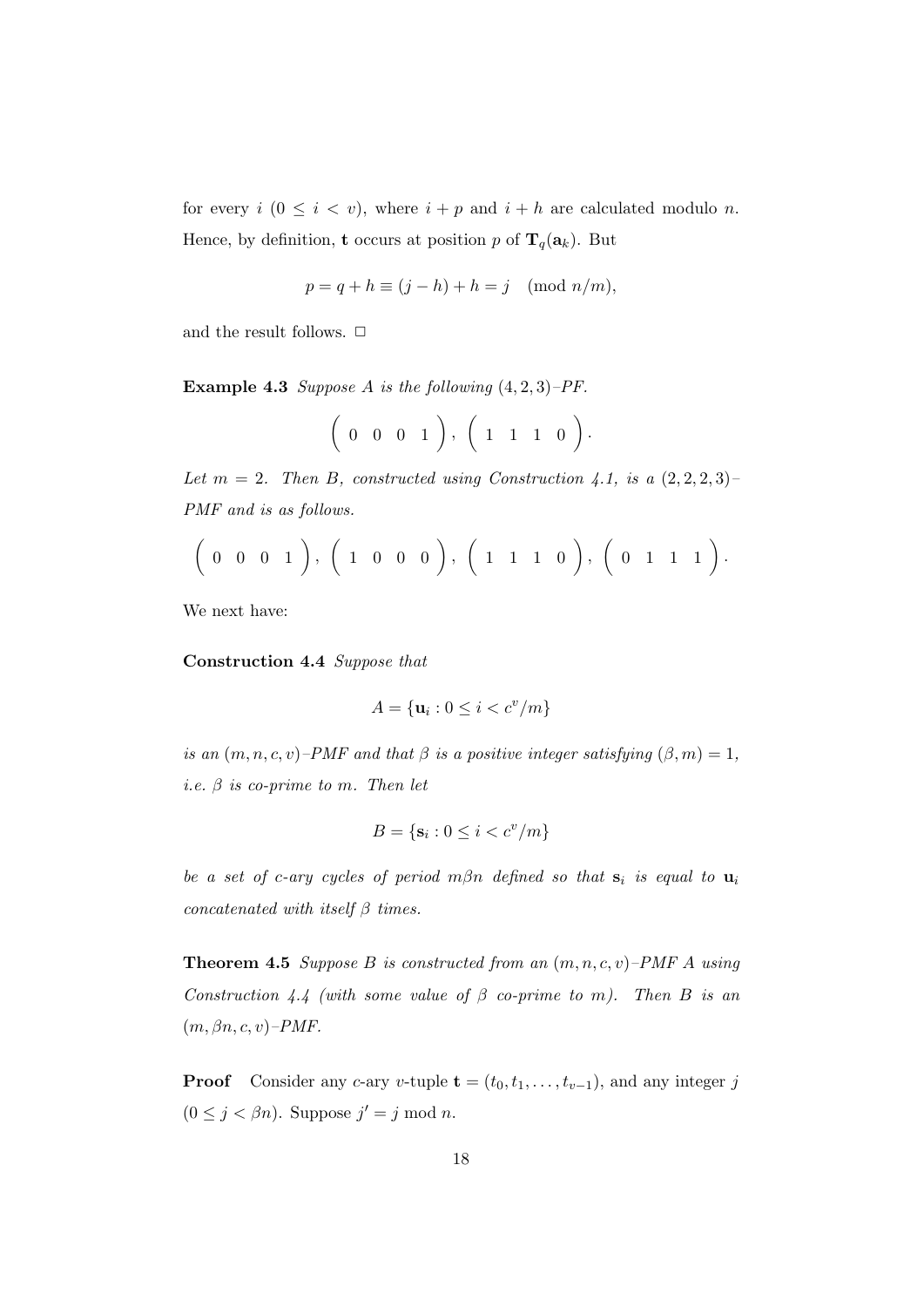Now, by definition of PMF, **t** occurs at some position  $p \equiv j' \mod n$  in one cycle,  $\mathbf{u}_k$  say, of A. Hence, by definition, **t** will occur at every position in the set

$$
P = \{p, p + mn, p + 2mn, \dots, p + (\beta - 1)mn\}
$$

in cycle  $s_k$  of *B*. We next observe that the elements of *P* are all distinct modulo *βn*. This follows since suppose

$$
p + \mu mn \equiv p + \mu' mn \pmod{\beta n}
$$

where  $0 \leq \mu, \mu' < \beta$ . Hence  $\beta n | (\mu' - \mu) mn$ , i.e.  $\beta | (\mu' - \mu) m$ . But we assumed that  $(\beta, m) = 1$  and hence  $\beta | (\mu' - \mu)$ . Finally note that  $|\mu' - \mu| < \beta$  and hence  $\mu = \mu'$ .

It is also straightforward to verify that the elements of *P* are all congruent to *j* modulo *n*. Hence, since  $|P| = \beta$ , it follows that exactly one element of *P* is congruent to *j* modulo  $\beta n$ , and the result follows.  $\Box$ 

**Example 4.6** *Let A be the* (2*,* 2*,* 2*,* 3)*–PMF of Example 4.3, i.e. A contains the four cycles:*

$$
(0 \ 0 \ 0 \ 1), (1 \ 0 \ 0 \ 0), (1 \ 1 \ 1 \ 0), (0 \ 1 \ 1 \ 1).
$$

*Then B, derived using Construction 4.4 with*  $\beta = 3$ *, is a*  $(2, 6, 2, 3)$ *–PMF*, *and is as follows:*

$$
\left(\begin{array}{cccccccccccccccc} 0 & 0 & 0 & 1 & 0 & 0 & 0 & 1 & 0 & 0 & 0 & 1 \\ 1 & 1 & 1 & 0 & 1 & 1 & 1 & 0 & 1 & 1 & 1 & 0 \end{array}\right), \quad \left(\begin{array}{cccccccc} 1 & 0 & 0 & 0 & 1 & 0 & 0 & 0 & 1 & 0 & 0 & 0 \\ 0 & 1 & 1 & 1 & 0 & 1 & 1 & 1 & 0 & 1 & 1 & 1 \end{array}\right),
$$

#### **4.2 The main result**

We now present a method for constructing a Perfect Multi-factor with *m >* 1 from a Perfect Multi-factor with  $m = 1$ . This construction method can be divided into two main parts: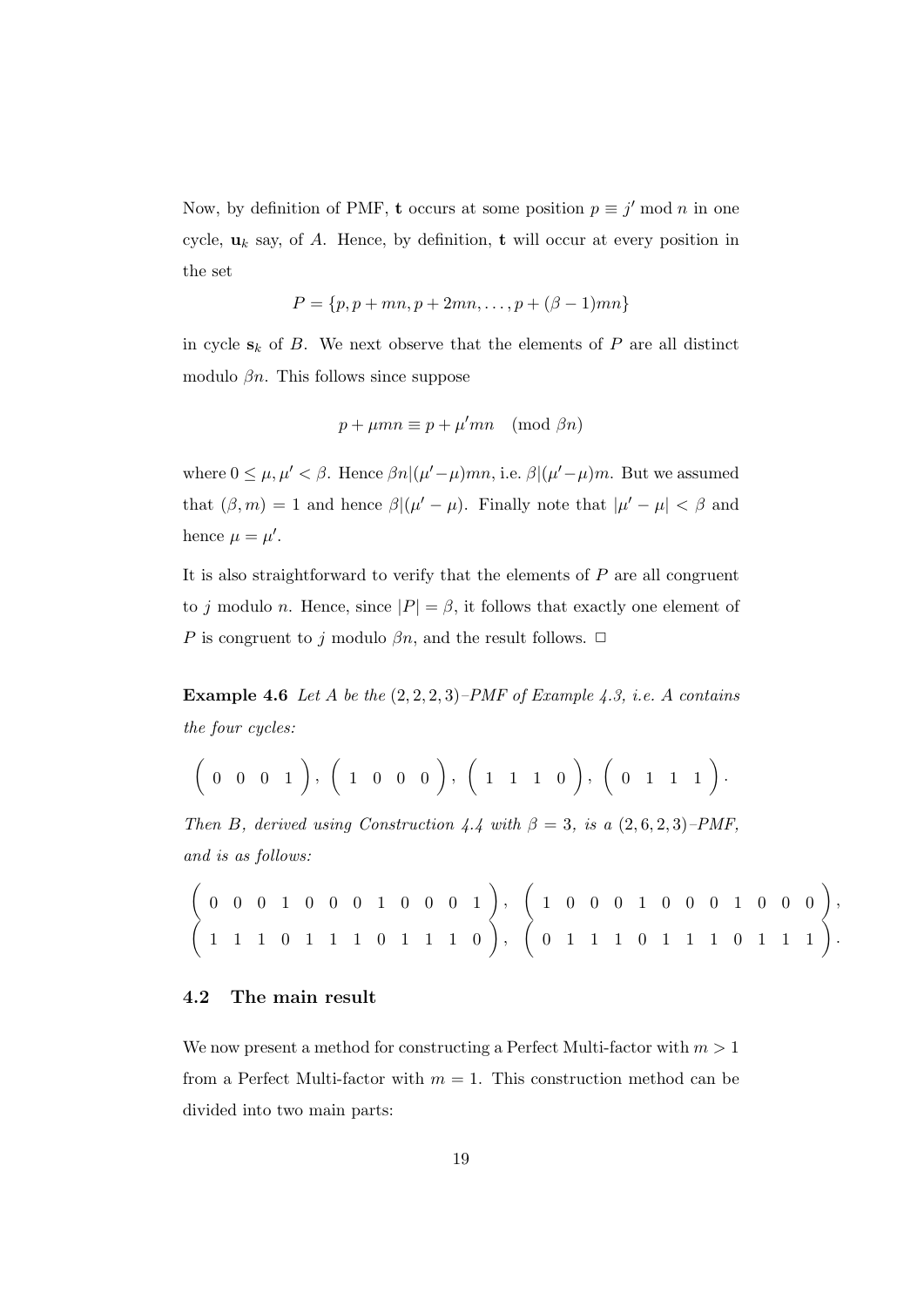- Partitioning the cycles of the perfect multi-factor with  $m = 1$  into (equally-sized) subsets, and
- *•* Joining together the cycles within each subset of the partition to form the cycles of a new Perfect Multi-factor.

#### **4.2.1 Notation and definitions**

We now define some connectedness relationships between sets of cycles. First we have:

**Definition 4.7** *Suppose that*  $X = \{a_0, a_1, \ldots, a_{s-1}\}$  *is some set of c-ary cycles with the property that each cycle* **a***<sup>i</sup> has length a positive integer multiple of n*,  $(r_i n \, \textit{say})$ , for some  $n \geq v \geq 1$  (where  $c \geq 2$ ). In addition let

$$
\mathbf{a}_i = (a_{i,0}, a_{i,1}, \ldots, a_{i,r_in-1})
$$

*for every i*,  $(0 \le i < s)$ *. Then, for any i, j,*  $(i, j \in \{0, 1, \ldots, s - 1\})$ *, say that*  $a_i$  *and*  $a_j$  *are*  $(n, v)$ *–adjacent, or simply write* 

$$
\mathbf{a}_i \stackrel{n,v}{\sim} \mathbf{a}_j
$$

*if and only if there exists some t and*  $\alpha$ *,*  $(0 \leq t < n, 0 \leq \alpha < r_j)$ *, such that* 

 $(a_{i,t}, a_{i,t+1}, \ldots, a_{i,t+v-2}) = (a_{j,t-\alpha n}, a_{j,t-\alpha n+1}, \ldots, a_{j,t-\alpha n+v-2}),$ 

*i.e. if and only if*  $\mathbf{a}_i$  *and*  $\mathbf{a}_j$  *agree in some consecutive*  $v-1$  *positions, given* **a***<sup>j</sup> is cyclically shifted by some multiple of n positions.*

This then leads naturally to the following.

**Definition 4.8** *Suppose that*  $X = \{a_0, a_1, \ldots, a_s - 1\}$  *is some set of c-ary cycles with lengths a multiple of*  $n \ge v \ge 1$  *(where*  $c \ge 2$ *). Then, for any i, j,*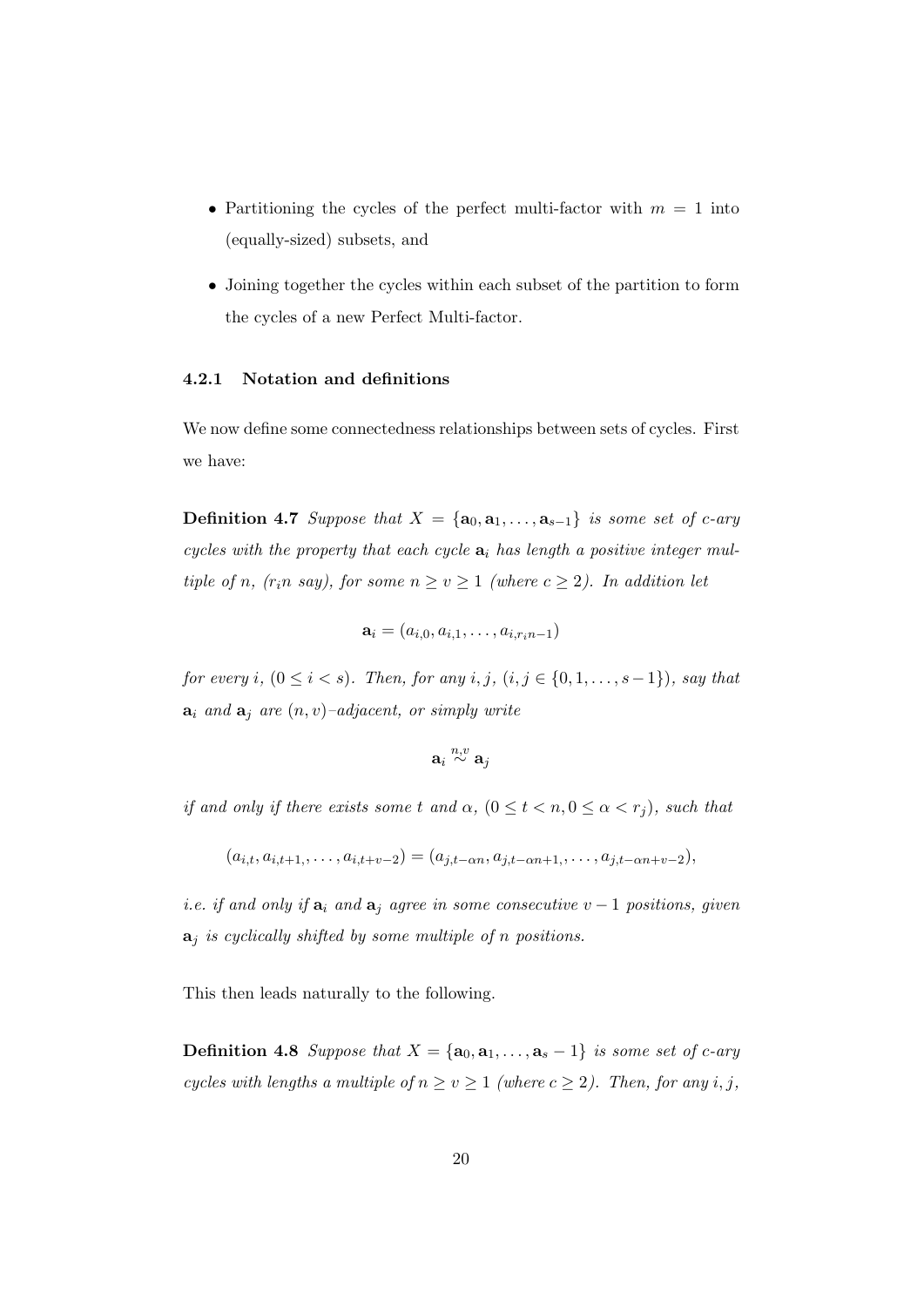$(i, j \in \{0, 1, \ldots, s - 1\})$ *, say that*  $\mathbf{a}_i$  *and*  $\mathbf{a}_j$  *are*  $(n, v)$ *–connected, or simply write*

$$
\mathbf{a}_i \stackrel{n,v}{\approx} \mathbf{a}_j
$$

*if and only if there exist some*  $\mathbf{a}_{i_0}, \mathbf{a}_{i_1}, \ldots, \mathbf{a}_{i_z} \in X, (z \ge 0)$ , such that

- $(i)$   $i_0 = i$ ,
- $(iii)$   $i_z = j$ *, and*
- *(iii)*  $\mathbf{a}_{i_k} \stackrel{n,v}{\sim} \mathbf{a}_{i_{k+1}}$  *for every*  $k$ *,*  $(0 \leq k < z)$ *.*

This then enables us to state the following.

**Definition 4.9** *Suppose that*  $X = \{a_0, a_1, \ldots, a_s - 1\}$  *is some set of c-ary cycles with lengths a multiple of*  $n \ge v \ge 1$  *(where*  $c \ge 2$ *). The X is said to be*  $(n, v)$ –connected *if and only if*  $\mathbf{a}_i \stackrel{n, v}{\approx} \mathbf{a}_j$  *for every pair*  $\mathbf{a}_i, \mathbf{a}_j \in X$ *.* 

#### **4.2.2 Preliminaries**

Suppose  $c \geq 2$ ,  $n \geq 1$  and  $v \geq 1$ .

First suppose that  $A = {\mathbf{a}_0, \mathbf{a}_1, \dots, \mathbf{a}_{c^v-1}}$  is an  $(1, n, c, v)$ –PMF. Suppose moreover that

$$
\mathbf{a}_i = (a_{i,0}, a_{i,1}, \dots, a_{i,n-1})
$$

for every *i*,  $(0 \leq i < c^v)$ .

We next create a set of *v* different partitions of *A* into equally sized subsets by considering the  $(v - 1)$ -tuples occurring at certain positions within the cycles of *A*. More formally, suppose *j* satisfies

$$
0 \le j < v
$$

and partition the cycles  $\{a_0, a_1, \ldots, a_{c^v-1}\}$  into  $c^{v-1}$  subsets

$$
B_0^{(j)}, B_1^{(j)}, \ldots, B_{c^{v-1}-1}^{(j)}
$$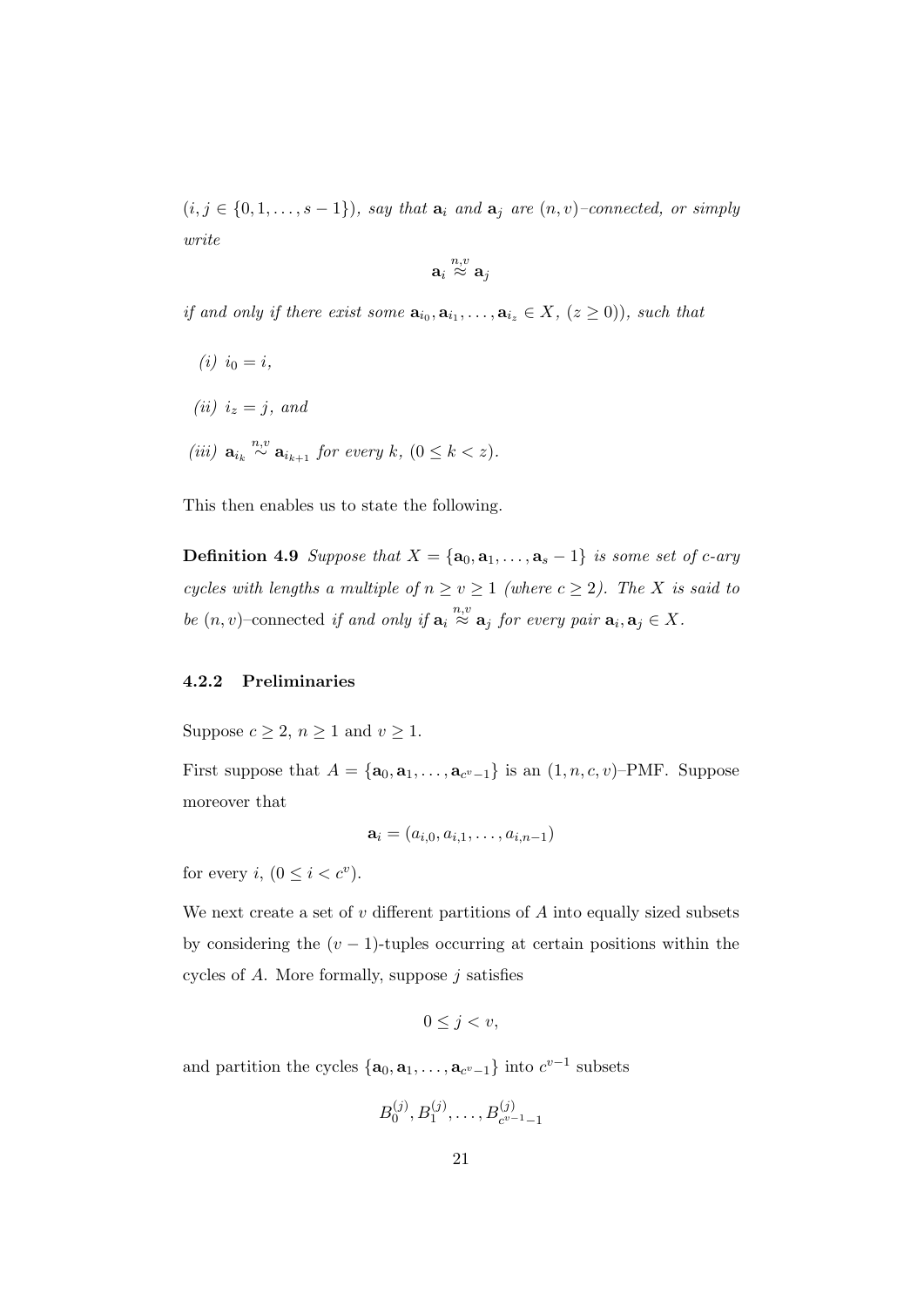in such a way that if  $\mathbf{a}_i \in B_s^{(j)}$  and  $\mathbf{a}_{i'} \in B_{s'}^{(j)}$  $\int_{s'}^{(J)}$  then

$$
(a_{i,j}, a_{i,j+1}, \ldots, a_{i,j+v-2}) = (a_{i',j}, a_{i',j+1}, \ldots, a_{i',j+v-2})
$$

if and only if  $s = s'$ . Since A is a Perfect Multi-factor, it is immediate to see that

$$
\vert B_i^{(j)}\vert =c
$$

for every  $i, j \ (0 \leq i < c^{v-1}, 0 \leq j < v)$ .

Next suppose  $m|c^v$ , and let  $m_0, m_1, \ldots, m_{v-1}$  be defined so that

- (*i*)  $m_i | c$  for every  $i (0 \leq i < v)$ , and
- $(iii)$   $\prod_{i=0}^{v-1} m_i = m$ .

In addition, if  $1 \leq i < v$ , let  $r_i = \prod_{j=0}^{i-1} m_j$ , and put  $r_0 = 1$ . Correspondingly, if  $0 \leq i \leq v$ , let  $q_i = c^v/r_i$ . Note that we immediately have  $r_v = m$  and  $q_v = c^v/m$ .

Finally, for every  $i$  ( $0 \leq i \leq v$ ), let

$$
E_0^{(i)}, E_1^{(i)}, \ldots, E_{c^v/m_i-1}^{(i)}
$$

be an arbitrary sub-partition of

$$
B_0^{(i)}, B_1^{(i)}, \ldots, B_{c^{v-1}-1}^{(i)}
$$

into  $c/m_i(c^{v-1}) = c^v/m_i$  subsets, each of size  $m_i$ . Hence, for every *j*, (0 ≤  $j < c<sup>v</sup>/m<sub>i</sub>$ ), there exists a  $k$ ,  $(0 \leq k < c<sup>v-1</sup>)$ , such that

$$
E_j^{(i)} \subseteq B_k^{(i)}.
$$

We can now proceed with the description of an algorithm which uses an  $(1, n, c, v)$ –PMF to construct an  $(m, n, c, v)$ –PMF. We use the notation and definitions given above throughout the discussion of this derivation method.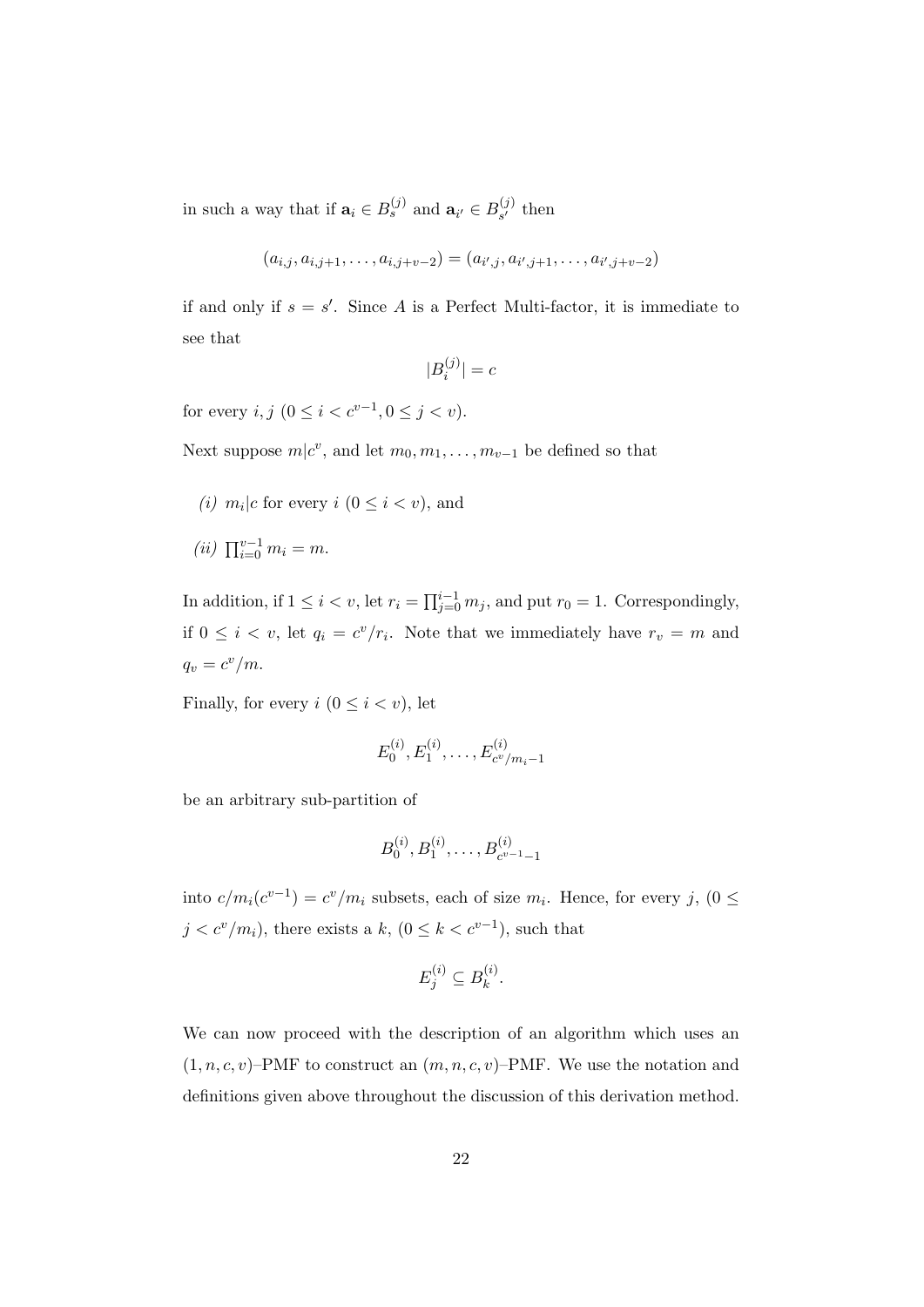#### **4.2.3 Partitioning a Perfect Multi-factor**

We first describe an (iterative) algorithm for partitioning the cycles of *A* into  $c^v/m$  subsets with  $m$  cycles in each. The algorithm is iterated a total of *v* times, with *i* (the iterative index) ranging from 0 up to  $v - 1$ , and at each stage a partition  $A_i$  of the cycles of  $A$  is transformed into a partition  $A_{i+1}$ , where each member of  $A_{i+1}$  is obtained by taking a union of members of  $A_i$ .

We describe below a single step of this algorithm, i.e. how the partition  $A_{i+1}$ is derived from  $A_i$ . We first need the following.

**Definition 4.10** *If* 0 ≤ *i* < *v and*  $A_i = \{A_{i,0}, A_{i,1}, \ldots, A_{i,q_i-1}\}$  *is a partition of the cycles of A, then it is said to be a*  $(i, r_i, v)$ *–Partition <i>if and only if for every s*,  $(0 \leq s < q_i)$ :

- $(i)$   $A_{i,s}$  *is*  $(n, v)$ –*connected,*
- $(iii)$   $|A_{i,s}| = r_i$ *, and*
- $(iii)$  *If*  $\mathbf{a}_t, \mathbf{a}_{t'} \in A_{i,s}$  *then*

 $(a_{t,i-1}, a_{t,i}, \ldots, a_{t,v-2}) = (a_{t',i-1}, a_{t',i}, \ldots, a_{t',v-2}).$ 

*I.e. all cycles in*  $A_{i,s}$  *agree in positions*  $\{i-1, i, \ldots, v-2\}$ *.* 

**Algorithm 4.11** *Suppose i satisfies*  $0 \leq i < v$  *and suppose also that* 

$$
\mathcal{A}_i = \{A_{i,0}, A_{i,1}, \dots, A_{i,q_i-1}\}
$$

*is an*  $(i, r_i, v)$ *–Partition of the cycles of A. Then* 

let 
$$
\mathcal{Z}_{i,0} = \emptyset
$$
;  
for  $j = 0$  to  $q_{i+1} - 1$  do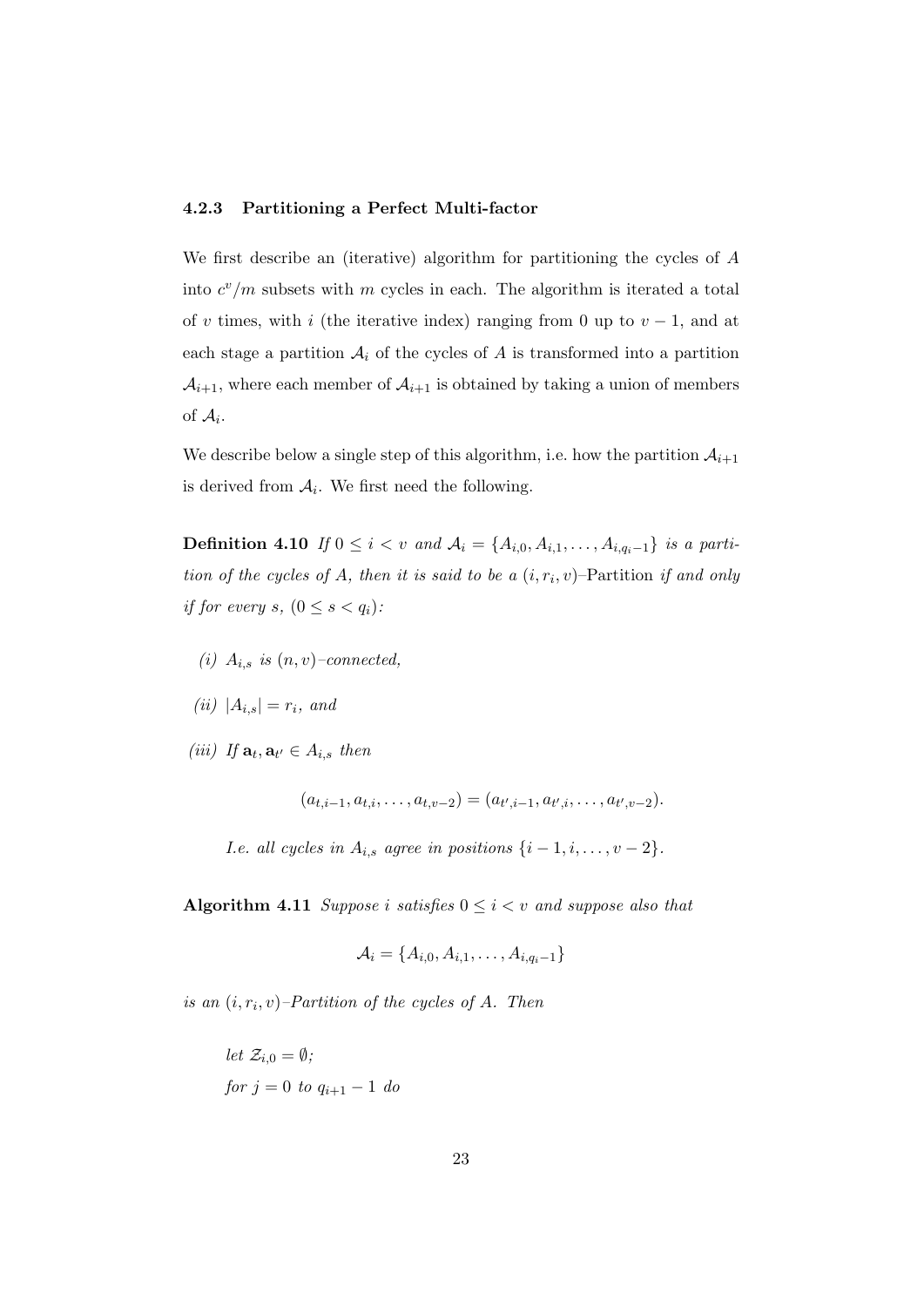*choose some element,*  $A_{i,f_j}$  *say, from*  $A_i - \mathcal{Z}_{i,j}$  *(where*  $0 \le f_j < q_i$ ; *choose some cycle,*  $\mathbf{a}_{g_j} \in A_{i,f_j}$ *, and suppose*  $\mathbf{a}_{g_j} \in E_{h_j}^{(i)}$  $h_j^{(i)}$ *let*

$$
A_{i+1,j} = \bigcup_{s}^{*} A_{i,s}
$$

*where*  $\bigcup_{s}^{*}$  *denotes the union over all s,*  $(0 \leq s \leq q_i)$ *, such that*

$$
A_{i,s} \cap E_{h_j}^{(i)} \neq \emptyset;
$$
\n<sup>(3)</sup>

*let*

$$
\mathcal{Z}_{i,j+1} = \mathcal{Z}_{i,j} \cup \{ A_{i,s} : 0 \le s < q_i, A_{i,s} \cap E_{h_j}^{(i)} \neq \emptyset \};
$$

**Lemma 4.12** *Suppose*  $A_{i+1}$  *has been obtained from an*  $(i, r_i, v)$ –*Partition A*<sup>*i*</sup> *using Algorithm 4.11 (where*  $0 \leq i < v$ ). Then  $A_{i+1}$  *is a*  $(i+1, r_{i+1}, v)$ *Partition of the cycles of A.*

**Proof** We start by observing that, by definition, the subsets  $A_{i+1,j}$ , (0  $\leq$  $j < q_{i+1}$ , are disjoint.

We next claim that

$$
|A_{i,s} \cap E_t^{(i)}| \leq 1
$$

for every  $s, t, (0 \le s < q_i, 0 \le t < c^v/m_i)$ . To establish this, suppose  $\mathbf{a}_x, \mathbf{a}_y \in A_{i,s} \cap E_t^{(i)}$ *t*<sup>*t*</sup> for some *s*, *t*. Then  $\mathbf{a}_x, \mathbf{a}_y \in A_{i,s}$ , and hence  $\mathbf{a}_x$  and  $\mathbf{a}_y$ agree in positions  $\{i - 1, i, \ldots, v - 2\}$ . But we also have  $\mathbf{a}_x, \mathbf{a}_y \in E_t^{(i)} \subseteq$  $B_k^{(i)}$  $k_k^{(i)}$  for some  $k, (0 \leq k < c^{v-1})$ , and hence  $a_x$  and  $a_y$  agree in positions *{i, i* + 1*, . . . , i* + *v* − 2*}*. Hence, since  $0 \le i < v$ ,  $a_x$  and  $a_y$  agree in positions *{i* − 1*, i, . . . , i* + *v* − 2*}*, and so, since *A* is an (1*, n, c, v*)–PMF, we must have  $x = y$ , and the desired result follows.

Next observe that, by Algorithm 4.11

$$
A_{i+1,j} = \bigcup_{s}^{*} A_{i,s}
$$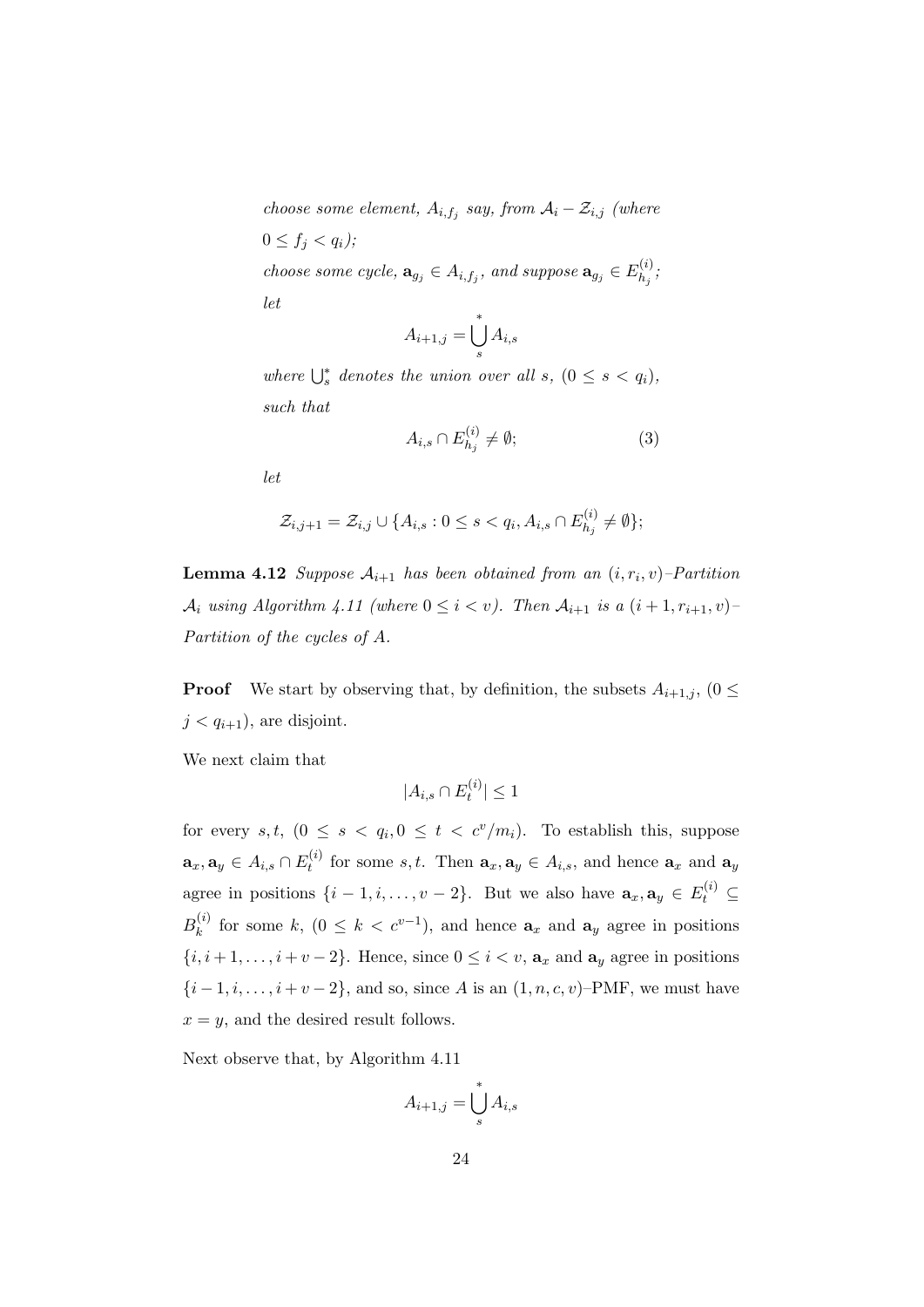where  $\bigcup_{s}^{*}$  denotes the union over all *s*,  $(0 \leq s \leq q_i)$ , satisfying (3). Now, since

$$
|A_{i,s} \cap E_{h_j}^{(i)}| \leq 1
$$

for every *s*,  $(0 \le s < q_i)$ , there must be precisely  $|E_{h_i}^{(i)}|$  $\binom{n^{(t)}}{h_j}$  terms in the union defining  $A_{i+1,j}$ , and hence

$$
|A_{i+1,j}| = |E_{h_j}^{(i)}|. |A_{i,s}| = m_i r_i = r_{i+1}
$$

as required for Definition 4.10(ii).

In addition, since we have already observed that the subsets  $A_{i+1,j}$ , (0  $\leq$  $j < q_{i+1}$ , are disjoint, it immediately follows that  $A_{i+1}$  is a partition of the cycles of *A* (since  $q_{i+1}r_{i+1} = c^v$ ).

We next consider any two cycles in  $A_{i+1,j}$  (for some *j* satisfying  $0 \leq j <$ *q*<sub>*i*+1</sub>). We need to show that they agree in positions  $\{i, i+1, \ldots, v-2\}$  in order to satisfy Definition 4.10(iii). As before, by definition,

$$
A_{i+1,j} = \bigcup_{s}^{*} A_{i,s}
$$

where  $\bigcup_{s}^{*}$  denotes the union over all *s*,  $(0 \leq s \leq q_i)$ , satisfying (3). Now the elements of  $E_{h_i}^{(i)}$  $h_j^{(i)}$  all agree in positions  $\{i, i + 1, \ldots, i + v - 2\}$  (since  $E_h^{(i)}$  $B_k^{(i)} \subseteq B_k^{(i)}$  $f_k^{(i)}$  for some  $k$ ,  $(0 \leq k < c^{v-1})$ ). Moreover, by the assumption that  $A_i$  is an  $(i, r_i, v)$ –Partition, the elements of  $A_{i,s}$  all agree in positions *{i* − 1*, i, . . . , v* − 2*}* for any *s*, (0 ≤ *s* < *q<sub>i</sub>*). Hence the elements of  $A$ <sub>*i*+1*,j* all</sub> agree in positions

$$
\{i, i+1, \ldots, i+v-2\} \cap \{i-1, i, \ldots, v-2\} = \{i, i+1, \ldots, v-2\}
$$

as required.

It remains for us to show that  $A_{i+1,s}$  is  $(n, v)$ –connected (and hence satisfies Definition 4.10(i)). As before, by definition,

$$
A_{i+1,j} = \bigcup_{s}^{*} A_{i,s}
$$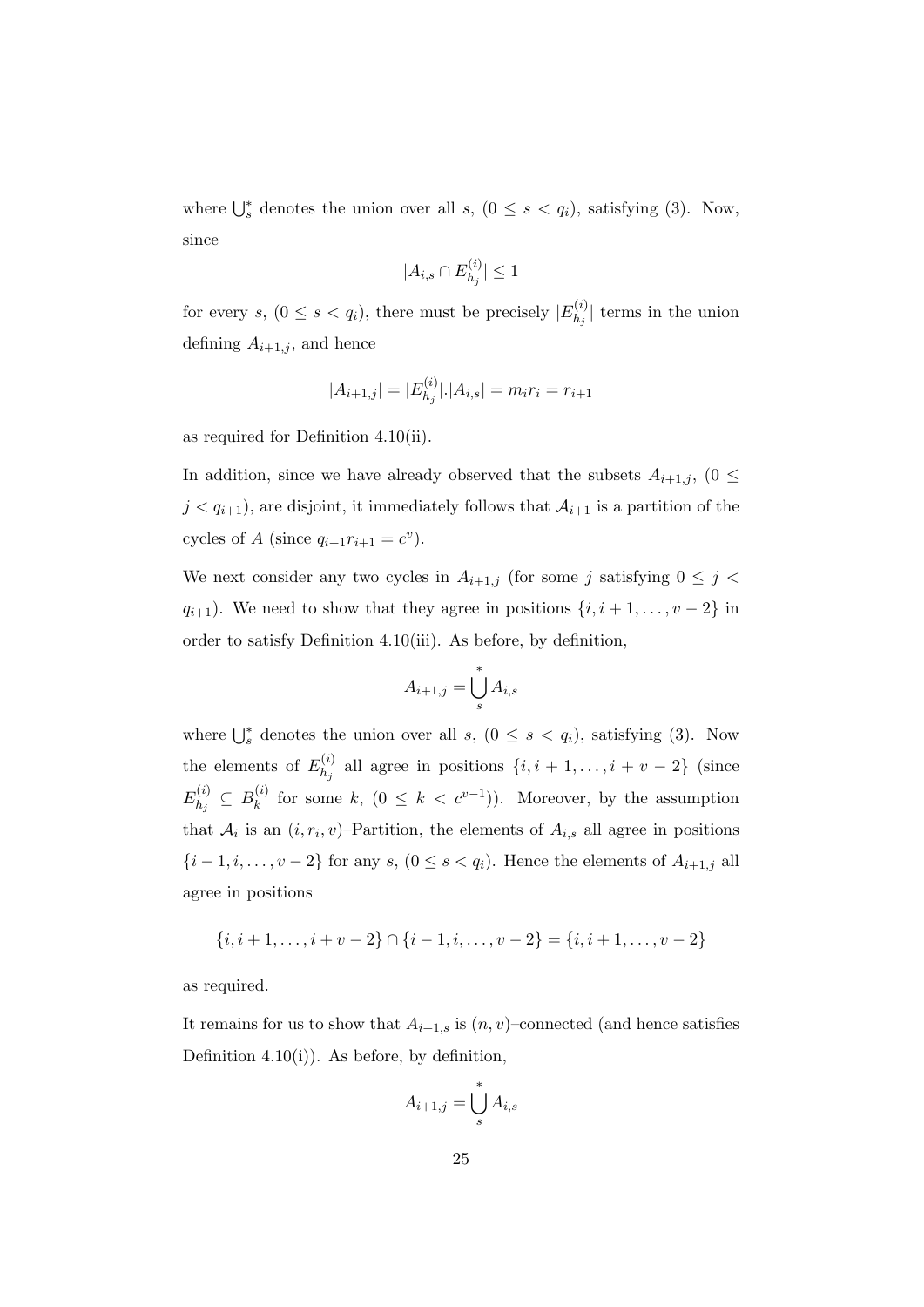where  $\bigcup_{s}^{*}$  denotes the union over all *s*,  $(0 \leq s \leq q_i)$ , satisfying (3). Let  $\mathbf{a}_{x_s} \in A_{i,s} \cap E_{h_i}^{(i)}$  $h_j^{(i)}$  for every *s* satisfying (3). Now since  $\mathbf{a}_{x_s} \in E_{h_j}^{(i)}$  $\int_{h_j}^{h_j}$  for every *s* satisfying (3) (and since  $E_{h_i}^{(i)}$  $B_k^{(i)} \subseteq B_k^{(i)}$  $f_k^{(i)}$  for some  $k$   $(0 \leq k < c^{v-1})$ ) we must have

$$
\mathbf{a}_{x_s} \stackrel{n,v}{\sim} \mathbf{a}_{x_{s'}}
$$

for every pair  $s, s'$  satisfying (3). Since, by assumption,  $A_{i,s}$  is  $(n, v)$ connected for every *s*, it follows immediately that  $A_{i+1,j}$  is  $(n, v)$ –connected. The Lemma now follows.  $\Box$ 

#### **4.2.4 Merging the cycles**

We can now state our main result.

**Theorem 4.13** *Suppose*  $n, c, v, t$  *are positive integers*  $(c \geq 2, n \geq v$  *and t*| $c^v$ ). Suppose also that  $A = {\bf{a_0, a_1, \ldots, a_{c^v-1}}}$  is an  $(1, n, c, v)$ –*PMF. Let*  $\mathcal{X} = \{X_0, X_1, \ldots, X_{c^v/t-1}\}$  *be a partition of the cycles of A into*  $c^v/t$  *subsets of t cycles each, and suppose finally that*  $X_i$  *is*  $(n, v)$ *–connected for all i*,  $(0 \leq i < c^{\nu}/t)$ . Then there exists a  $(t, n, c, \nu)$ -PMF.

Before giving a proof of this result we need the following definition.

#### **Definition 4.14** *Suppose*

 $\mathbf{a}_0 = (a_{0,0}, a_{0,1}, \ldots, a_{0,rnn-1})$  *and*  $\mathbf{a}_1 = (a_{1,0}, a_{1,1}, \ldots, a_{1,rnn-1})$ 

*are c*-*ary cycles of lengths*  $r_0n$  *and*  $r_1n$  *respectively (where*  $c \geq 2$ ,  $n$ ,  $r_0$ *and*  $r_1$  *are positive integers). Suppose, moreover, that*  $\mathbf{a}_0$  *and*  $\mathbf{a}_1$  *are*  $(n, v)$ *adjacent. Hence there exist integers*  $p$  *and*  $\alpha$ ,  $(0 \leq p < n, 0 \leq \alpha < r_1)$ , such *that*

$$
(a_{0,p}, a_{0,p+1}, \ldots, a_{0,p+v-2}) = (a_{1,p-\alpha n}, a_{1,p-\alpha n+1}, \ldots, a_{1,p-\alpha n+v-2}).
$$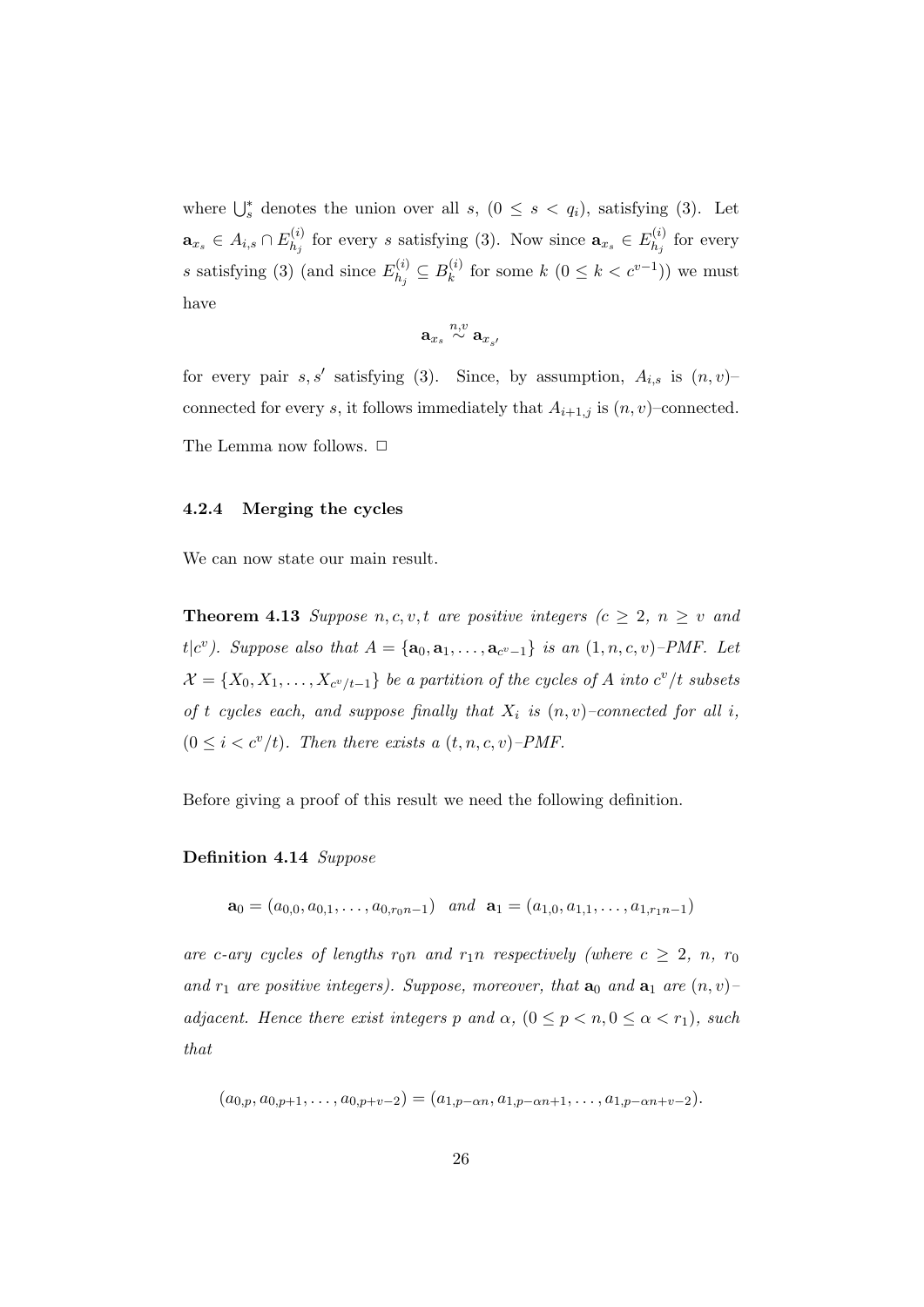*Then define*  $(\mathbf{a}_0 | \mathbf{a}_1)_{p}^{\alpha n}$  *to be the following c-ary cycle of length*  $(r_0 + r_1)n$ *. Let*  $(\mathbf{a}_0 | \mathbf{a}_1)_{p}^{\alpha n} = (c_0, c_1, \dots, c_{(r_0+r_1)n-1})$  *where, if*  $p - \alpha n \geq 0$ :

$$
c_i = \begin{cases} a_{0,i} & \text{if } 0 \le i < p \\ a_{1,i-\alpha n} & \text{if } p \le i < (r_1 + \alpha)n \\ a_{1,i-(r_1+\alpha)n} & \text{if } (r_1 + \alpha)n \le i < p + r_1n \\ a_{0,i-r_1 n} & \text{if } p + r_1 n \le i < (r_0 + r_1)n \end{cases}
$$

*and if*  $p - \alpha n < 0$ *:* 

$$
c_i = \begin{cases} a_{0,i} & \text{if } 0 \le i < p \\ a_{1,i+(r_1-\alpha)n} & \text{if } p \le i < \alpha n \\ a_{1,i-\alpha n} & \text{if } \alpha n \le i < p+r_1 n \\ a_{0,i-r_1 n} & \text{if } p+r_1 n \le i < (r_0+r_1)n \end{cases}
$$

**Proof of Theorem 4.13** For each  $X_i \in \mathcal{X}$  we can construct a cycle  $\mathbf{b}_i$  of length *nt* by concatenating the cycles in  $X_i$ . More formally, given *i*,  $(0 \leq i < c^{\nu}/t)$ , perform the following algorithm:

```
choose \mathbf{a}_{i,0} \in X_i;
let Y_{i,0} = {\mathbf{a}_{i,0}};let b<sub>i,0</sub> = a<sub>i,0</sub>;
for j = 0 to t - 1 do
          choose \mathbf{a}_{i,j+1} \in X_i - Y_{i,j} such that \mathbf{a}_{i,j+1} \stackrel{n,v}{\sim} \mathbf{b}_{i,j};
          let \mathbf{b}_{i,j+1} = (\mathbf{a}_{i,j+1} | \mathbf{b}_{i,j})_p^{\alpha n} for some p, \alpha (which exist
          since \mathbf{a}_{i,j+1} \overset{n,v}{\sim} \mathbf{b}_{i,j};
         let Yi,j+1 = Yi,j ∪ {ai,j+1};
```
The end result of the above algorithm will be a *c*-ary cycle,  $\mathbf{b}_i = \mathbf{b}_{i,t}$ , of length *nt*.

To prove that this algorithm runs to completion we need to show that, for every *j*, there exists an  $\mathbf{a}_{i,j+1} \in X_i - Y_{i,j}$  such that  $\mathbf{a}_{i,j+1} \stackrel{n,v}{\sim} \mathbf{b}_{i,j}$ . To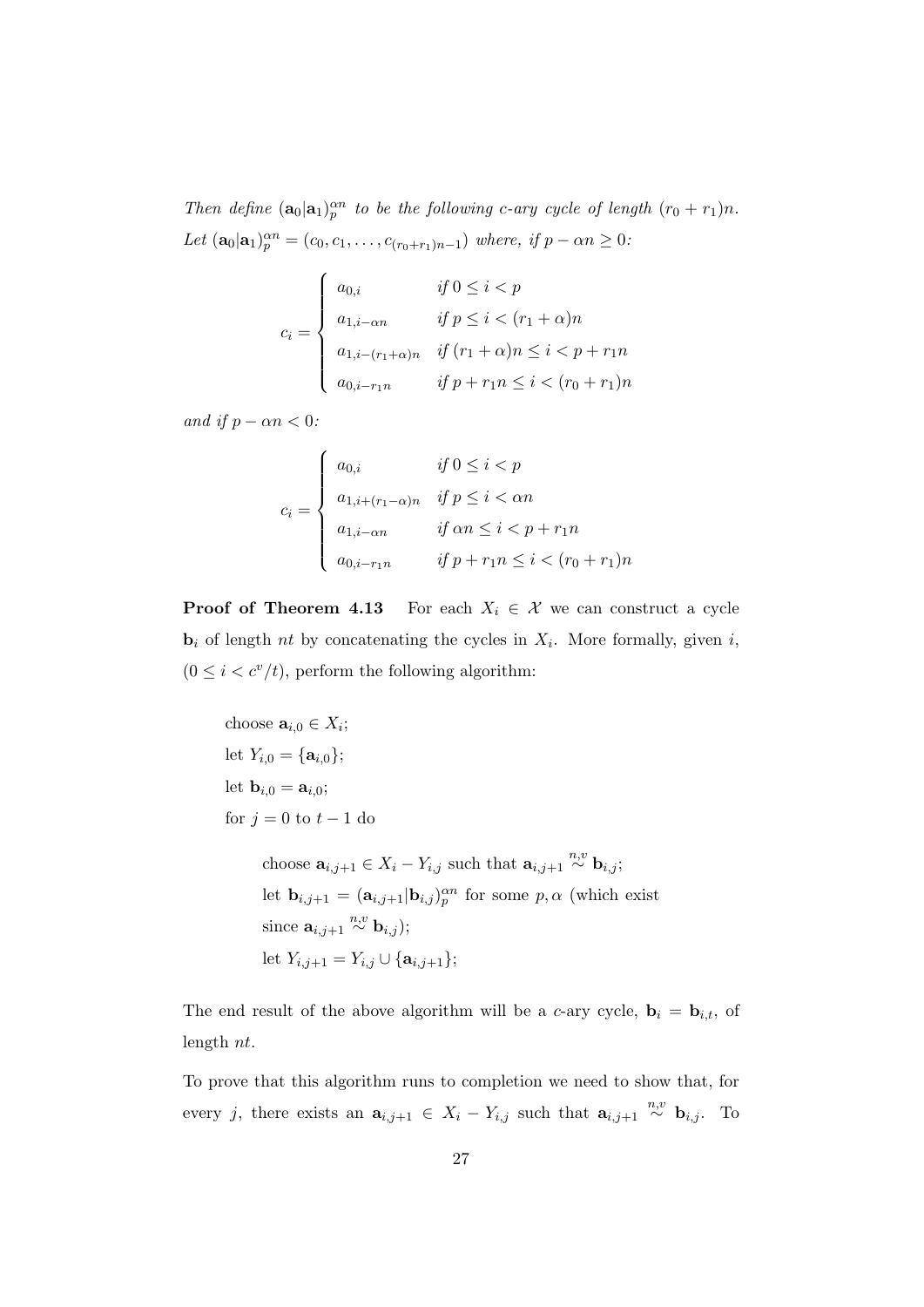establish this we consider the set

$$
Z_j = X_i - Y_{i,j} \cup \{ \mathbf{b}_{i,j} \}
$$

for every *j*,  $(0 \leq j < t)$ , and claim that  $Z_j$  is  $(n, v)$ –connected for every *j*. We show this by induction.

First note that

$$
Z_0 = X_i - Y_{i,0} \cup \{ \mathbf{b}_{i,0} \} = X_0
$$

which is  $(n, v)$ –connected by assumption. Secondly suppose that  $Z_j$  is  $(n, v)$ – connected for some *j* satisfying  $0 \leq j < t$ . By definition

$$
Z_{j+1}=Z_j-\{\mathbf{a}_{i,j+1},\mathbf{b}_{i,j}\}\cup\{\mathbf{b}_{i,j+1}\}
$$

where

$$
\mathbf{b}_{i,j+1} = (\mathbf{a}_{i,j+1} | \mathbf{b}_{i,j})_p^{\alpha n}
$$

for some  $p, \alpha$ . Given any cycle **y**, it should be clear that

- *•* if **y** <sup>*n,v*</sup>  $\propto$  **a**<sub>*i,j*+1</sub> then **y** <sup>*n*,*v*</sup>  $\propto$  (**a**<sub>*i,j*+1</sub>|**b**<sub>*i,j*</sub>)<sub>*p*</sub><sup>*n*</sup>, and
- if  $y \stackrel{n,v}{\sim} b_{i,j}$  then  $y \stackrel{n,v}{\sim} (a_{i,j+1} | b_{i,j})_p^{\alpha n}$ ,

and hence  $Z_{j+1}$  is  $(n, v)$ –connected, and thus the induction is complete.

Now, since we have established that  $X_i - Y_{i,j} \cup {\mathbf{b}_{i,j}}$  is  $(n, v)$ –connected for every *j*, it should be clear that, for every *j* there exists  $\mathbf{a}_{i,j+1} \in X_i - Y_{i,j}$ such that  $\mathbf{a}_{i,j+1} \stackrel{n,v}{\sim} \mathbf{b}_{i,j}$ , as required.

We have thus established that the above algorithm, when supplied with a partition of the specified type, will produce a set  $B = {\bf{b}}_0, {\bf{b}}_1, \ldots, {\bf{b}}_{c^v/t-1}$ of *c*-ary cycles of length *t*. We now claim that this set constitutes the desired  $(t, n, c, v)$ –PMF.

Choose any *c*-ary *v*-tuple, **t** say, and any integer  $j$ ,  $(0 \leq j \leq n)$ . We need to find a cycle  $\mathbf{b}_i$  such that **t** occurs in  $\mathbf{b}_i$  at a position  $q \equiv j \pmod{n}$ . Now,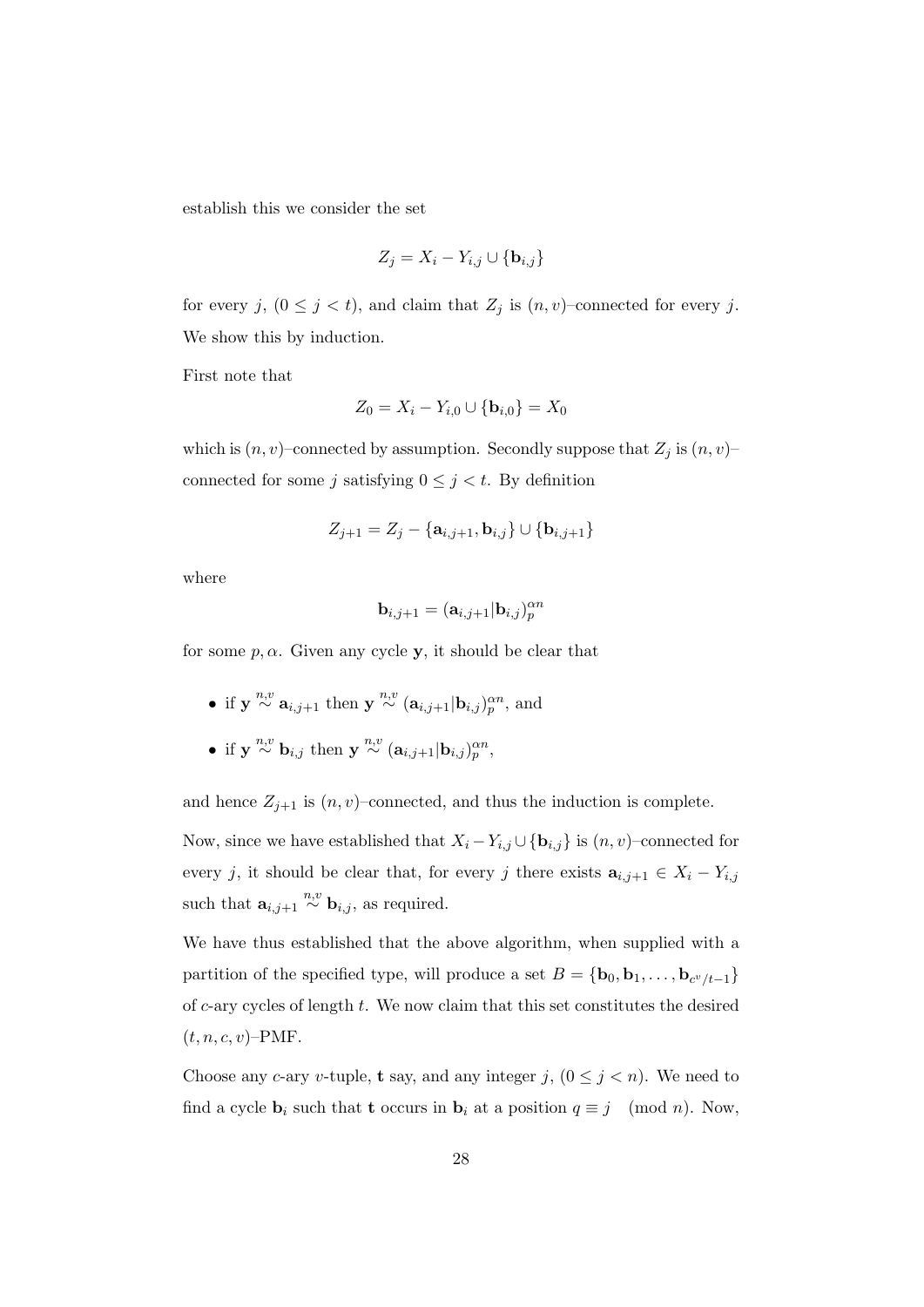since *A* is an  $(1, n, c, v)$ –PMF, **t** occurs in a cycle in *A*,  $a_i$  say, at position *j*. Moreover, since  $\mathcal X$  is a partition of the cycles of  $A$ ,  $a_i$  occurs in a (unique) element of  $\mathcal{X}, X_s$  say. Hence,  $\mathbf{a}_i$  was used in the construction of  $\mathbf{b}_s$ .

Now, given any pair of tuples **x***,* **y** of lengths a multiple of *n* and with the property that  $\mathbf{x} \stackrel{n,v}{\sim} \mathbf{y}$ , it is certainly that case that if **t** occurs in position *q* in **x**, then

- **t** occurs at a position  $q' \equiv q \pmod{n}$  in  $(\mathbf{x}|\mathbf{y})_p^{\alpha n}$ , and
- **t** occurs at a position  $q'' \equiv q \pmod{n}$  in  $(\mathbf{y}|\mathbf{x})_p^{\alpha'n}$ .

Hence **t** occurs at a position  $q \equiv j \pmod{n}$  in  $\mathbf{b}_s$ .

The proof is now complete.  $\Box$ 

#### **4.2.5 Examples**

**Remark 4.15** *It should be clear that Example 2.3 (a* (2*,* 3*,* 2*,* 2)*–PMF) can be derived using the above construction from the* (1*,* 3*,* 2*,* 2)*–PMF of Example 3.2 (with m* = 2*).*

**Example 4.16** As a further example of the above technique we let  $c = 2$ ,  $v = 3$  *and*  $m = n = 4$  *and show how a*  $(4, 4, 2, 3)$ *–PMF can be constructed from a* (1*,* 4*,* 2*,* 3)*–PMF.*

*Let*  $m_0 = 2$ ,  $m_1 = 1$  *and*  $m_2 = 2$ , *and hence*  $r_0 = 1$ ,  $r_1 = r_2 = 2$ ,  $q_0 = 8$  *and*  $q_1 = q_2 = 4$ *. Let A be the following*  $(4, 2, 3)$ *–PMF*:

$$
\left(\begin{array}{cccccc} 0 & 0 & 0 & 0 \\ 1 & 0 & 0 & 1 \end{array}\right), \quad \left(\begin{array}{cccccc} 0 & 0 & 1 & 1 \\ 1 & 0 & 1 & 0 \end{array}\right), \quad \left(\begin{array}{cccccc} 0 & 1 & 0 & 1 \\ 1 & 1 & 0 & 0 \end{array}\right), \quad \left(\begin{array}{cccccc} 0 & 1 & 1 & 0 \\ 1 & 1 & 0 & 0 \end{array}\right), \quad \left(\begin{array}{cccccc} 1 & 1 & 1 & 1 \\ 1 & 1 & 1 & 1 \end{array}\right).
$$

*Then the partitions*  $(B_i^{(j)}$  $(i^{(J)}_i), (0 \leq i < 3, 0 \leq j < 2)$  *are as follows:* 

$$
B_0^{(0)} = \{ \begin{pmatrix} 0 & 0 & 0 & 0 \end{pmatrix}, \begin{pmatrix} 0 & 0 & 1 & 1 \end{pmatrix} \},
$$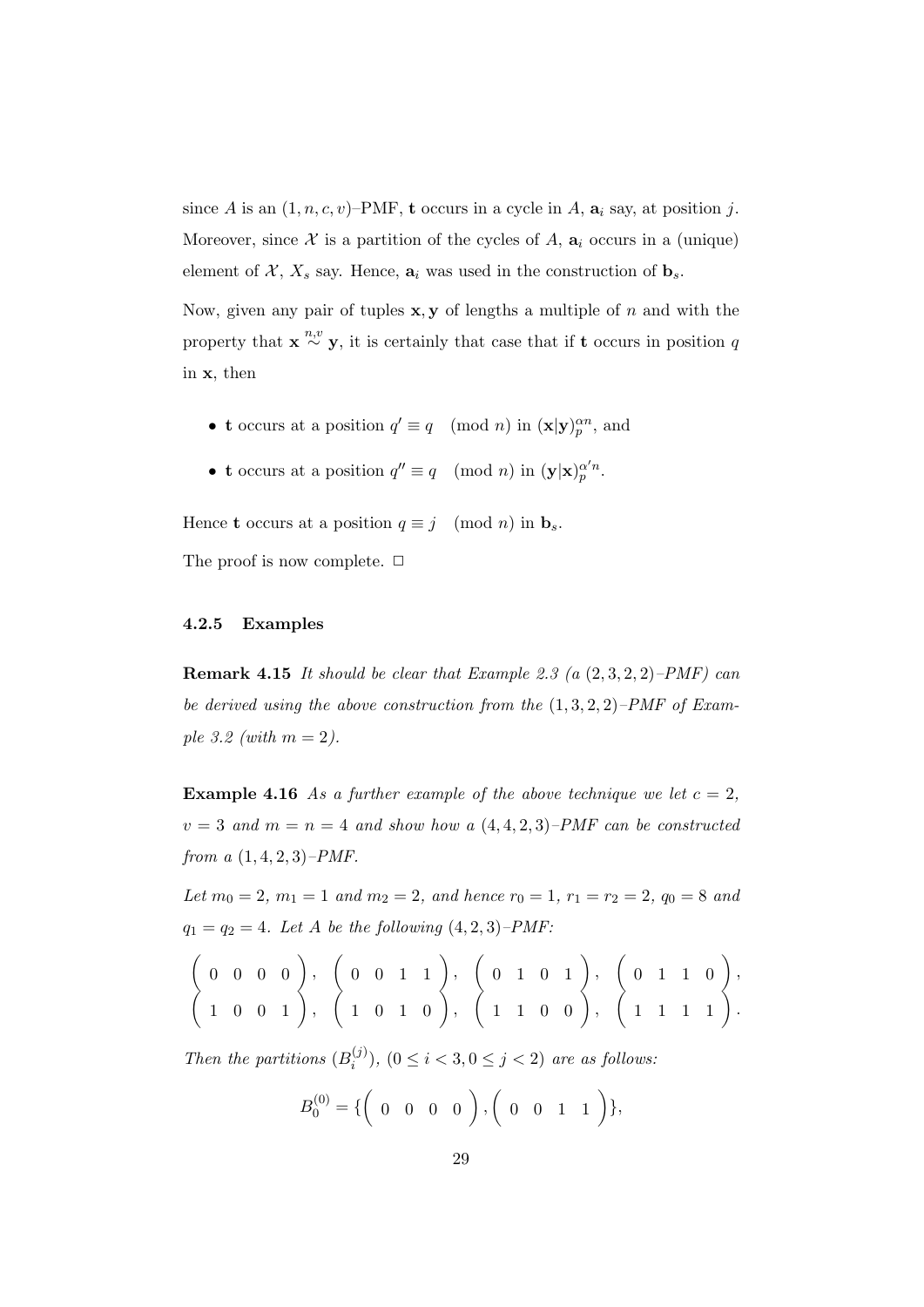$$
B_1^{(0)} = \{ \begin{pmatrix} 0 & 1 & 0 & 1 \end{pmatrix}, \begin{pmatrix} 0 & 1 & 1 & 0 \end{pmatrix} \},
$$
  
\n
$$
B_2^{(0)} = \{ \begin{pmatrix} 1 & 0 & 0 & 1 \end{pmatrix}, \begin{pmatrix} 1 & 0 & 1 & 0 \end{pmatrix} \},
$$
  
\n
$$
B_3^{(0)} = \{ \begin{pmatrix} 1 & 1 & 0 & 0 \end{pmatrix}, \begin{pmatrix} 1 & 1 & 1 & 1 \end{pmatrix} \},
$$
  
\n
$$
B_0^{(1)} = \{ \begin{pmatrix} 0 & 0 & 0 & 0 \end{pmatrix}, \begin{pmatrix} 1 & 0 & 0 & 1 \end{pmatrix} \},
$$
  
\n
$$
B_1^{(1)} = \{ \begin{pmatrix} 0 & 0 & 1 & 1 \end{pmatrix}, \begin{pmatrix} 1 & 0 & 1 & 0 \end{pmatrix} \},
$$
  
\n
$$
B_2^{(1)} = \{ \begin{pmatrix} 0 & 1 & 0 & 1 \end{pmatrix}, \begin{pmatrix} 1 & 1 & 0 & 0 \end{pmatrix} \},
$$
  
\n
$$
B_3^{(2)} = \{ \begin{pmatrix} 0 & 1 & 0 & 0 \end{pmatrix}, \begin{pmatrix} 1 & 1 & 1 & 0 & 0 \end{pmatrix} \},
$$
  
\n
$$
B_2^{(2)} = \{ \begin{pmatrix} 0 & 1 & 0 & 1 \end{pmatrix}, \begin{pmatrix} 1 & 0 & 0 & 1 \end{pmatrix} \},
$$
  
\n
$$
B_2^{(2)} = \{ \begin{pmatrix} 0 & 1 & 1 & 0 \end{pmatrix}, \begin{pmatrix} 1 & 0 & 0 & 1 \end{pmatrix} \},
$$
  
\n
$$
B_3^{(2)} = \{ \begin{pmatrix} 0 & 1 & 1 & 0 \end{pmatrix}, \begin{pmatrix} 1 & 0 & 1 & 0 \end{pmatrix} \},
$$

*Now since*  $m_0 = m_2 = 2$  *and*  $m_1 = 1$ *, we have* 

$$
(E_i^{(0)}) = (B_i^{(0)}),
$$
  

$$
(E_i^{(2)}) = (B_i^{(2)}),
$$

*and*

$$
E_0^{(1)} = \{ \begin{pmatrix} 0 & 0 & 0 & 0 \end{pmatrix} \}, E_1^{(1)} = \{ \begin{pmatrix} 1 & 0 & 0 & 1 \end{pmatrix} \},
$$
  
\n
$$
E_2^{(1)} = \{ \begin{pmatrix} 0 & 0 & 1 & 1 \end{pmatrix} \}, E_3^{(1)} = \{ \begin{pmatrix} 1 & 0 & 1 & 0 \end{pmatrix} \},
$$
  
\n
$$
E_4^{(1)} = \{ \begin{pmatrix} 0 & 1 & 0 & 1 \end{pmatrix} \}, E_5^{(1)} = \{ \begin{pmatrix} 1 & 1 & 0 & 0 \end{pmatrix} \},
$$
  
\n
$$
E_6^{(1)} = \{ \begin{pmatrix} 0 & 1 & 1 & 0 \end{pmatrix} \}, E_7^{(1)} = \{ \begin{pmatrix} 1 & 1 & 1 & 1 \end{pmatrix} \}.
$$

*Following Algorithm 4.11 we have*

$$
\mathcal{A}_1 = \mathcal{A}_2 = (E_i^{(0)}),
$$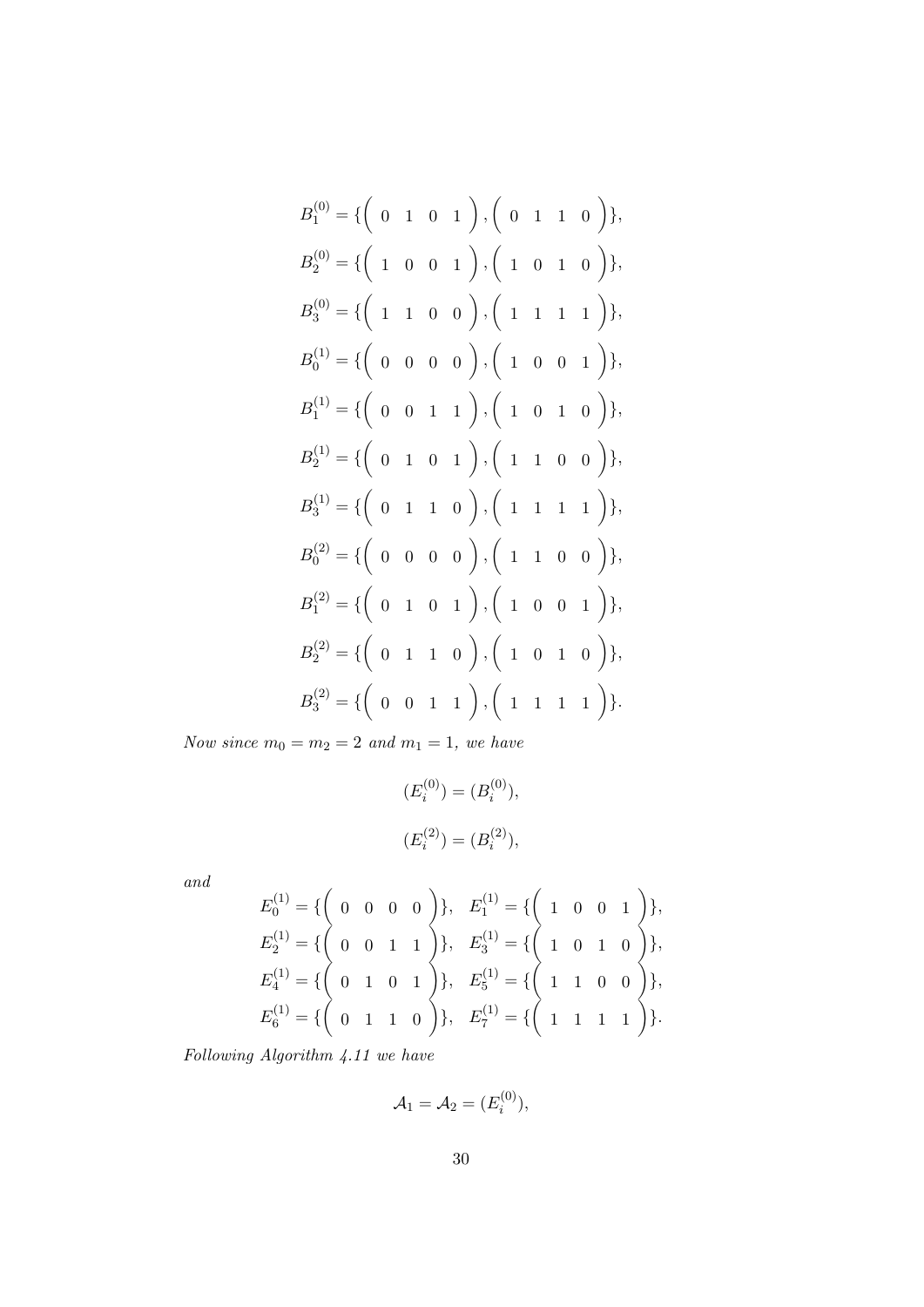*and*

$$
\mathcal{A}_3 = \{ \begin{pmatrix} 0 & 0 & 0 & 0 \\ 0 & 1 & 0 & 1 \end{pmatrix}, \begin{pmatrix} 0 & 0 & 1 & 1 \\ 0 & 1 & 1 & 0 \end{pmatrix}, \begin{pmatrix} 1 & 1 & 0 & 0 \\ 1 & 0 & 0 & 1 \end{pmatrix}, \begin{pmatrix} 1 & 1 & 1 & 1 \\ 1 & 0 & 0 & 1 \end{pmatrix}, \begin{pmatrix} 1 & 1 & 0 & 0 \\ 1 & 0 & 1 & 0 \end{pmatrix} \}.
$$

*.*

*Merging the elements within the two classes of A*<sup>3</sup> *we obtain*

$$
B = \left\{ \left( \begin{array}{cccccccc} 0 & 0 & 0 & 0 & 0 & 1 & 1 & 1 & 1 & 1 & 1 & 1 & 0 & 0 \\ 0 & 1 & 0 & 1 & 0 & 1 & 1 & 0 & 1 & 0 & 0 & 1 & 1 & 0 & 1 & 0 \\ 0 & 0 & 0 & 0 & 1 & 1 & 0 & 1 & 0 & 0 & 1 & 1 & 0 & 0 & 0 \end{array} \right), \right\}
$$

#### **4.2.6 Implications**

The following summarises what types of PMF can be constructed using the technique described above.

**Corollary 4.17** *Suppose*  $n, c, v$  *are positive integers*  $(c \geq 2$  *and*  $n \geq v)$ *. Then there exists an* (*m, n, c, v*)*–PMF for every positive integer m satisfying*  $m|c^v$ .

**Proof** By Theorem 3.13 there exists an  $(1, n, c, v)$ –PMF,  $A = {\bf{a_0, a_1, ..., a_{c^v-1}}}$ say. Let  $A_0 = \{A_{0,0}, A_{0,1}, \ldots, A_{0,c^v-1}\}$  be the 'trivial' partition of the cycles of *A* defined by

$$
A_{0,i}=\{\mathbf{a}_i\}
$$

for every *i*,  $(0 \leq i < c^v)$ .

First observe that  $A_0$  is a  $(0, r_0, v)$ –Partition of the cycles of *A*. To show this we need only check that, for every  $s, (0 \le s < c^v)$ :

- (i)  $A_{0,s}$  is  $(n, v)$ –connected (this is trivially true since  $|A_{0,s}| = 1$ ),
- (ii)  $|A_{0,s}| = 1$  (true by definition), and
- (iii) if  $\mathbf{a}_t, \mathbf{a}_{t'} \in A_{0,s}$  then  $\mathbf{a}_t$  and  $\mathbf{a}_{t'}$  must agree in positions  $\{-1, 0, \ldots, v -$ 2*}*, i.e. in positions *{*0*,* 1*, . . . , v −* 2*}* and in position *n −* 1 (this again holds trivially since  $|A_{0,s}| = 1$ .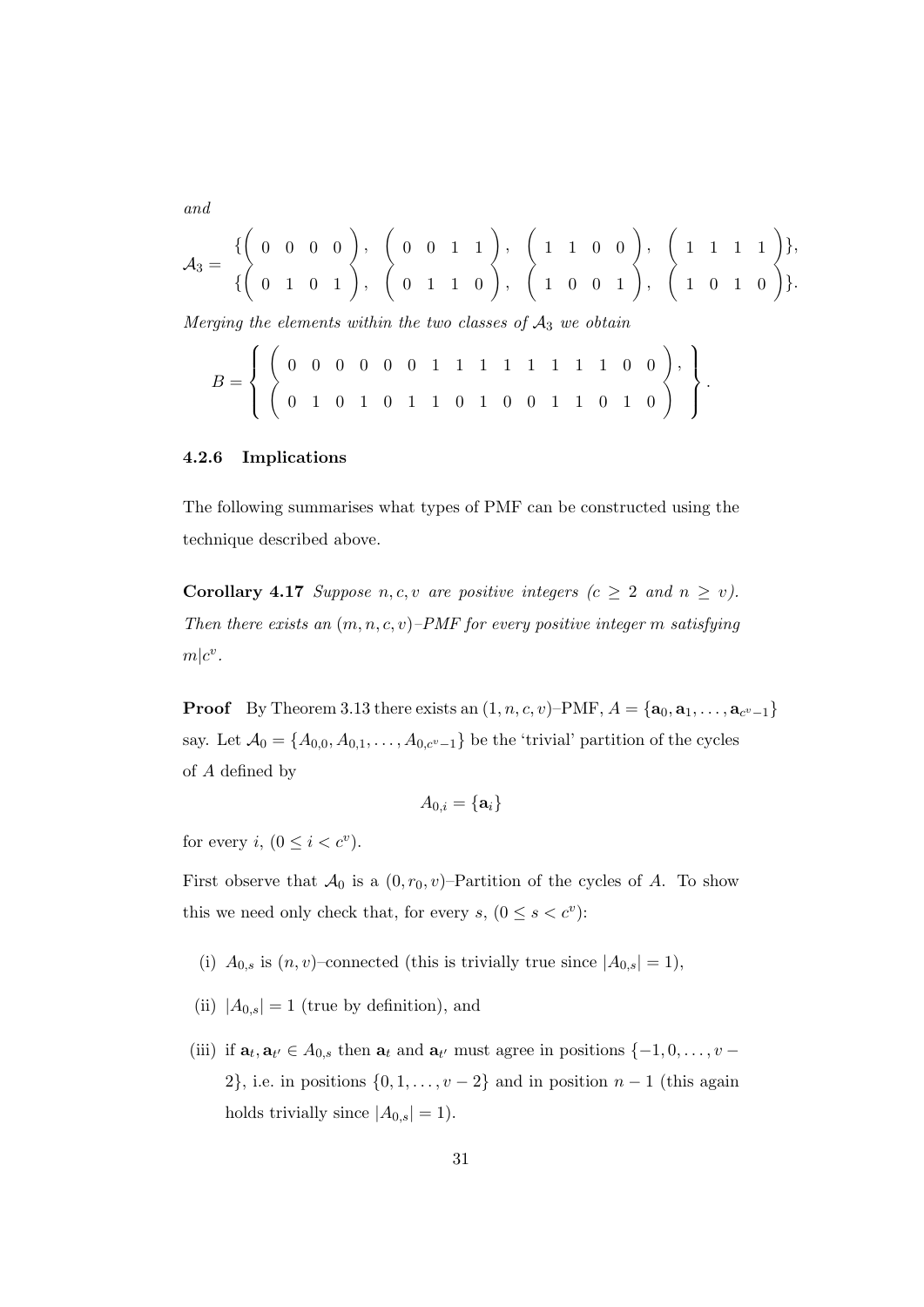Hence if we apply Algorithm 4.11  $v$  times to  $\mathcal{A}_0$  to obtain the partition

$$
\mathcal{A}_v = \{A_{v,0}, A_{v,1}, \ldots, A_{v,q_v-1}\},\,
$$

then, by Lemma 4.12,  $A_v$  is an  $(v, r_v, v)$ –Partition of the cycles of *A*. That is  $A_v$  is a partition of the cycles of *A* into  $q_v = c^v/m$  subsets of  $r_v = m$ cycles each. Moreover, each  $A_{v,i}$  is  $(n, v)$ –connected. The result now follows immediately on application of Theorem 4.13.  $\Box$ 

**Remark 4.18** *Hence Conjecture 2.5 is true for all sufficiently large values of n.*

# **5 Constructing Perfect Factors from Perfect Multifactors**

We now show how Perfect Multi-factors may be used in conjunction with Perfect Factors to construct other Perfect Factors. We have the following.

**Construction 5.1** *Suppose that*

$$
A = \{ \mathbf{u}_i : 0 \le i < c^v/n \}
$$

*is an* (*n, c, v*)*–PF. Suppose also that*

$$
A' = \{ \mathbf{v}_i : 0 \le i < d^v / m \}
$$

*is an* (*m, n, d, v*)*–PMF.*

*For each cycle* **u***<sup>i</sup> of A, concatenate it with itself m times to obtain the cycle* **w***<sup>i</sup> having period mn. Now let*

$$
B = \{ \mathbf{s}_{ij} : 0 \le i < c^v/n, \ 0 \le j < d^v/m \}
$$

*be the set of cycles of period mn defined by*

$$
\mathbf{s}_{ij} = \mathbf{w}_i + c\mathbf{v}_j.
$$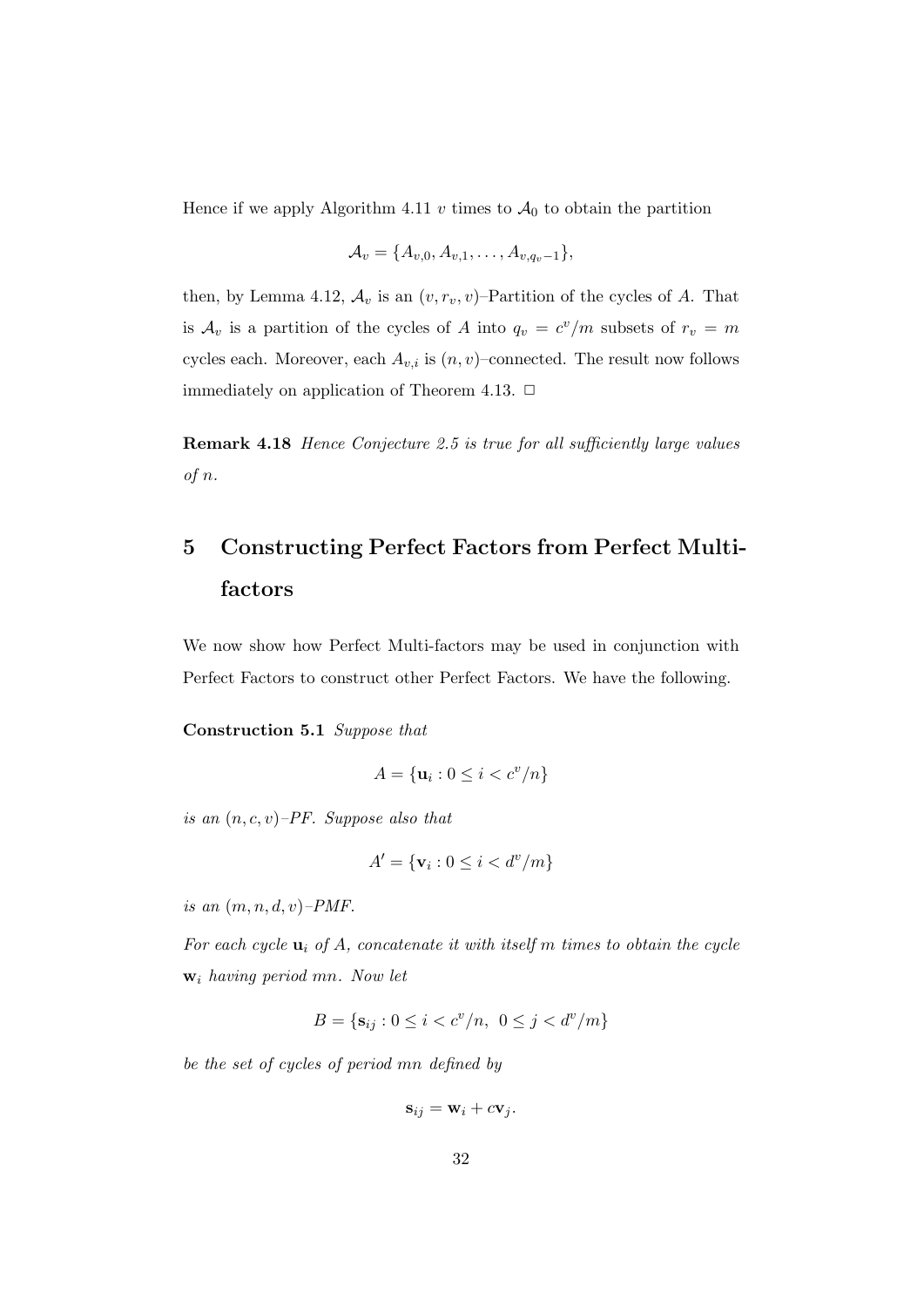**Theorem 5.2** *Suppose B is constructed from an*  $(n, c, v)$ –*PF and an*  $(m, n, d, v)$ – *PMF using Construction 5.1. Then B is an* (*mn, cd, v*)*–PF.*

**Proof** Consider any (*cd*)-ary *v*-tuple, **x** say. Then let

$$
y = x \bmod c.
$$

Then **y** is a *c*-ary *v*-tuple and hence occurs in some cycle of *A*, say at position *j* in cycle  $\mathbf{u}_k$ . Now let

$$
\mathbf{z} = (\mathbf{x} - \mathbf{y})/c;
$$

this is simple to do in integers since every element of  $\mathbf{x} - \mathbf{y}$  must be a multiple of *c*. It should also be clear that **z** is a *d*-ary *v*-tuple, and hence occurs at position  $d \equiv j \pmod{n}$  in some cycle in  $A'$ , say  $\mathbf{v}_{k'}$ . It is now straightforward to check that **x** appears at position *d* in the cycle  $\mathbf{s}_{kk'}$  of *B*. Hence every (*cd*)-ary *v*-tuple occurs in at least one cycle, and the result then follows on observing that there are precisely  $(cd)^v/mn$  cycles in *B*, each of length  $mn$ .  $\Box$ 

**Example 5.3** *Let A be the* (3*,* 3*,* 2)*–PF of Example 1.2, i.e. A contains the cycles*

$$
u_0 = \begin{pmatrix} 0 & 0 & 1 \end{pmatrix}, u_1 = \begin{pmatrix} 1 & 1 & 2 \end{pmatrix}, u_2 = \begin{pmatrix} 2 & 2 & 0 \end{pmatrix}.
$$

*Hence, given*  $m = 2$ *, the concatenated cycles*  $w_0, w_1, w_2$  *are as follows:* 

$$
w_0 = \left( \begin{array}{cccc} 0 & 0 & 1 & 0 & 0 & 1 \end{array} \right), w_1 = \left( \begin{array}{cccc} 1 & 1 & 2 & 1 & 1 & 2 \end{array} \right), w_2 = \left( \begin{array}{cccc} 2 & 2 & 0 & 2 & 2 & 0 \end{array} \right).
$$

Let  $A'$  be the  $(2,3,2,2)$ –PMF of Example 2.3, i.e.  $A'$  contains the cycles

$$
v_0 = \left( \begin{array}{cccc} 0 & 0 & 0 & 0 & 1 & 1 \end{array} \right), v_1 = \left( \begin{array}{cccc} 1 & 0 & 1 & 1 & 1 & 0 \end{array} \right).
$$

*Then B, derived using Construction 5.1 is a* (6*,* 6*,* 2)*–PF, and is as follows:*

$$
s_{00} = \begin{pmatrix} 0 & 0 & 1 & 0 & 3 & 4 \ 1 & 1 & 2 & 1 & 4 & 5 \ 2 & 2 & 0 & 2 & 5 & 3 \end{pmatrix}, s_{01} = \begin{pmatrix} 3 & 0 & 4 & 3 & 3 & 1 \ 4 & 1 & 5 & 4 & 4 & 2 \ 5 & 2 & 3 & 5 & 5 & 0 \end{pmatrix}, s_{11} = \begin{pmatrix} 4 & 1 & 5 & 4 & 4 & 2 \ 4 & 2 & 2 & 3 & 5 & 5 & 0 \end{pmatrix}.
$$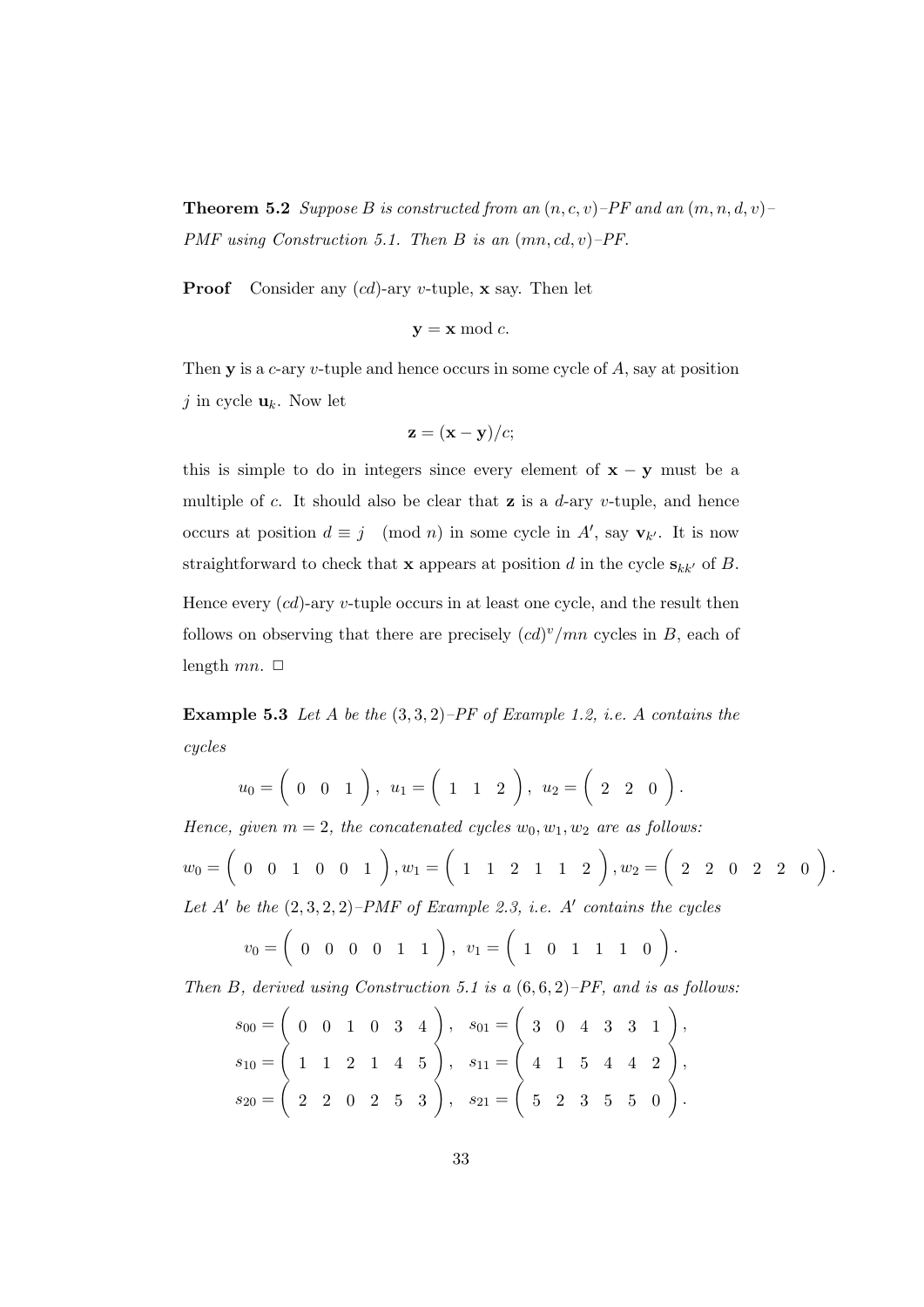**Remark 5.4** *Construction 5.1 of [3] can be regarded as a special case of Construction 5.1 above.*

### **6 Combining two Perfect Factors**

We now present a method for combining two Perfect Factors to produce a new Perfect Factor. As we show in the proof of Theorem 6.2 below, this construction can be regarded as the result of combining Constructions 4.1, 4.4 and 5.1.

#### **Construction 6.1** *Suppose that*

$$
A = \{ \mathbf{u}_i : 0 \le i < c^v/n \}
$$

*is an* (*n, c, v*)*–PF. Suppose also that*

$$
A' = \{ \mathbf{v}_j : 0 \le j < d^v / n' \}
$$

*is an*  $(n', d, v)$ – $PF$ .

*For each cycle*  $\mathbf{u}_i$  *of A, concatenate it with itself*  $n'/(n, n')$  *times, to obtain the cycle*  $\mathbf{w}_i$  *having period*  $nn'/(n, n')$ ,  $(0 \leq i < c^v/n)$ *. In a similar way, for each cycle*  $\mathbf{v}_j$  *of*  $A'$ , *concatenate it with itself*  $n/(n, n')$  *times, to obtain the cycle*  $\mathbf{x}_j$  *having period*  $nn'/(n, n')$ ,  $(0 \leq j < d^v/n')$ *. Finally let* 

$$
B = \{ \mathbf{s}_{ijh} : 0 \le i < c^v/n, \ 0 \le j < d^v/n', \ 0 \le h < (n, n') \}
$$

*be the set of cycles of period nn′/*(*n, n′* ) *defined by*

$$
\mathbf{s}_{ijh} = \mathbf{w}_i + c \mathbf{T}_h(\mathbf{x}_j).
$$

**Theorem 6.2** *Suppose B is constructed from A (an* (*n, c, v*)*–PF) and A′*  $(an (n', d, v) - PF)$  using Construction 6.1. Then *B* is an  $(nn'/(n, n'), cd, v)$ *PF.*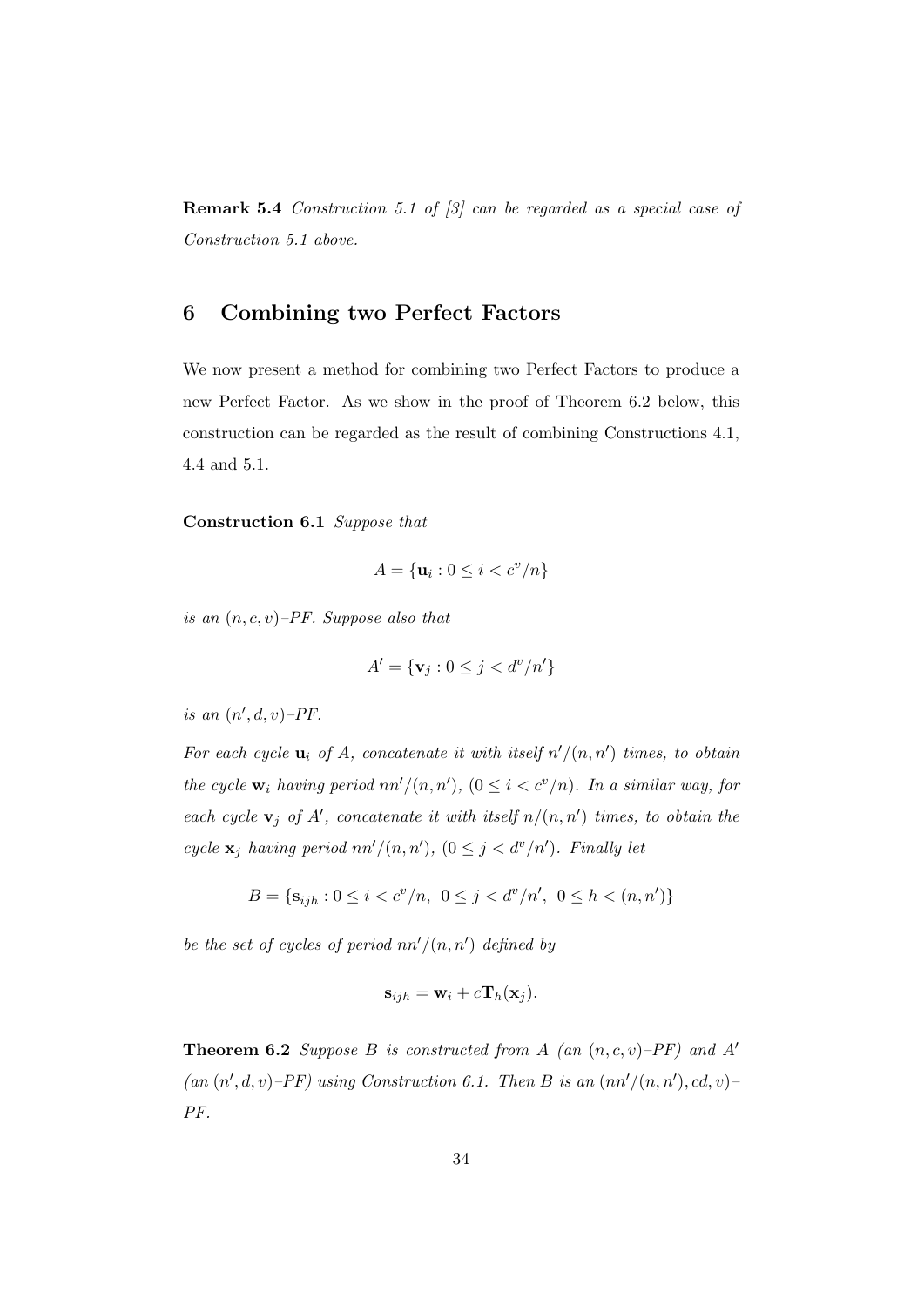**Proof** As in the definition of the construction, suppose

$$
A' = \{\mathbf{v}_j : 0 \le j < d^v/n'\}.
$$

We first apply Construction 4.1 to  $A'$ , setting  $m = n'/(n, n')$ . The resulting set of cycles, which we call *C*, is defined by

$$
C = {\mathbf{y}_{jh} = \mathbf{T}_h(\mathbf{v}_j) | 0 \le h < (n, n'), 0 \le j < d^v/n'}.
$$

By Theorem 4.2, *C* is an  $(n'/(n, n'), (n, n'), d, v)$ –PMF.

Next apply Construction 4.4 to *C*, setting  $\beta = n/(n, n')$  and observing that

$$
(n/(n, n'), n'/(n, n')) = 1.
$$

The resulting set of cycles, which we call *D*, is defined by

$$
D = \{ \mathbf{z}_{jh} : 0 \le h < (n, n'), \ 0 \le j < d^v / n' \}
$$

where  $\mathbf{z}_{jh} = \mathbf{y}_{jh}$  concatenated with itself  $n/(n, n')$  times. By Theorem 4.5, *D* is an  $(n'/(n, n'), n, d, v)$ –PMF.

Finally, apply Construction 5.1 to *A* and *D*, to produce the set of cycles

$$
B = \{ \mathbf{w}_i + c \mathbf{z}_{jh} : 0 \le i < c^v/n, \ 0 \le h < (n, n'), \ 0 \le j < d^v/n' \},
$$

where  $\mathbf{w}_i$  is equal to  $\mathbf{u}_i$  concatenated with itself  $n'/(n, n')$  times. By Theorem 5.2, *B* is an  $(nn'/(n, n'), cd, v)$ -PF.

Finally observe that, if  $x_j$  is defined as in Construction 6.1 above, then

$$
\mathbf{z}_{jh} = \mathbf{T}_h(\mathbf{x}_j)
$$

for every *j*, *h*,  $(0 \leq h \leq (n, n'), 0 \leq j \leq d^v/n'$ , and the result follows.  $\Box$ 

**Example 6.3** *Let A be the following* (4*,* 2*,* 2)*–PF (a 2-ary span 2 de Bruijn sequence):*

$$
u_0 = \left( \begin{array}{cccc} 0 & 0 & 1 & 1 \end{array} \right).
$$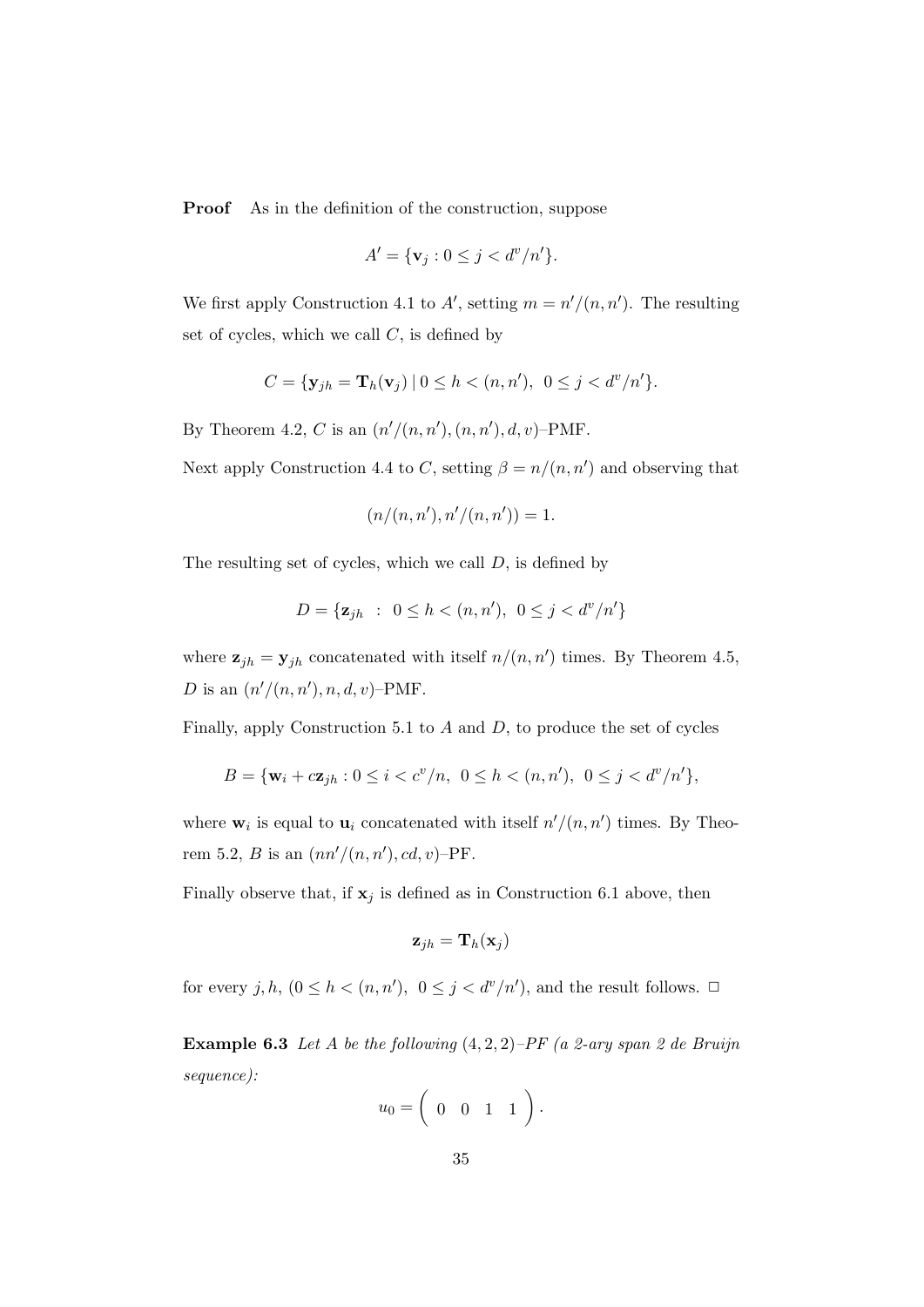*Let A′ be the* (6*,* 6*,* 2)*–PF constructed in Example 5.3, as follows*

$$
v_0 = \begin{pmatrix} 0 & 0 & 1 & 0 & 3 & 4 \ 1 & 1 & 2 & 1 & 4 & 5 \ 2 & 2 & 0 & 2 & 5 & 3 \end{pmatrix}, v_1 = \begin{pmatrix} 3 & 0 & 4 & 3 & 3 & 1 \ 4 & 1 & 5 & 4 & 4 & 2 \ 5 & 2 & 3 & 5 & 5 & 0 \end{pmatrix},
$$
  
\n
$$
v_4 = \begin{pmatrix} 2 & 2 & 0 & 2 & 5 & 3 \ 2 & 2 & 0 & 2 & 5 & 3 \end{pmatrix}, v_5 = \begin{pmatrix} 5 & 2 & 3 & 5 & 5 & 0 \ 5 & 2 & 3 & 5 & 5 & 0 \end{pmatrix}.
$$

*Hence since*  $n = 4$  *and*  $n' = 6$ *, we have*  $nn'/(n, n') = 12$ *. Thus we have* 

$$
w_0 = \left(\begin{array}{ccccccccc} 0 & 0 & 1 & 1 & 0 & 0 & 1 & 1 & 0 & 0 & 1 & 1 \end{array}\right).
$$

*We also have*

$$
x_0 = \begin{pmatrix} 0 & 0 & 1 & 0 & 3 & 4 & 0 & 0 & 1 & 0 & 3 & 4 \end{pmatrix}, x_1 = \begin{pmatrix} 3 & 0 & 4 & 3 & 3 & 1 & 3 & 0 & 4 & 3 & 3 & 1 \end{pmatrix}, x_2 = \begin{pmatrix} 1 & 1 & 2 & 1 & 4 & 5 & 1 & 1 & 2 & 1 & 4 & 5 \end{pmatrix}, x_3 = \begin{pmatrix} 4 & 1 & 5 & 4 & 4 & 2 & 4 & 1 & 5 & 4 & 4 & 2 \end{pmatrix}, x_4 = \begin{pmatrix} 2 & 2 & 0 & 2 & 5 & 3 & 2 & 2 & 0 & 2 & 5 & 3 \end{pmatrix}, x_5 = \begin{pmatrix} 5 & 2 & 3 & 5 & 5 & 0 & 5 & 2 & 3 & 5 & 5 & 0 \end{pmatrix}.
$$

*Hence B, derived using Construction 6.1, is a* (12*,* 12*,* 2)*–PF, and is as follows:*

$$
s_{000} = \begin{pmatrix} 0 & 0 & 3 & 1 & 6 & 8 & 1 & 1 & 2 & 0 & 7 & 9 \end{pmatrix}, \quad s_{010} = \begin{pmatrix} 6 & 0 & 9 & 7 & 6 & 2 & 7 & 1 & 8 & 6 & 7 & 3 \end{pmatrix},
$$
  
\n
$$
s_{020} = \begin{pmatrix} 2 & 2 & 5 & 3 & 8 & 10 & 3 & 3 & 4 & 2 & 9 & 11 \end{pmatrix}, \quad s_{030} = \begin{pmatrix} 8 & 2 & 11 & 9 & 8 & 4 & 9 & 3 & 10 & 8 & 9 & 5 \end{pmatrix},
$$
  
\n
$$
s_{040} = \begin{pmatrix} 4 & 4 & 1 & 5 & 10 & 6 & 5 & 5 & 0 & 4 & 11 & 7 \end{pmatrix}, \quad s_{050} = \begin{pmatrix} 10 & 4 & 7 & 11 & 10 & 0 & 11 & 5 & 6 & 10 & 11 & 1 \end{pmatrix},
$$
  
\n
$$
s_{001} = \begin{pmatrix} 8 & 0 & 1 & 3 & 0 & 6 & 9 & 1 & 0 & 2 & 1 & 7 \end{pmatrix}, \quad s_{011} = \begin{pmatrix} 2 & 6 & 1 & 9 & 6 & 6 & 3 & 7 & 0 & 8 & 7 & 7 \end{pmatrix},
$$
  
\n
$$
s_{021} = \begin{pmatrix} 10 & 2 & 3 & 5 & 2 & 8 & 11 & 3 & 2 & 4 & 3 & 9 \end{pmatrix}, \quad s_{031} = \begin{pmatrix} 4 & 8 & 3 & 11 & 8 & 8 & 5 & 9 & 2 & 10 & 9 & 9 \end{pmatrix},
$$
  
\n
$$
s_{041} = \begin{pmatrix} 6 & 4 & 5 & 1 & 4 & 10 & 7 & 5 & 4 & 0 & 5 & 11 \end{pmatrix}, \quad s_{051} = \begin{pmatrix} 0 & 10 & 5 & 7 & 10 & 10 & 1 & 11 & 4 & 6 & 11 & 11 \end{pmatrix}.
$$

We conclude this section by observing that Paterson, [4], has recently also devised a distinct method of combining two Perfect Factors, with the result that the following theorem is true.

**Theorem 6.4 (Paterson (1992), [4])** *If there exists an* (*n, c, v*)*–PF and an*  $(n', c', v)$ –*PF*, where  $(c, c') = 1$ , then there also exists an  $(nn', cc', v)$ –*PF*.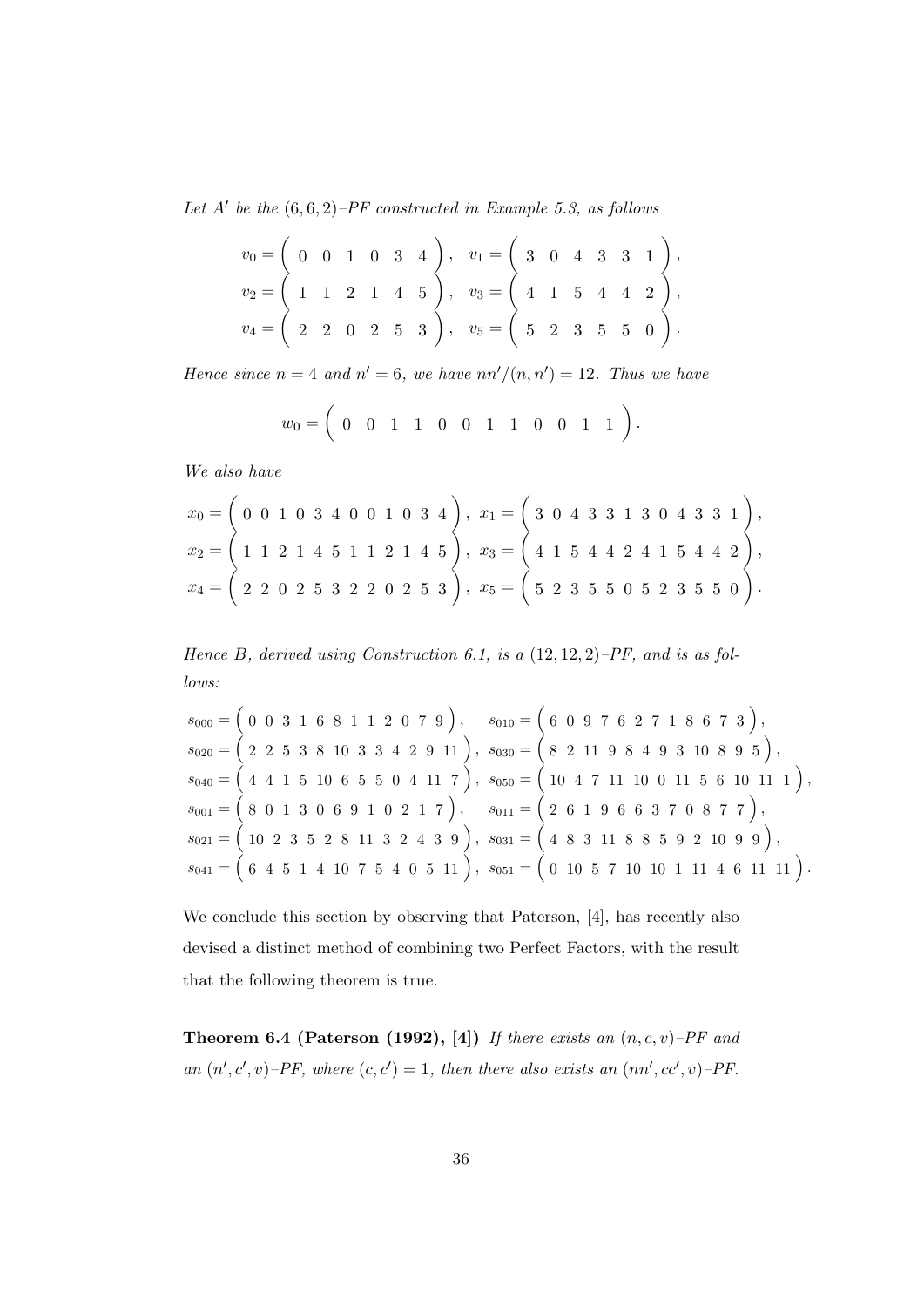# **7 Summary and conclusions**

We conclude this paper by considering how far we have gone towards establishing Conjecture 1.4, i.e. for which values of *n*, *c* and *v* we can construct an (*n, c, v*)–PF.

### **7.1 The existence result**

Before giving our main existence result, we need to establish some notation. Suppose *n*, *c* and *v* are positive integers satisfying  $n|c^v, n > v$  and  $c > 1$ . Suppose further that

$$
c = \prod_{i \in F} p_i^{\alpha_i},
$$

and that

$$
n = \prod_{i \in G \subseteq F} p_i^{\beta_i},
$$

where  $p_i$  ( $i \in F$ ) are distinct primes and  $\alpha_i$  and  $\beta_i$  are positive integers (hence *G* contains the indices of those primes occurring with a positive exponent in the prime decomposition of  $n$ ). Note that it should be clear that, since *n*<sup> $|c^v$ </sup>, we must have  $\beta_i \leq v\alpha_i$  for every  $i \in G$ . Finally define *H* to be the following subset of *G*:

$$
H = \{ i \in G : (p_i)^{\beta_i} > v \}.
$$

**Theorem 7.1** *Using the above notation, an* (*n, c, v*)*–PF can be constructed for any*  $n, c, v$  *satisfying*  $n|c^v, n > v$  *and*  $c > 1$ *, as long as*  $H \neq \emptyset$ *.* 

**Proof** Choose  $i \in H$  and let  $\gamma_i = \min\{\beta_i, v\}$ . The we immediately have

$$
p_i^{\gamma_i} \ge \min\{p_i^{\beta_i}, p_i^v\} > v
$$

(since  $p_i \geq 2$ ,  $v \geq 1$  and  $i \in H$ ). Hence, by Etzion, [2], and Paterson, [4], there exists a  $(p_i^{\gamma_i}, p_i, v)$ –PF.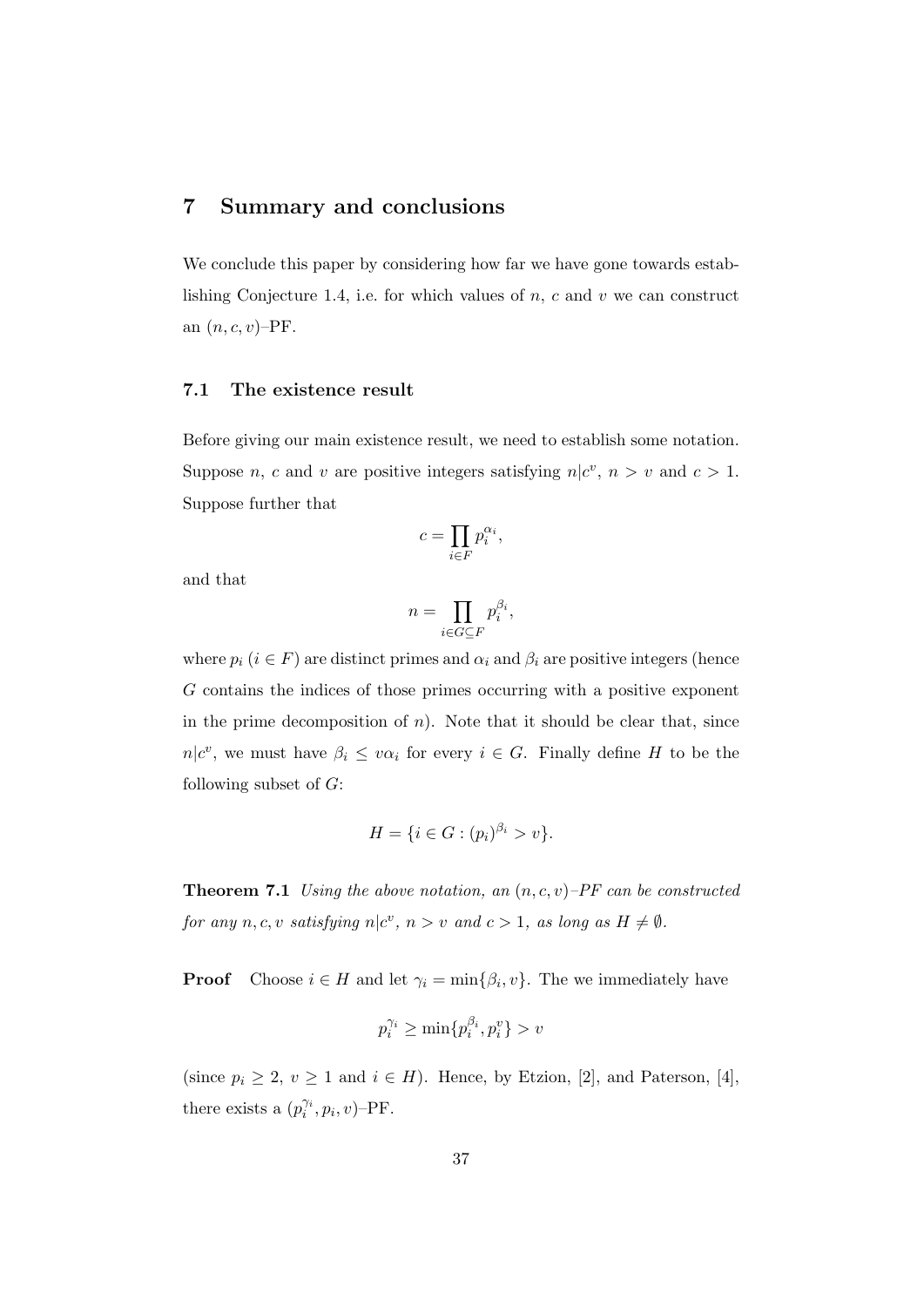If  $c = p_i$  (and hence  $n = p_i^{\gamma_i}$ ) then we are done. Hence suppose that  $c > p_i$ , and then we have  $c/p_i \geq 2$ ,  $p_i^{\gamma_i} \geq v$ , and

$$
(\frac{n}{p_i^{\gamma_i}})\mid(\frac{c}{p_i})^v,
$$

and hence, by Corollary 4.17, there exists an  $(n/p_i^{\gamma_i}, p_i^{\gamma_i}, c/p_i, v)$ –PMF.

If this PMF is combined with the above-mentioned  $(p_i^{\gamma_i}, p_i, v)$ –PF using Construction 5.1, then, by Theorem 5.2 the result will be a  $(n, c, v)$ –PF, as required. *✷*

**Remark 7.2** *The above result only requires a method for constructing an*  $(n, c, v)$ –PF for any *n* satisfying  $v < n | c^v$  and for any prime *c*, not the more *powerful result proved by Paterson, [4], that such a PF exists for any c a* prime power*.*

**Corollary 7.3** Conjecture 1.4 is true for  $v = 2$  and any *n* and *c*.

**Proof** Since  $n \geq 3$ , it follows that  $H \neq \emptyset$  and the result follows.  $\Box$ 

#### **7.2 Open cases**

We conclude this note by considering the ramifications of Theorem 7.1 for small values of *c* and *v* (*c* not a prime power and  $v \geq 3$ ). For each pair  $(c, v)$ that we consider, the existence question for every value of  $n$  which satisfies the necessary conditions of Lemma 1.3 is considered.

#### **7.2.1 Example I:** (*n,* 6*,* 3)**–PFs**

The 13 possible values for *n* are 4, 6, 8, 9, 12, 18, 24, 27, 36, 54, 72, 108 and 216. Perfect Factors for all but the second value exist by Theorem 7.1. If  $n = 6$  then observe that the condition of Theorem 7.1 is not satisfied, since in this case  $H = \emptyset$ . Hence the existence of a  $(6, 6, 3)$ –PF remains an open question.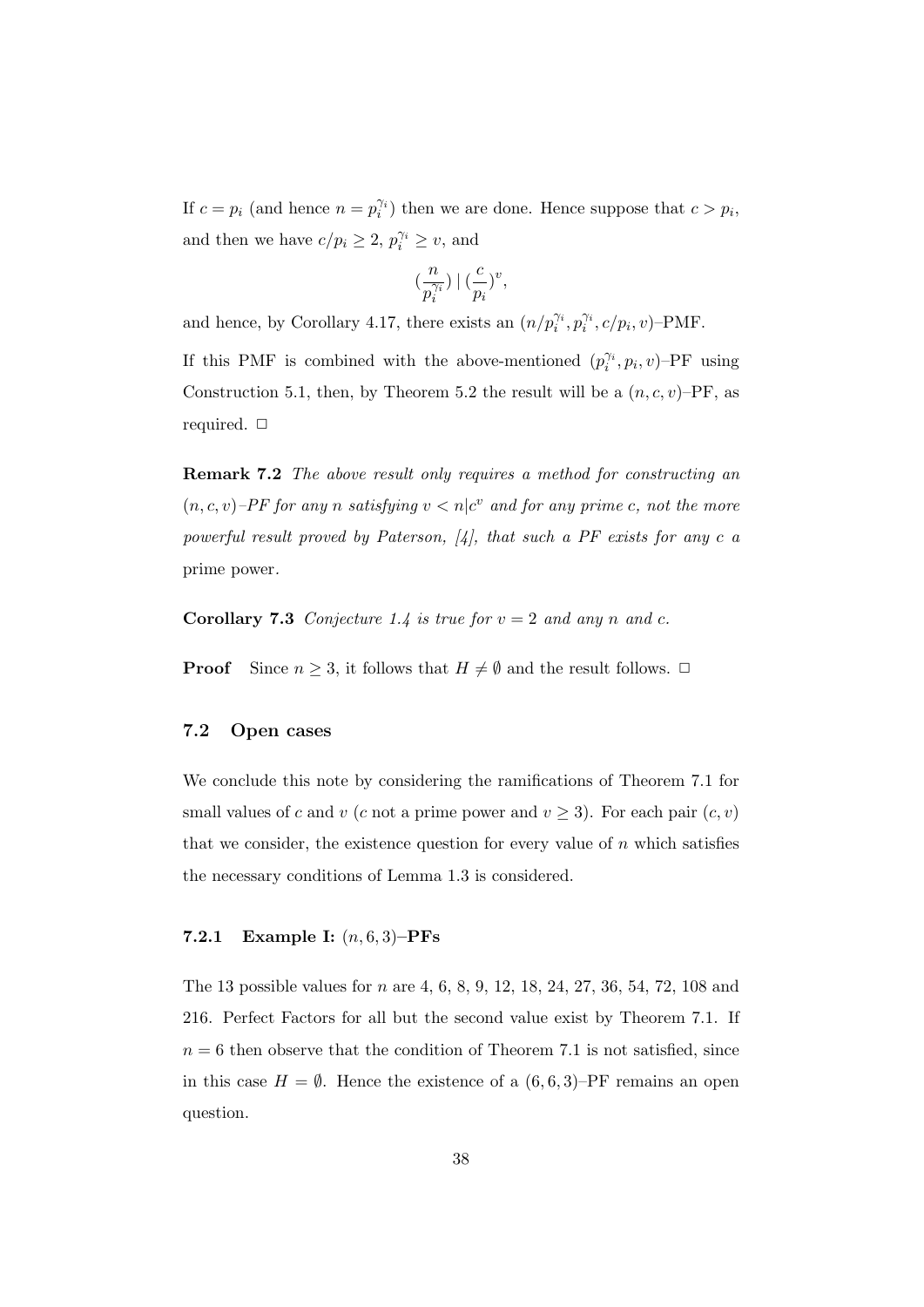#### **7.2.2 Example II:** (*n,* 10*,* 3)**–PFs**

The 14 possible values for *n* are 4, 5, 8, 10, 20, 25, 40, 50, 100, 125, 200, 250, 500 and 1000. Perfect Factors for all values exist by Theorem 7.1.

#### **7.2.3 Example III:** (*n,* 12*,* 3)**–PFs**

The 25 possible values for *n* are 4, 6, 8, 9, 12, 16, 18, 24, 27, 32, 36, 48, 54, 64, 72, 96, 108, 144, 192, 216, 288, 432, 576, 864 and 1728. For 24 of these values (namely all but 6) we have  $H \neq \emptyset$ , i.e. the condition of Theorem 7.1 is satisfied. Hence the existence of a (6*,* 12*,* 3)–PF is an open question.

#### **7.2.4 Example IV:** (*n,* 6*,* 4)**–PFs**

The 21 possible values for *n* are 6, 8, 9, 12, 16, 18, 24, 27, 36, 48, 54, 72, 81, 108, 144, 162, 216, 324, 432, 648 and 1296. For 19 of these values (namely all but 6 and 12) we have  $H \neq \emptyset$ , i.e. the condition of Theorem 7.1 is satisfied. Hence the existence of a  $(6,6,4)$ –PF and a  $(12,6,4)$ –PF remain an open question.

#### **7.2.5 Example V:** (*n,* 12*,* 4)**–PFs**

The 41 possible values for *n* are 6, 8, 9, 12, 16, 18, 24, 27, 32, 36, 48, 54, 64, 72, 81, 96, 108, 128, 144, 162, 192, 216, 256, 288, 324, 384, 432, 576, 648, 768, 864, 1152, 1296, 1728, 2304, 2592, 3456, 5184, 6912, 10368 and 20736. For 39 of these values (namely all but 6 and 12) we have  $H \neq \emptyset$ , i.e. the condition of Theorem 7.1 is satisfied. Hence the existence of a (6*,* 12*,* 4)–PF and a (12*,* 12*,* 4)–PF remain an open question.